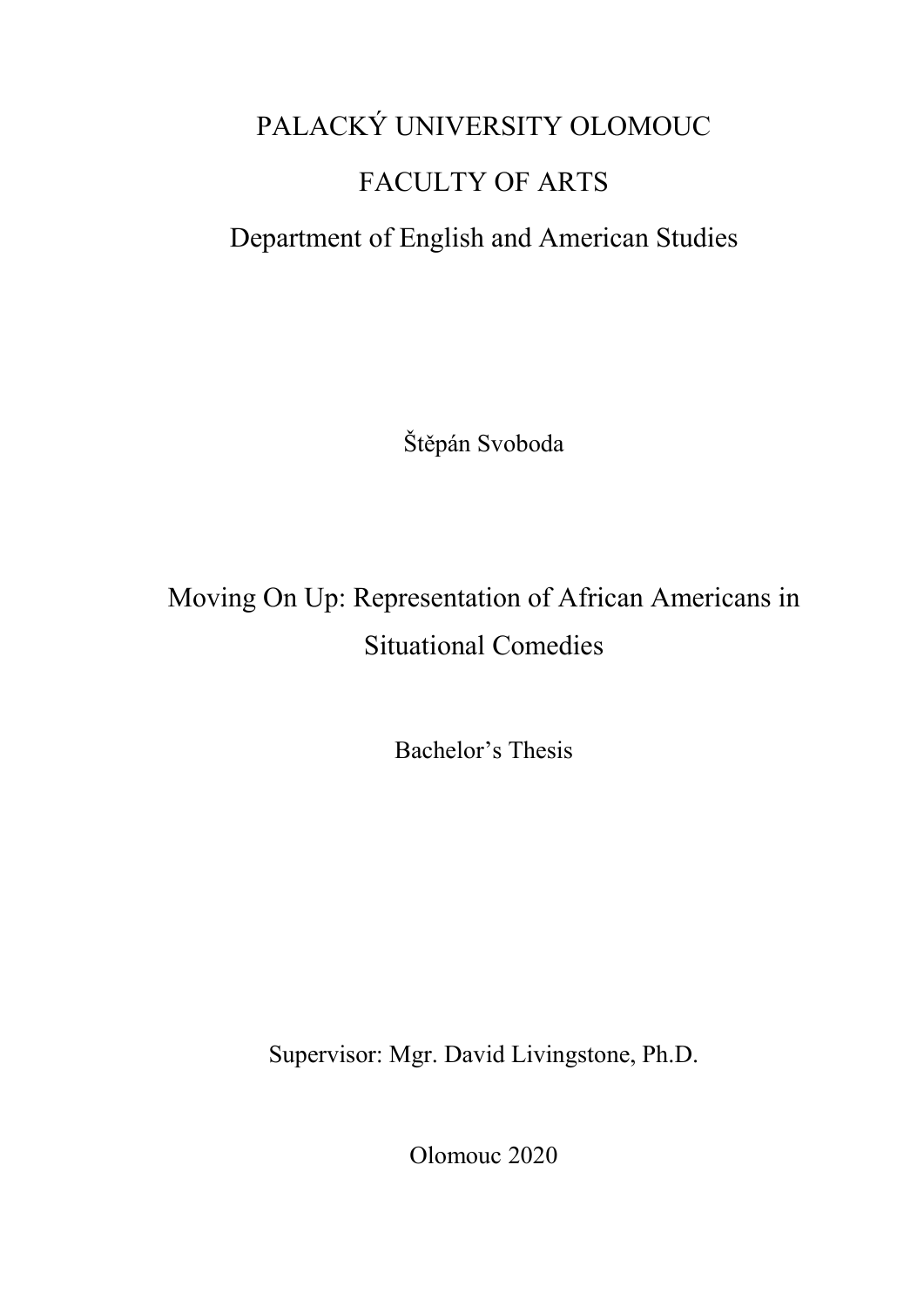I declare that I have worked on this thesis independently and that I have listed all primary and secondary sources.

In Olomouc .......................... ......................................

Štěpán Svoboda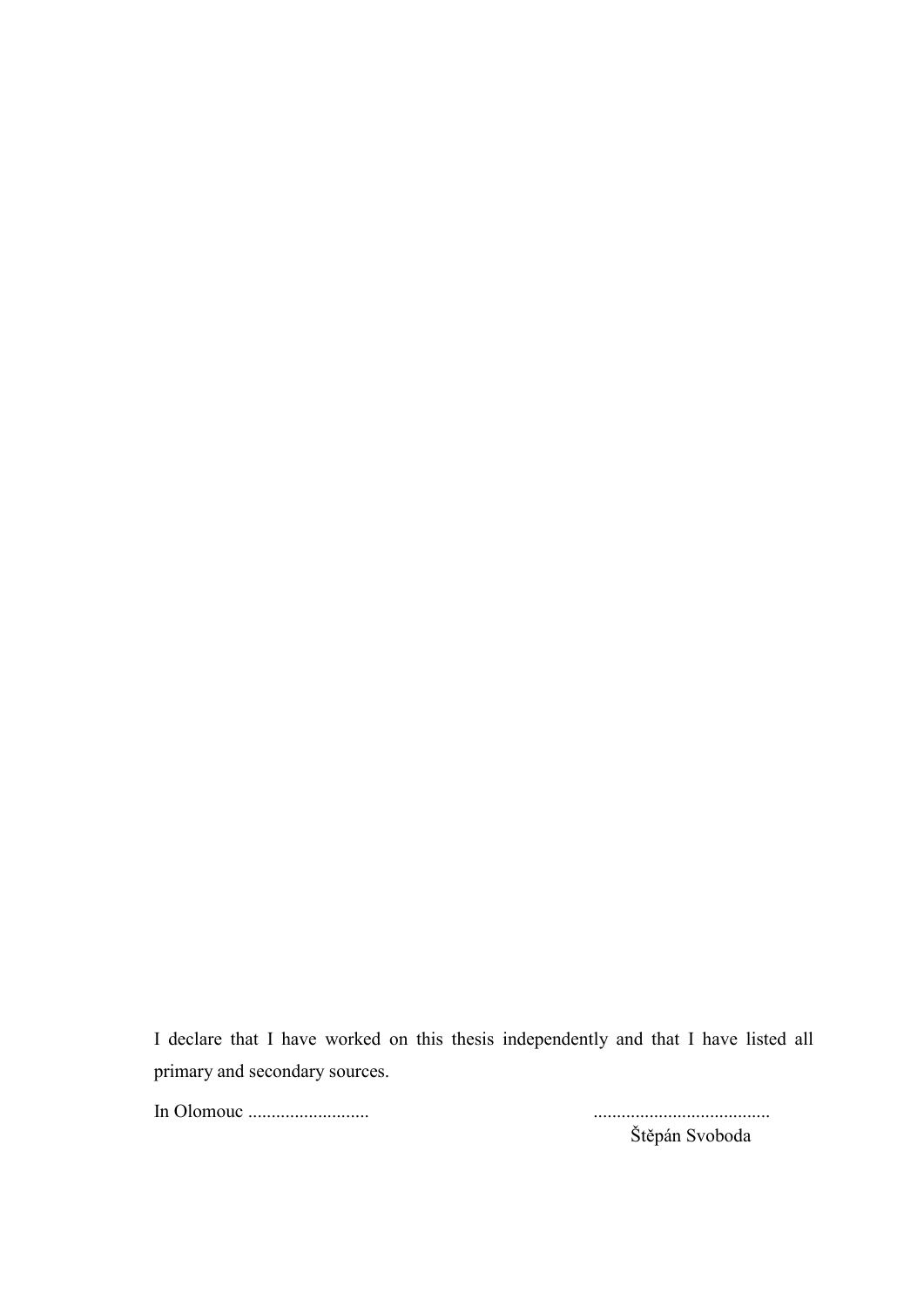### Acknowledgements

I would like to express my sincere gratitude to my supervisor Mgr. David Livingstone, Ph.D. for his constant support and valuable suggestions which helped me in the process of writing this thesis.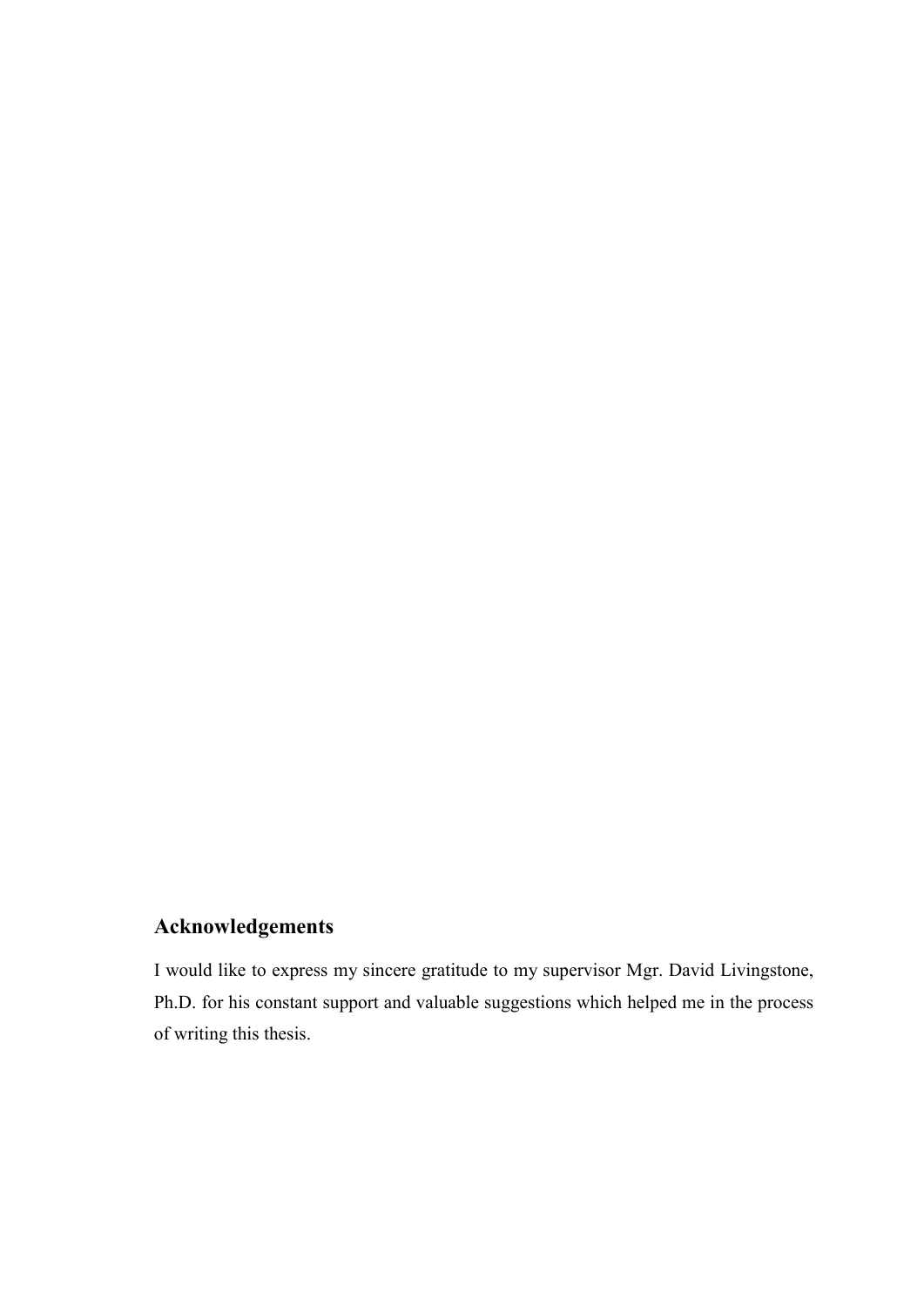## **Table of Contents**

| 1.                                                                      |    |
|-------------------------------------------------------------------------|----|
| 2.                                                                      |    |
| 2.1                                                                     |    |
| 2.2                                                                     |    |
| 2.3                                                                     |    |
| 3.                                                                      |    |
| 3.1                                                                     |    |
| African American Representation in Early Films and Television 17<br>3.2 |    |
| 4.                                                                      |    |
| 4.1                                                                     |    |
| 4.1.1                                                                   |    |
| 4.1.2                                                                   |    |
| 4.2                                                                     |    |
| 4.2.1                                                                   |    |
| 4.2.2                                                                   |    |
| 4.3                                                                     |    |
| 4.3.1                                                                   |    |
| 4.3.2                                                                   |    |
|                                                                         | 40 |
|                                                                         | 43 |
|                                                                         | 46 |
|                                                                         | 50 |
|                                                                         | 51 |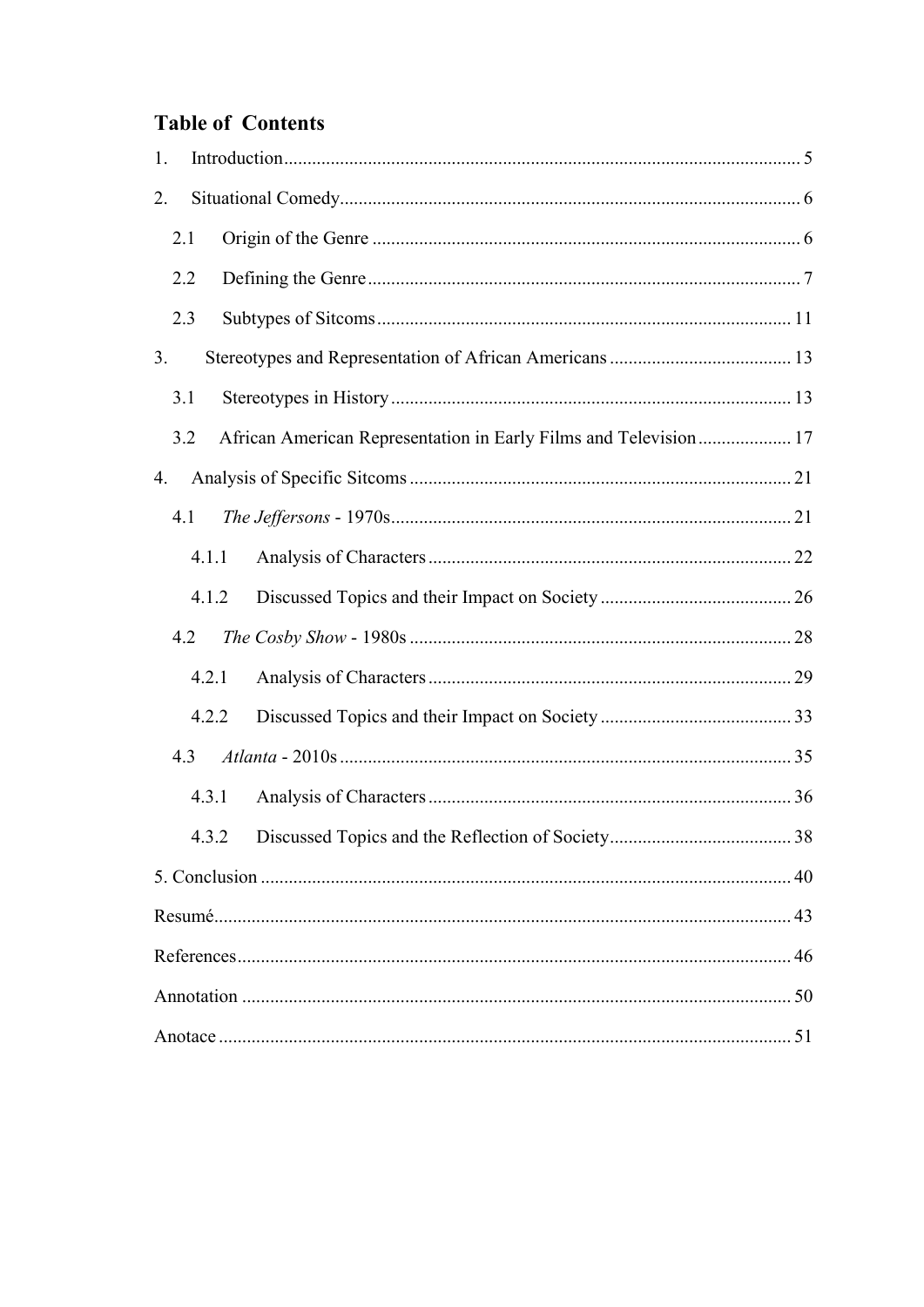#### <span id="page-4-0"></span>1. Introduction

Visual media has become a significant part of our culture's everyday life. The last decades were noticeably influenced by the rise of the television platform which offered a great variety of programmes for people to watch. One of these programmes was the situational comedy (sitcom for short). Before it appeared on television, the concept of situational comedies was already introduced to viewers on radio stations. However, the visuals closely associated with these comedies brought new techniques to this genre and changed it forever.

After television was marketed for the consumers, it approached a large number of costumers. This number expanded by each decade. Television has proven to be reasonably influential by the time most of the American household owned a television. Therefore, the programmes displayed grew to have an immense impact on the viewers and their opinions. However, the opinions presented in the programmes mostly reflected the ideas of the majority to not stir any controversy and keep their viewership. This was a reason for a complete omission of minorities or their stereotypical depiction to downgrade and ridicule their position in society.

In the first section of this thesis, the situational comedy will be defined, including its sub-categorisations. The genre's origin and its development throughout time will be mentioned.

Furthermore, the thesis will mention general information about African American representation in comedy with the focus on stereotypical depictions presented in the 19th century. In the next section, the focus will be cast on African Americans and their portrayal in sitcoms after the rise of the movie industry and television in the United States. The main goal of this thesis will be to analyse characters and topics discussed in situational comedies after the civil rights movement. This analysis will be centred around three situational comedies from different decades with a predominantly African American cast. The first analysed sitcom, *The Jeffersons,* will represent the 1970s. The 1980s will be characterised by *The Cosby Show* and finally, the show which will represent the current times will be *Atlanta*.

The goal of the thesis will be to provide a comparison of the characters depicted in different decades and to inform how the stereotypes set in the 19th century influenced personalities of the characters or whether these traits evolved over time. Additionally, several themes which were presented in the shows will be analysed, and the possible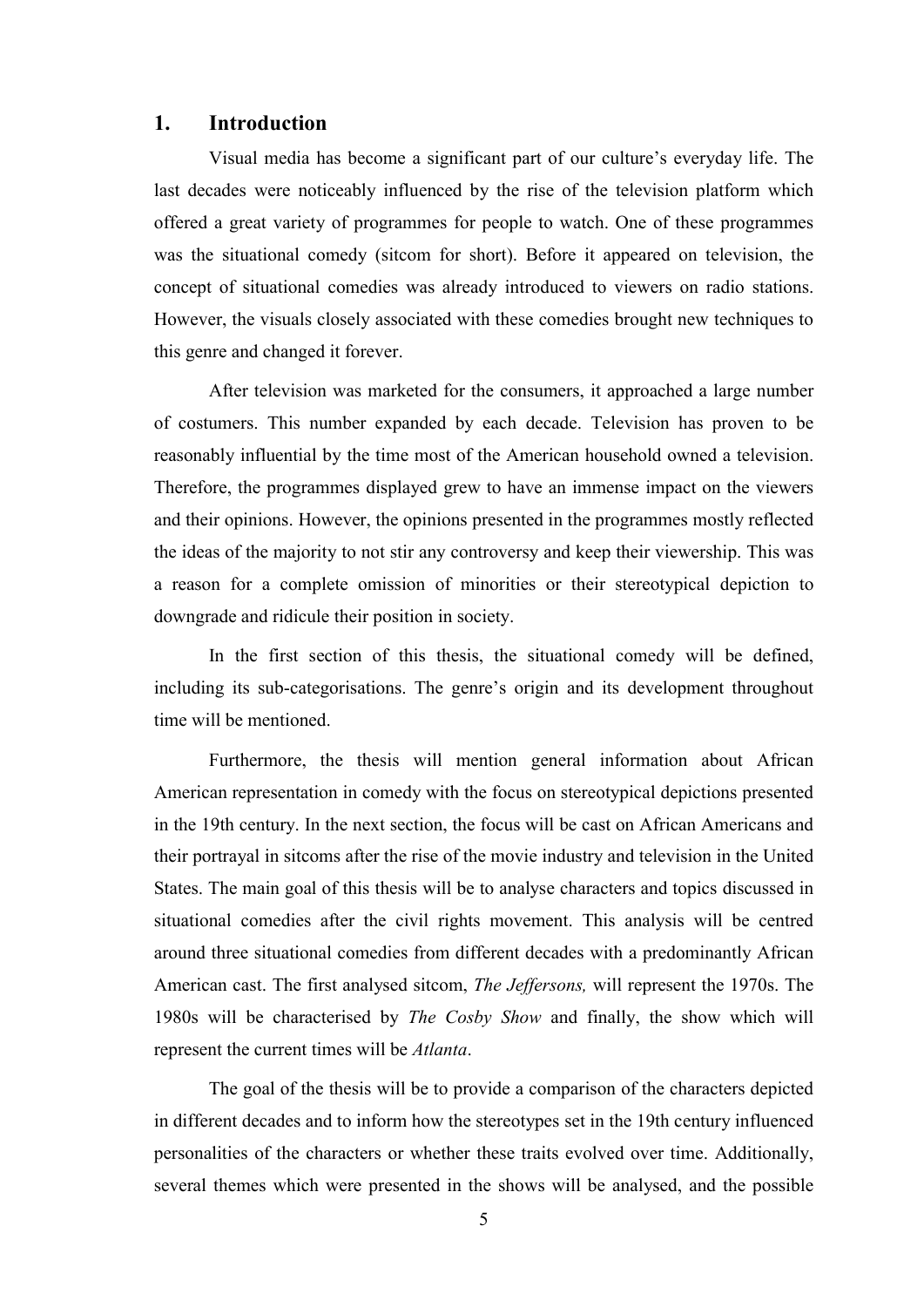<span id="page-5-0"></span>impact of these topics will be discussed. The conclusion will be to contrast these results and to state how African Americans are represented in comedy and whether the topics discussed in the shows were impactful on American society.

#### 2. Situational Comedy

#### 2.1 Origin of the Genre

The genre is said to have originated on radio stations, where it found its popularity. Laura LaPlaca in *Radio Sitcoms: History and Preservation* suggests that there is a widespread tendency to place the history of situational comedies on par with the invention of television. However, radio sitcoms are seen by most academics as a "quiet prelude"<sup>1</sup> to the television sitcoms. It took decades of experimenting with the genre to finally present its form in the television medium. There is also other evidence which suggests that sitcoms are closely linked with the invention of television. According to David Marc, in *Origins of the Genre*, the name 'situation comedy' was not widely used before the  $1950s<sup>2</sup>$ . This means that the genre gained its final name after it had been transferred from American radios. Afterwards, the name sitcom was coined to make the name simple and suitable for promotional purposes.

With the rise of television, the newly founded American broadcasting networks tried to implement this popular radio comedy genre into their viewing schedule. This, of course, led to many attempts to adapt the already existing radio sitcoms into a television format. Joanne Morreale claims that the first radio comedy programme implemented onto television and the first American sitcom was *Mary Kay and Johnny* (1947-1950).3 Another example of an adaptation is *Amos 'n' Andy Show*. This American sitcom tells a story about two African Americans living in Harlem, which is the cultural centre of African Americans in New York City. During the time of radio sitcoms, this show was performed by two white men pretending to be black. After the programme received its television adaptation, the two main characters were played by African Americans. However, the show often showed stereotypical depictions of this minority and even used 'blackface,' a term that will be discussed in the following chapters. Because of this

 <sup>1</sup> Laura LaPlaca, "Radio Sitcoms: History and Preservation," *A Companion to the History of American Broadcasting* (John Wiley & Sons, Inc., 2018) 281.

<sup>2</sup> David Marc, "Origins of the Genre," *The Sitcom Reader: America Re-Viewed, Still Skewed* (State University of New York Press, 2016) 1.

<sup>3</sup> Joanne Morreale, *Critiquing the Sitcom: a Reader* (Syracuse Univ. Press, 2004) 1.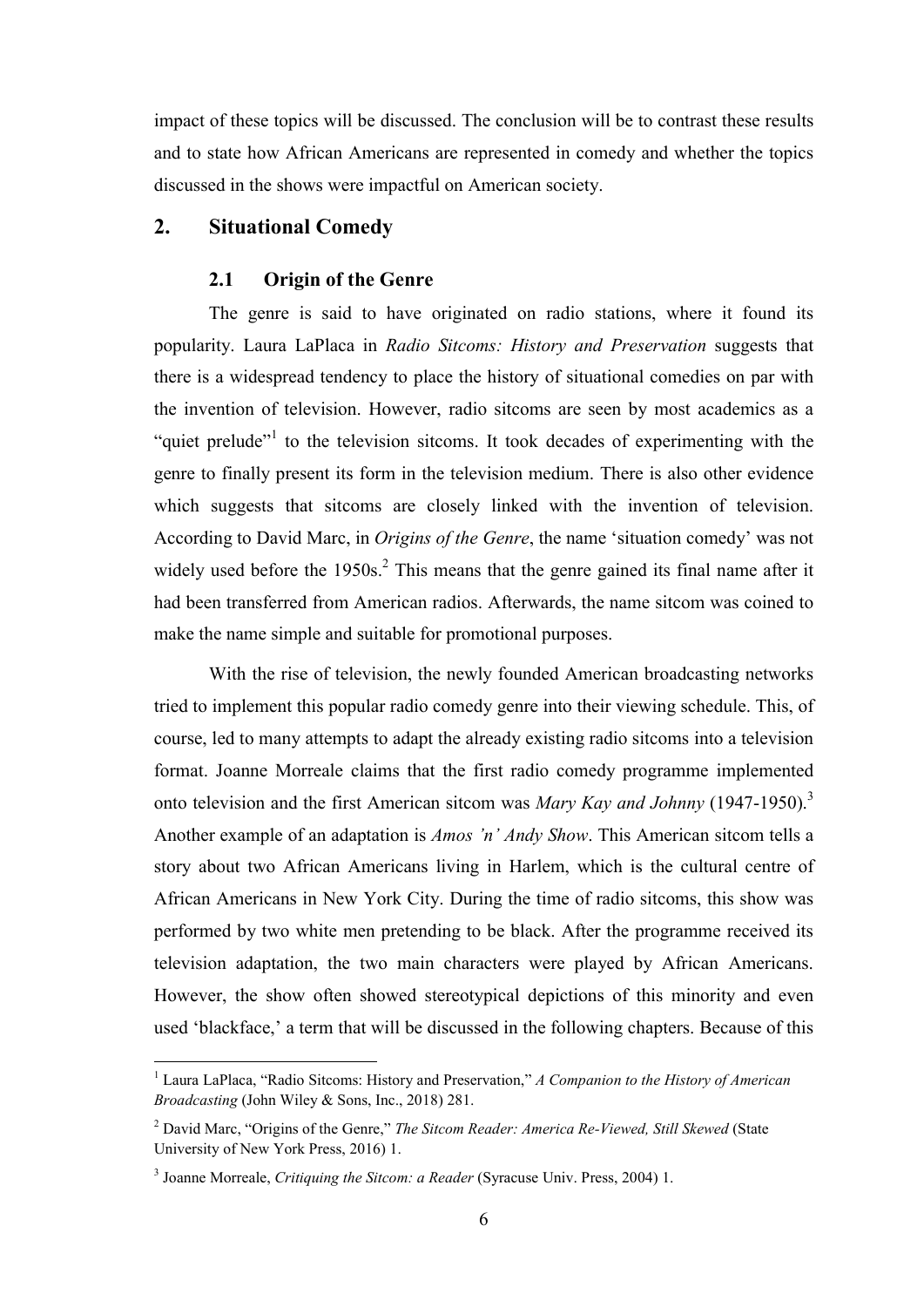<span id="page-6-0"></span>visual depiction of blackface, which was of course not visible on radios, the TV adaptation received a negative reaction from the NAACP. This negative reaction was one of the reasons the show was cancelled a few years later in 1955 while its original radio version remained on air until 1960.

Although sitcoms were not listed at the top of the popular programmes in the early stages of television, from 1951, they became more prominent. The reason for this might have been that creators had found the right way of sitcoms being implemented. *I Love Lucy* has become the highest-rated TV programme in the United States. This accomplishment, according to Morreale, influenced other creators and brought "an onslaught of new sitcoms."4 On the other hand, another genre that was similarly transferred from radios, variety shows, were popular in the early stages of television but lacked any kind of innovation. Therefore, the genre became less popular and lost its place in the primetime hours. In the following sub-section, the thesis will examine the possible ways the genre attained its place and how it differs from other television genres.

#### 2.2 Defining the Genre

If we are meant to analyse a situational comedy and the representation of its characters' personalities, we need to understand the main principles and the purpose of this genre. Every genre is affected by the process of evolution, usually by discovering what captures the attention of the general public. Therefore each genre is flexible, and it is often problematic to assign programmes with a specific genre since the characteristics of genres are never stable. The main problem usually arises when creators try to modify or completely abandon certain elements that are seen as prototypical for a genre. However, according to several scholars, there is something quite special about traditional sitcoms. Jane Feuer in *Genre Study and Television* states that once a person has seen at least one episode of a sitcom, then the viewer is already familiarized with the concept and the main principle of the genre: "if you have seen one sitcom, you have seen them all."<sup>5</sup> This statement by no means degrades the genre. Nonetheless, it emphasizes that the formula is simple, and even after decades of existence, it still finds its viewers without being altered. On the other hand, some scholars express that there is

 <sup>4</sup> Morreale 4.

<sup>5</sup> Jane Feuer, "Genre Study and Television," *Channels of Discourse Reassembled: Television and Contempory Criticism* (1992) 113.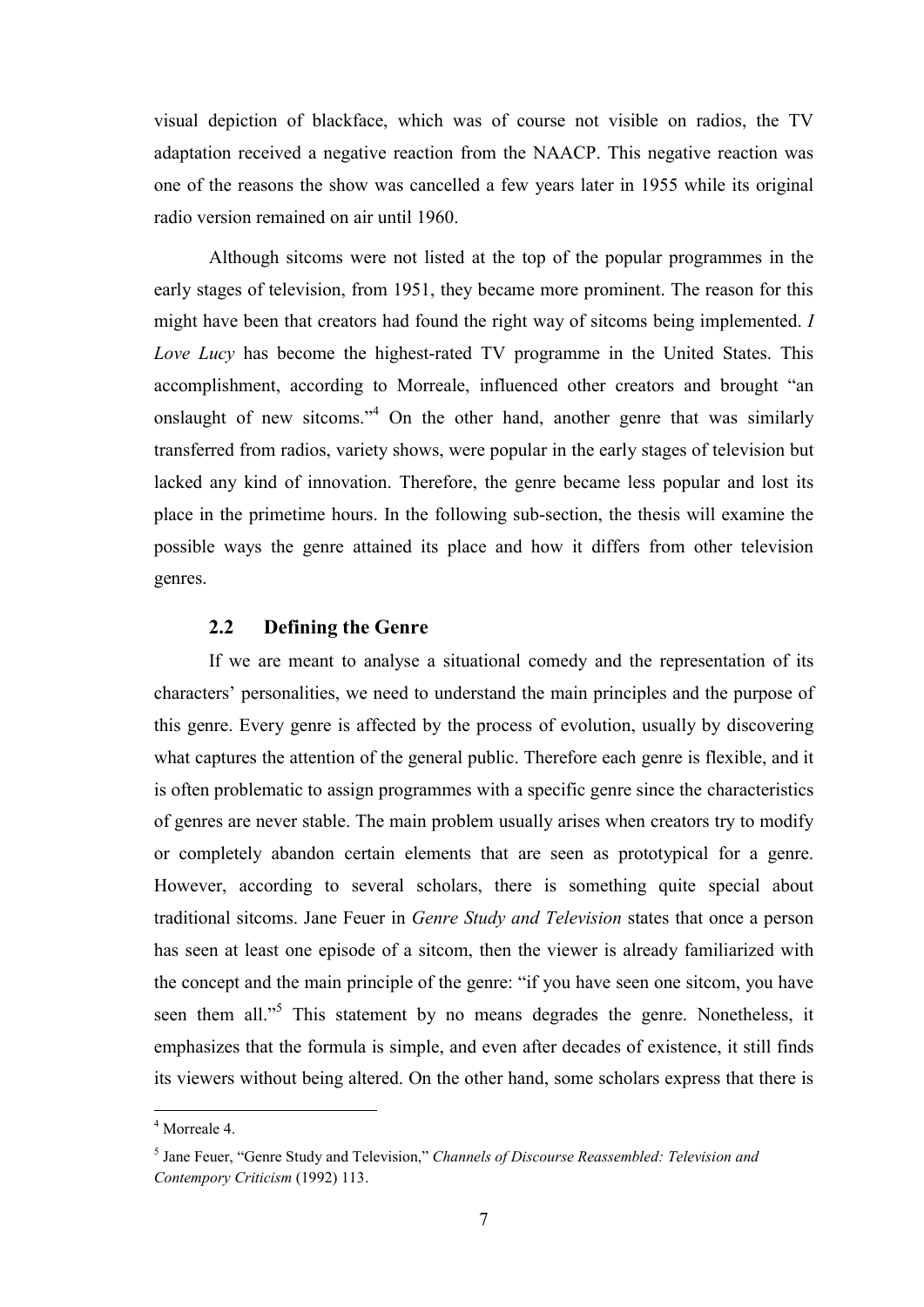a lack of artistry when it comes to television comedy. Michael V. Tueth in *Breaking and Entering Transgressive Comedy on Television* claims that over the years of television there were only a few programmes that tried to break the rules from the standard and repetitive elements. <sup>6</sup> Therefore, according to Brett Mills in *The Sitcom*, some scholars claim that situational comedies are less innovative and are mostly seen as a form of "escapism after a hard day at work."<sup>7</sup>

The main goal of situational comedies is to be comically entertaining. Mills uses the term 'comic impetus' which, according to him, is essential for every sitcom. He defines it as "a force which drives sitcom."<sup>8</sup> Furthermore, it is explained that this does not necessarily mean that sitcoms are only driven by humour. There can be segments that are emotionally moving. However, these segments should never lose their way from the main 'comic impetus' for too long. As a result, the programme would lose its characteristic of a traditional sitcom, and it would become more of a drama rather than comedy. In regards to the comedic aspect, David Pierson in *American Situation Comedies and the Modern Comedy of Manners* suggests that sitcoms have become "a worthy descendant and a modern variation of the theatrical comedy of manners genre."<sup>9</sup> He associates the comedy of manners with sitcoms because of the similar satirical depiction of contemporary society. Furthermore, Pierson claims that sitcoms can be seen as a "historical and cultural document"<sup>10</sup> which indicates social behaviour among members of the same or different race, social classes, genders or relationships.

It is also essential to mention that the story of the situational comedies is usually associated with a close group of people, most of which meet on a daily basis. The characters usually tend to be members of a family, close friends or co-workers, basically people within a close social circle. These main characters need to be likeable and memorable. They should not be repulsive to the viewers. If supporting characters appear, they are usually introduced to cause a conflict with the main characters. However, recurring characters do not have to appear at all. In each episode, the main

 <sup>6</sup> Michael V. Tueth, "Breaking and Entering Transgressive Comedy on Television," *The Sitcom Reader: America Viewed and Skewed* (State University of New York Press, 2005) 25.

<sup>7</sup> Brett Mills, *The Sitcom* (Edinburgh Univ. Press, 2013) 2.

 $8$  Mills 6.

<sup>9</sup> David Pierson, "American Situation Comedies and the Modern Comedy of Manners," *The Sitcom Reader: America Viewed and Skewed* (State University of New York Press, 2005) 45.

 $10$  Pierson 45.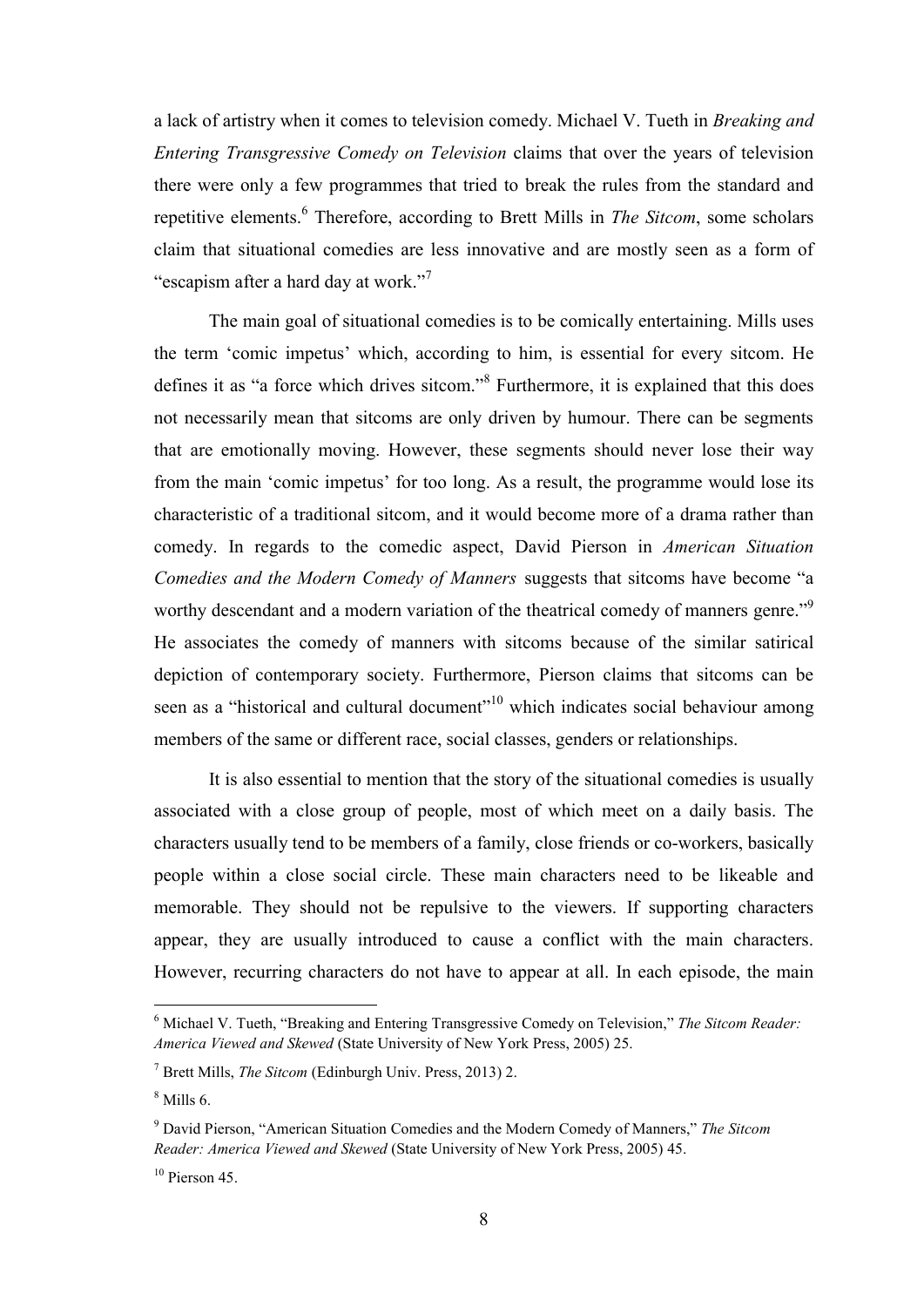characters are set upon a comic occasion that feels domestic or trivial. In general, the situation typically revolves around a simple problem that might happen to anyone in real life - which led to the naming of the genre 'situational'. Situations of a grander scale are usually ignored and are not associated with sitcoms. This may be one of the reasons for the popularity of the genre - people can relate their lives to the simple comic events occurring in the lives of characters that appear on their television screens. However, Mills argues that sitcoms are certainly "not simple, and require an understanding of complex social conventions and generic rules for them to be enjoyed."<sup>11</sup>

Another essential aspect of sitcoms is that the situations or events are only momentary and mostly do not intervene with the following episodes. Once an episode ends, the situation or the problem is resolved, and things go back to where they had been. Due to this, the viewers can miss out on a few episodes, and they can still understand the situations. Typically if a viewer knows characters of a specific sitcom, these characters are likely to act the same way in every episode with minimal character development.

Because sitcoms usually display a set of characters from different social backgrounds, many scholars and academics tend to analyze this genre, trying to figure out how different social classes, races, sexual minorities are represented in them. Because some of the programmes tend to be viewed by millions of viewers, these shows have the power to influence the opinions of viewers on depicted minorities. This may lead to some negative consequences in society, although it is typical for sitcoms to represent characters with exaggeration of their traits. As a result, sitcoms are sometimes criticised for stereotypical depictions of characters which might result in further ridiculing these groups of people in real life. For this particular reason, sitcoms have become the object of examination of social issues. Which also reflects the objective of this thesis - to analyse the representation of African Americans.

An important point that requires mentioning is that situational comedies are made for television which is mostly a domestic medium. The creators are aware that these programmes will be seen by a group of people in their homes. For some people, sitcoms might resemble similarities with theatre plays. This similarity is further emphasised by the inclusion of a laugh track which is a typical feature for traditional

 $11$  Mills 5.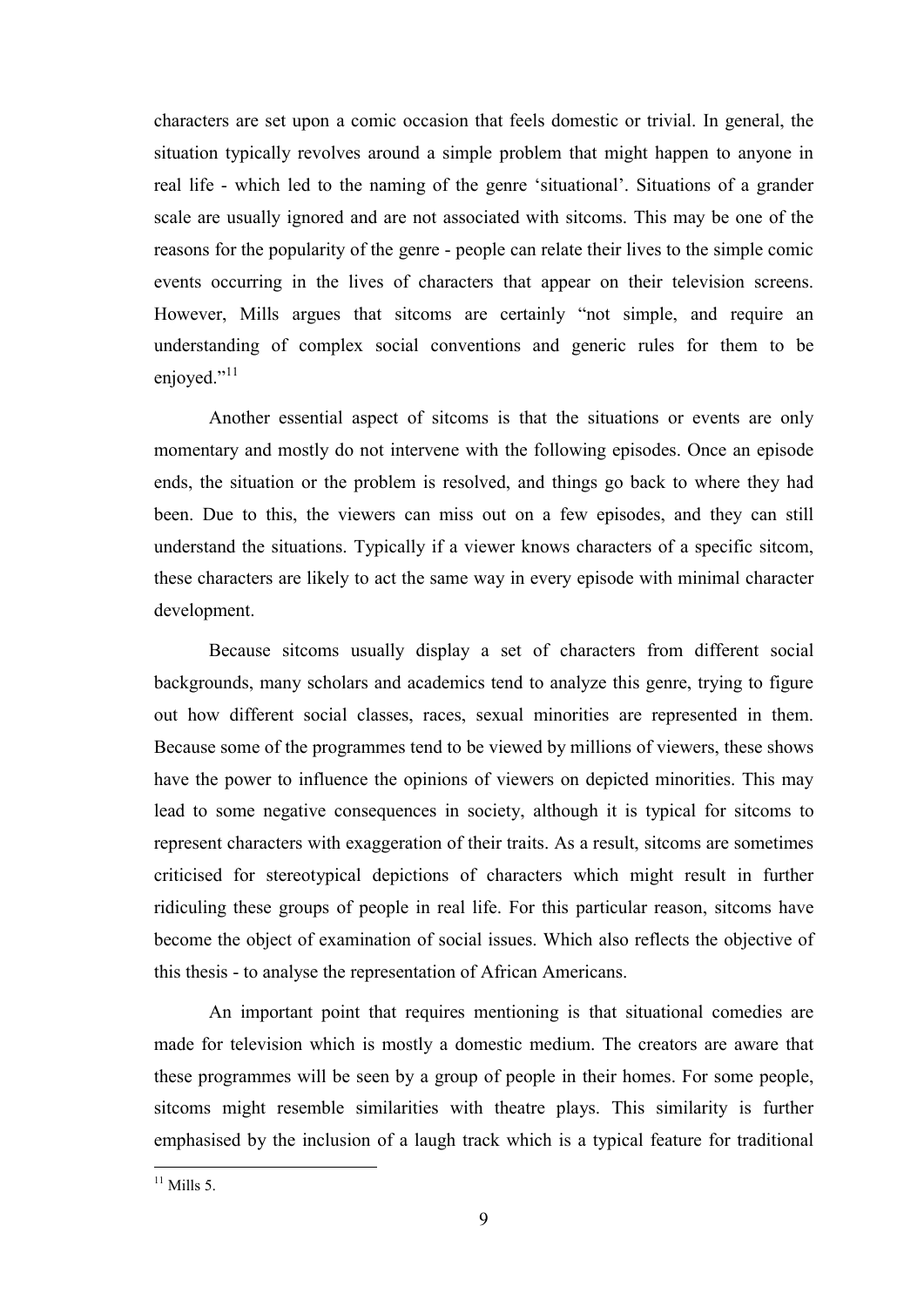sitcoms. In theatre, people get to witness a reaction from other viewers which might influence their reaction to different moments the viewers observe. The laugh track does not only include expressions of amusement. It often incorporates a demonstration of surprise or shock. These expressions reflect similar responses that people observing theatre plays might have. Therefore the creators of sitcoms try to replicate these reactions and apply them during comic or emotional moments in the show. It may seem surprising, however, most traditional sitcoms were shot in front of a studio audience. On account of this live audience, the creators were able to observe the reception of the jokes they had presented even before the actual airing of the programme on TV. The laugh track was therefore used to enhance and boost the authentic reaction of the public. The invention of the laugh track is credited to Charles Douglass who invented it in 1953. Douglas made a portable 'Laff Box' that included a variety of recorded public reactions. Therefore, creators could get a full audience reaction just by a simple press of a button. Although the invention has proven to be reasonably useful to many comedy creators, it has also found its criticism not only among reviewers but actors as well. According to Jennifer Keishin Armstrong, a BBC journalist, British actor David Niven in an interview in 1955 said that "The laugh track is the single greatest affront to public intelligence I know of."<sup>12</sup> Even after decades of its existence, viewers are still able to hear the laugh track in situational comedies which value the traditional format. However, some sitcoms set up a new layout and found a way to present their programme without it. Due to this, there might be a problem with categorising these innovative types of programmes, because they have lost an essential part that is associated with sitcoms. The difficulty arises because once the laugh track disappears, there is only a minimal difference between sitcom and comedy-drama.

As Mills points out, to distinguish programmes from being sitcoms or comedydramas some network companies or broadcasting regulators, such as Ofcom, define genres based on the length of an episode.<sup>13</sup> American sitcoms tend to last around 15 or 30 minutes whereas the comedy-dramas are usually more lengthy and typically require a greater number of sets for filming.

<sup>&</sup>lt;sup>12</sup> Jennifer Keishin Armstrong, "Culture - Where Does Canned Laughter Come from – and Where Did It Go?" (BBC, 26 Sept. 2016) www.bbc.com/culture/story/20160926-where-does-canned-laughter-comefrom-and-where-did-it-go.

<sup>13</sup> Mills 33.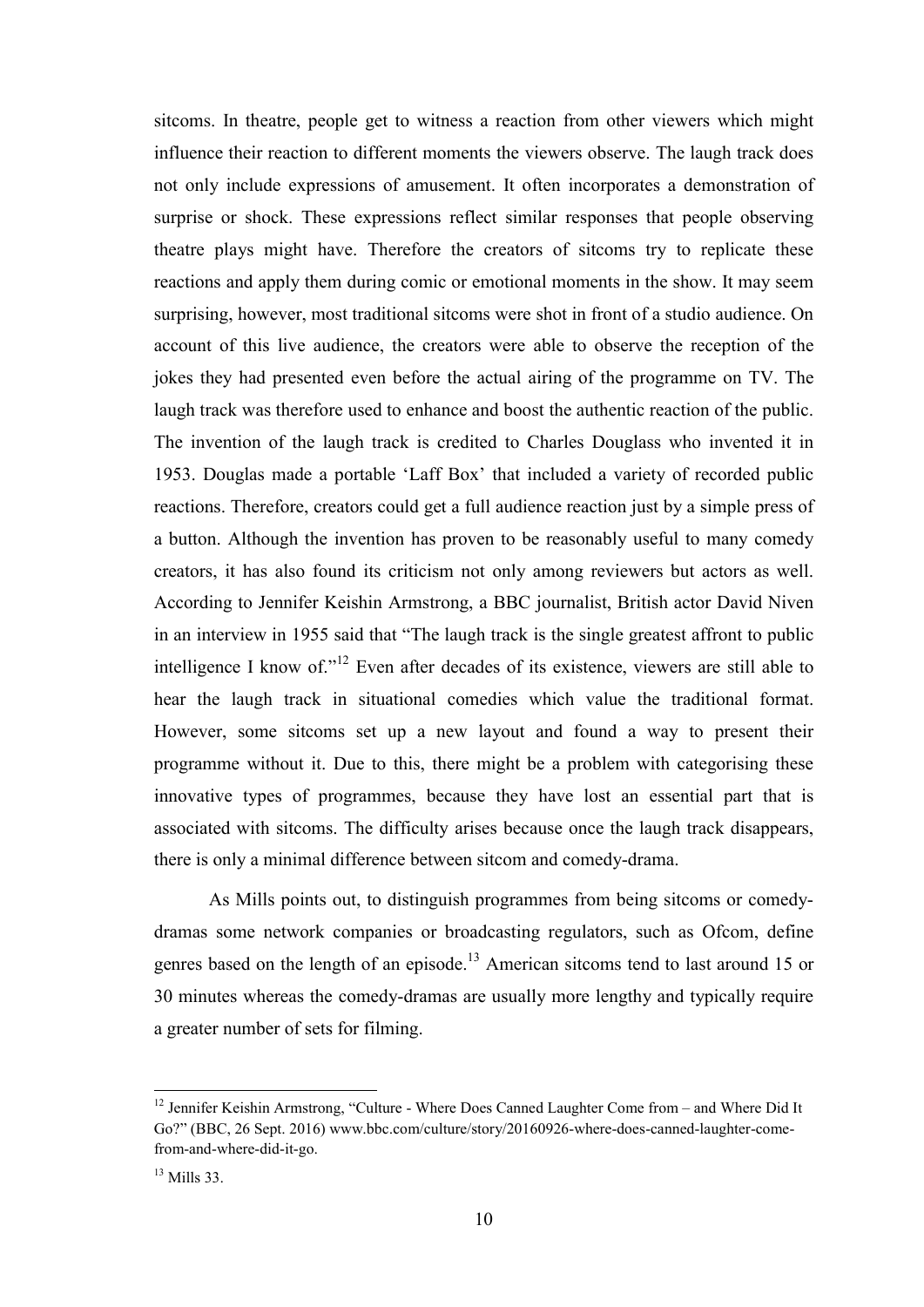#### 2.3 Subtypes of Sitcoms

<span id="page-10-0"></span>Based on different aspect like the complexity of characters, settings or topics discussed, we can categorise sitcoms into different subtypes. Of course, many reviewers, critics or academics have different guidelines which they create to characterise these sitcoms. Some professionals distinguish mainly based on where the story takes place - domestic, workplace sitcoms. Another possible division may be a traditional and a modern format. These two are differentiated by whether the sitcoms use traditional shooting techniques and are filmed in studios. If they are modern, they are using elements that are usually not associated with the original formula of sitcoms. Other specialists define the subgenres in more detail, considering more aspects at the same time. For instance, Richard F. Taflinger distinguishes between actcoms (actionbased sitcoms), domcoms (domestic comedy) and dramedies (dramatic comedy).<sup>14</sup> With this division, Taflinger considered many different aspects, including the complexity of characters' personalities, the importance of the setting or the significance of situations.

Actcoms, are the most common forms of sitcoms. These types of sitcoms regularly use a problem, where all the actions or events tend to be very simple and do not display profound emotional incidents, but rather physical. This problem leads to a complication that is relatively straightforward and results in a character's reaction to solve it. Characters can be often seen with exaggerated feelings, and their goals are predictable. The setting is not essential, it only functions as a background for the situation and has no particular connection to the problem. Therefore, settings are minimalistic and usually include the family house or the workplace of characters. Also, they remain unchanged throughout the series.

Domestic comedies, domcoms for short, try to produce close relationships among characters. On account of this, the characters are more likeable and believable. Characters are the main focus and even supporting roles are often vital to the plot. If we consider the situations, they are less concerned about random arguments but are more focused on authentic personal problems that even a viewer might recognise. The problem is associated with an emotional dilemma that needs to be solved. Settings are selected more carefully than in actcoms and are not only the background, but it has its function in the plot.

 <sup>14</sup> Richard F. Taflinger, *Sitcom: What It Is, How It Works* (28 May 1996) public.wsu.edu/~taflinge/sitcom.html.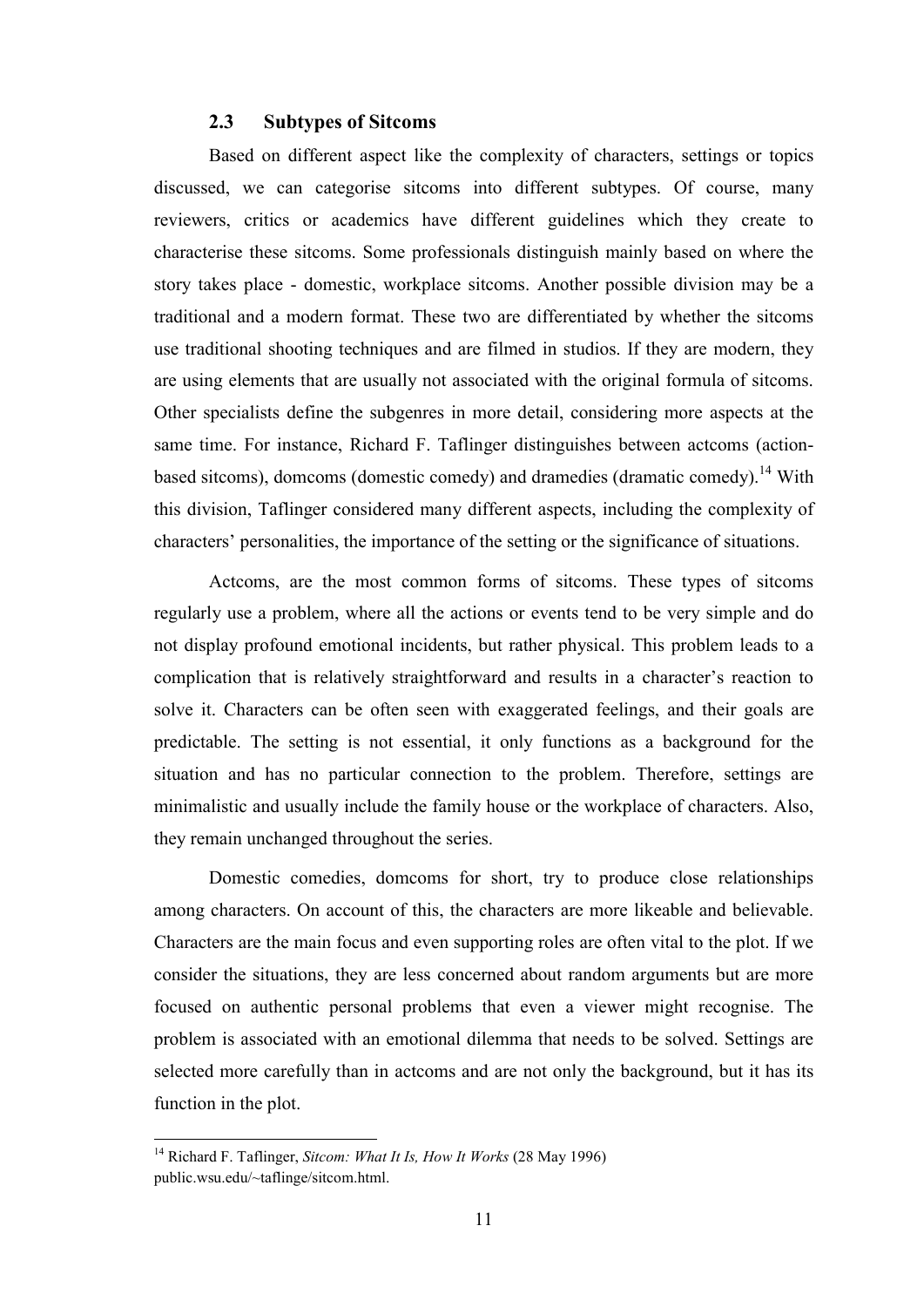If we consider the number of sitcoms being created, dramedies are the least frequent. Taflinger calls them thought-based, and according to him, they are the most popular sub-genre of sitcoms.<sup>15</sup> Although they are popular among viewers, they are complex and therefore problematic to make. The plot is associated with complicated social situations, and it puts the main characters' history and emotions in the spotlight. The main characters have their opinions on different social topics which sometimes leads to a clash of beliefs.

Race of the main protagonists is another aspect that unquestionably categorises sitcoms. Segregation in sitcoms, and many other forms of entertainment, is to an extent still present to this day. Sitcoms with predominantly white characters tend to be the most frequent type since they present the majority of American society. Therefore they attract a higher number of viewers. If we take into account minorities, black sitcoms are the most common. Other subtypes including Asian sitcoms or Hispanic sitcoms are not as wide-spread in American television. These sitcoms not only differ in races of the majority of the cast, but they also differentiate themselves in their topics, problems and the plot. For instance, black sitcoms sometimes engage in matters that concern racial problems in society. African American characters are often described in particularly stereotypical ways which will be explored in the following chapter.

 <sup>15</sup> Taflinger, *Sitcom: What It Is, How It Works.*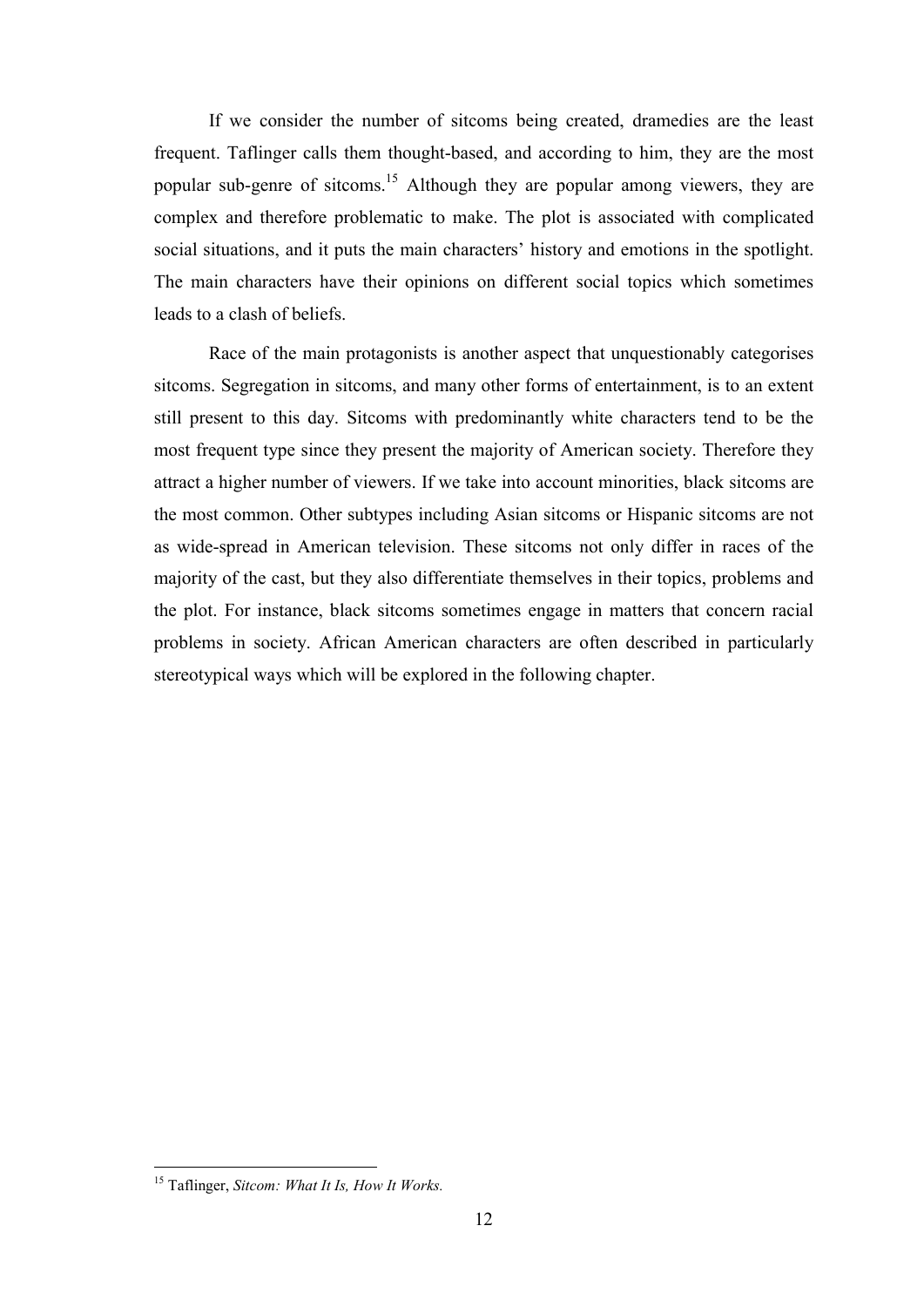#### <span id="page-12-0"></span>3. Stereotypes and Representation of African Americans

Long before the rise of the sitcom on television screens, stereotypes of African American people have been already in existence. Stereotypes are sets of characteristics that people create after an encounter with other individuals that are part of a different social group. These characteristics are usually simplified, and their purpose is to create a racial distance from the rest of the general community. The traits are usually concerned with purely negative observations and are used to differentiate and ridicule people from the majority. Although these characteristics might not be accurate for every single individual, the stereotypes are associated with the whole social group. Historically, because of these characteristics, the majority demonstrated their superiority over minorities. Stereotypes can have an immense negative impact on people's opinions since some people might not get into personal contact with the stereotyped individuals and therefore the stereotypical depiction is the only thing they rely on while judging the group. This section will deal with examining the stereotypes associated with African Americans, studying its origin in the 19th century. Additionally, the way how these traits were transferred onto the first decades of television medium will be mentioned.

#### 3.1 Stereotypes in History

One of the first stereotypical representations of African Americans in comedy was a fictional character created specifically for minstrel shows and theatres in the 19th century. His name was Jim Crow, whose name was later taken to be associated with Southern segregation laws called Jim Crow laws. The name itself was created by Thomas Dartmouth Rice, who according to Hip Hughes created the name from 'jimmy' which used to mean crowbar and a slang word 'crow' that was used since 18th century which denoted black people.<sup>16</sup> Rice was a white actor who created this persona to perform a song called 'Jump Jim Crow' while having his face blackened. Usually, the face was blackened in a way that the performers kept the areas around their mouth and eyes unmarked to highlight wide lips or huge eyes, or the mouth was additionally painted with red colour to resemble features of black people. The face blackening was used by non-black performers to make themselves look like African Americans. Their performance led to a presentation filled with stereotypical behaviours that reflected white people's perception of how black people acted. Because African Americans were

 <sup>16</sup> Hip Hughes, "Jim Crow and America's Racism Explained" (*Youtube,* 16 January 2016) www.youtube.com/watch?v=2\_gOtZ--4WE.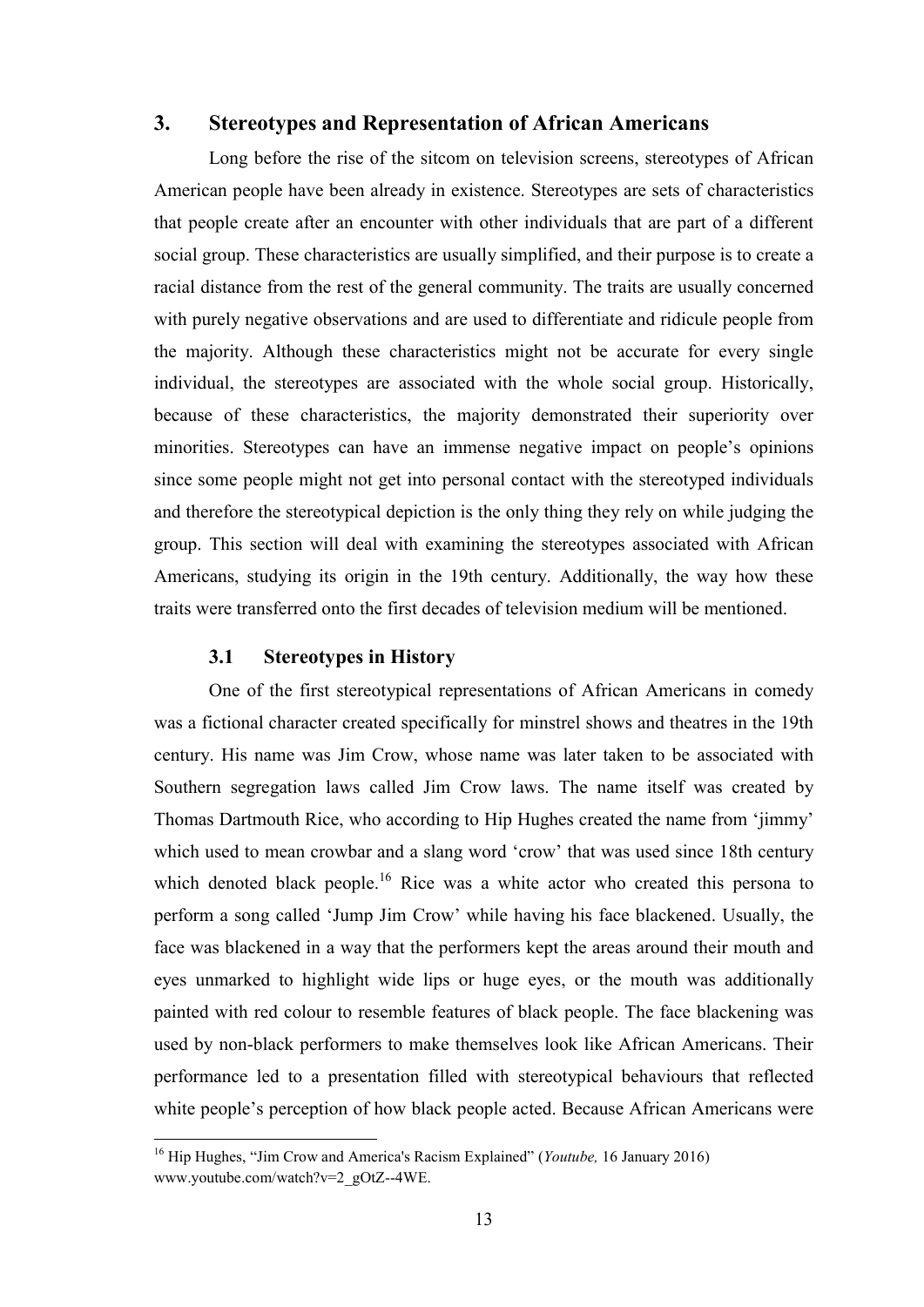an underprivileged group, especially in the Southern states, there was a low amount of African American actors. Therefore non-black people performing in blackface became a norm in American society in the 19th century. Just like most of the black population at the time of the act's creation, Jim Crow was a slave and was usually depicted as a farmer. He used to be performed while wearing only rags or torn clothes with shoes that had holes in them. In certain covers or pictures, Jim Crow is depicted in a specific pose resembling dancing. Angela M. Nelson in *African American Stereotypes in Prime-Time Television* states that Jim Crow shared the same characteristic features with a racial term 'Sambo.' Additionally, other stereotypical characters like Zip Coon, Uncle Remus and Uncle Tom are all connected and are possibly his alter egos.<sup>17</sup> Sometimes Sambo characters are only associated with black children, which possibly links to Scottish children's book *The Story of Little Black Sambo* (1899). However, the characteristics are identical to adult individuals as well. Therefore, Sambo characters are portrayed with positive and even childish behaviours. This behaviour was possibly linked to a stereotype of black people and their love of dancing and singing while working on plantations. Among other, more negative features, unintelligence, laziness and sometimes lying or even stealing tendencies were associated with these characters.<sup>18</sup>

Another male stereotype that was primarily used to promote slaves to auctioneers were Mandingoes. These characters were thought to be complete opposites of Samboes. They were young, athletic men who were also the perfect example of ideal slaves. On the other hand, they were usually despised by white men, since they felt threatened and afraid that Mandingoes would attract their wives because of their muscular physique. In the mid-1800s, "when the fear of emancipation reached panic proportions<sup>"19</sup> these characters started to be shown by writers as aggressive, angry and rebellious people to demonstrate what might happen if slavery were to be abolished. Because of this, they began to be called Brutes, Bucks or Nats. They were considered to be savages often described by animalistic features. Also, they were believed to take revenge for the way they had been mistreated by their slavers. White Southerners were

 <sup>17</sup> Angela M. Nelson, "African American Stereotypes in Prime-Time Television: An Overview," *African Americans and Popular Culture* (Praeger Publishers, 2008) 187.

 $18$  Nelson 187.

<sup>19</sup> Nelson 187.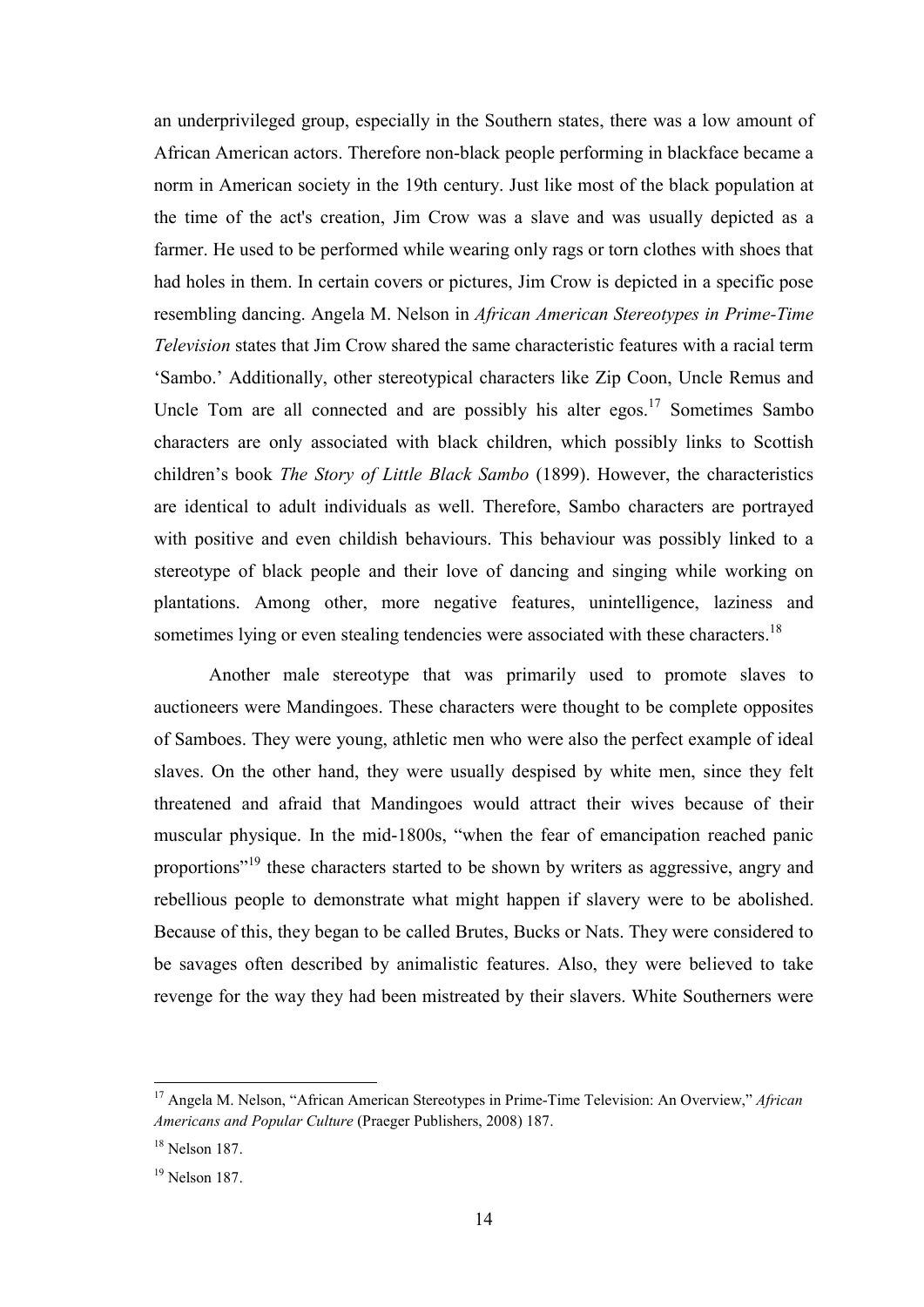afraid of Brutes because of their supposed sexual desire for white women. For that reason, white men felt threatened that Brutes may rape their wives or daughters.

Another stereotypical character, this time associated with females, was Mammy. Mammy characters were portrayed as vigorous women, who were servants in white families, usually in the South. For the same reasons as Samboes, Mammies were also performed while wearing blackface in minstrel shows. Because they were assumed to be working as cooks and caretakers of white families, the images of mammies were also used as adverts for many household items. They were mostly depicted wearing bandannas on their heads, and their clothes were typical dresses for maids. Similarly to Sambo tropes, David Pilgrim states that Mammies were caricatures that were "contented, even happy, as slaves."<sup>20</sup> This was, of course, used to justify the position of African Americans. Although they were slaves, they were happy to serve and therefore there was no reason to feel sympathy for them. As for other characteristics, they were considered to be protective of their white family, serving as a mother figure for the children. Because of this, they were admired. Sometimes, Mammies were seen as very dominant women who were the head of the family. They were not afraid to speak their mind in contrast with their husbands, who were usually shy. Considering more negative stereotypes, they were portrayed as older, asexual or unattractive women. Donald Bogle in *Primetime Blues* explains this desexualised portrayal by describing Mammies as "an ideal mother surrogate<sup> $21$ </sup> which did not attract other men of the family. Most of the time, Mammies forgot their black origin. According to Melissa V. Harris-Perry, they "were not protector(s) or defender(s) of black children or communities"<sup>22</sup> and all their care and attention went to white families. An Additional subtype of Mammies were Sapphires. These caricatures were sassier, back-talking and impolite towards their husbands, children and even their masters.

Jezebel is another archetype of African American women in the 19th century, this time with more negative traits. In comparison with Mammies, Jezebels were complete opposites. Jezebels were portrayed as more attractive. They were also thought

 <sup>20</sup> David Pilgrim, "The Mammy Caricature" *The Mammy Caricature - Anti-Black Imagery - Jim Crow Museum* (Ferris State University, 2012) www.ferris.edu/jimcrow/mammies.

<sup>21</sup> Donald Bogle, *Primetime Blues: African Americans on Network Television* (Farrar, Straus and Giroux, 2002) 24.

<sup>22</sup> Melissa V. Harris-Perry, *Sister Citizen Shame, Stereotypes, and Black Women in America* (Yale University Press, 2014) 72.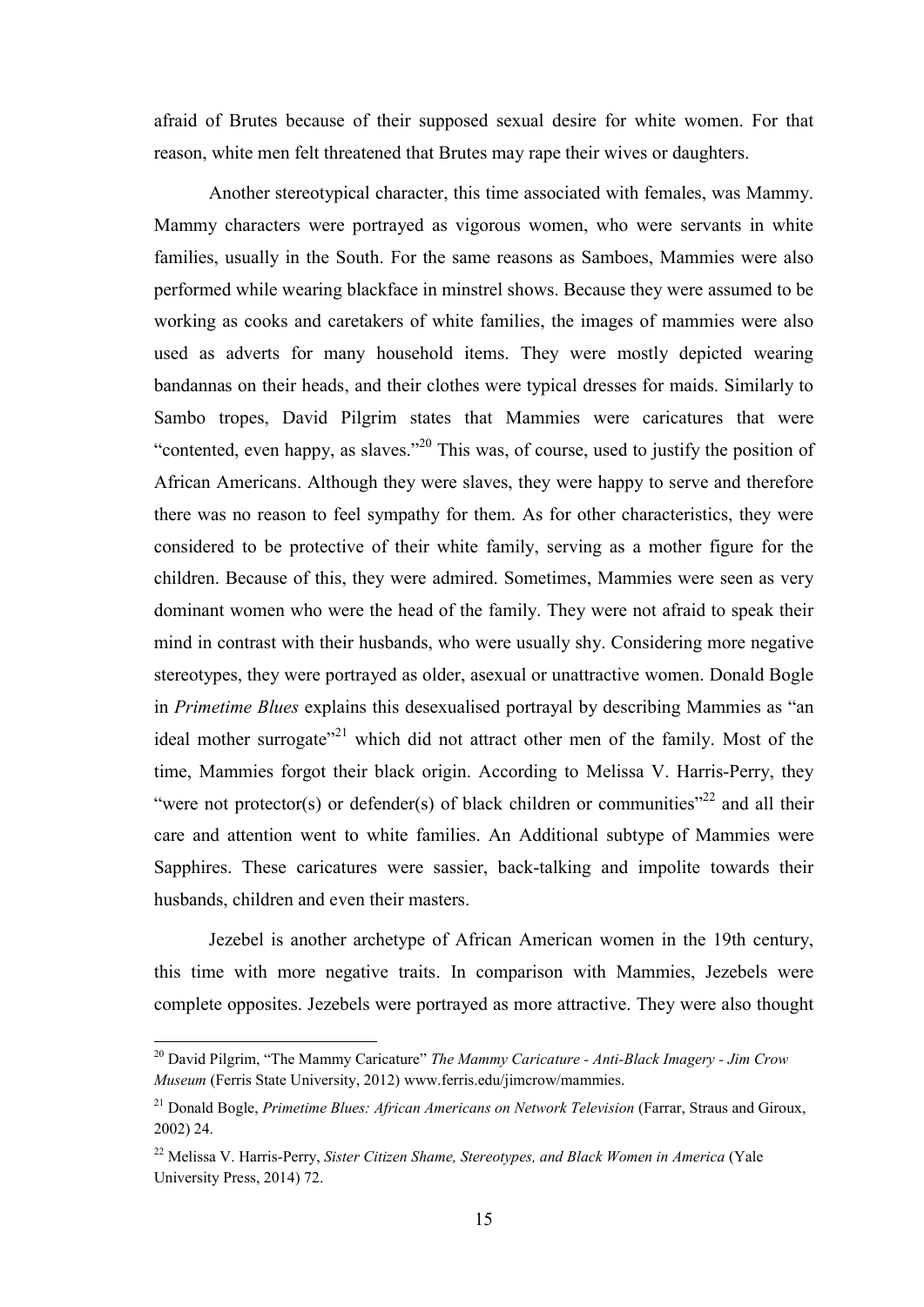to be sexually promiscuous. For this reason, Jezebels were often depicted as sexual objects. According to Maythee Rojas, this idea originated from the first European colonists in Africa, where the proof of women's promiscuity and immorality was their lack of clothing.<sup>23</sup> Jezebels were used as an image of black women that justified assaulting and raping them.

Another character that usually appeared in literary works rather than minstrel shows was Tragic Mulatto. The term was first used in short stories by American author Lydia Maria Chart. First of all, interracial relationships were considered to be unacceptable in the 19th century, which is when the archetype was created. The characteristics of this archetype were not specific to a particular gender. However, it was more popular among female characters - Tragic Mulatta.<sup>24</sup> These characters are not purely of African American heritage, but rather of mixed race as the word mulatto suggests - one white parent and one black parent. Characters that were described as tragic mulattoes were often misunderstood by society. Therefore, they were used by authors to make a compelling character with an internal struggle. Since mulattos were of mixed race, the characters themselves thought they were partially white and therefore liberated from being slaves. However, they were considered to be too black for white communities and on the other hand, too white for black communities. Therefore they were deemed to be outcasts by both groups of people, which resulted in depression and despair. David Pilgrim suggests that there was no escape from their difficult lives, and because they lived in a society that was strict on social hierarchy, they sometimes "found peace only in death."<sup>25</sup>

All of the archetypes mentioned above were specified into a single character that carried a name. The following stereotype does not have a character that would represent it. The stereotype focuses on watermelons and their consumption by black people. This trait started to appear during slavery. Then it became a symbol which represented their freedom. At first, the stereotype began to emerge when slaves took breaks after working on plantations. While taking this break, they were seen sitting and eating watermelons. They appeared to be happy, and thus, the stereotype came into existence. The main

 <sup>23</sup> Maythee Rojas, *Women of Color and Feminism* (Seal, 2009) 54.

 $24$  Nelson 189.

<sup>25</sup> David Pilgrim, "The Tragic Mulatto Myth," *The Tragic Mulatto Myth - Anti-Black Imagery - Jim Crow Museum* (Ferris State University, 2012) www.ferris.edu/htmls/news/jimcrow/mulatto/.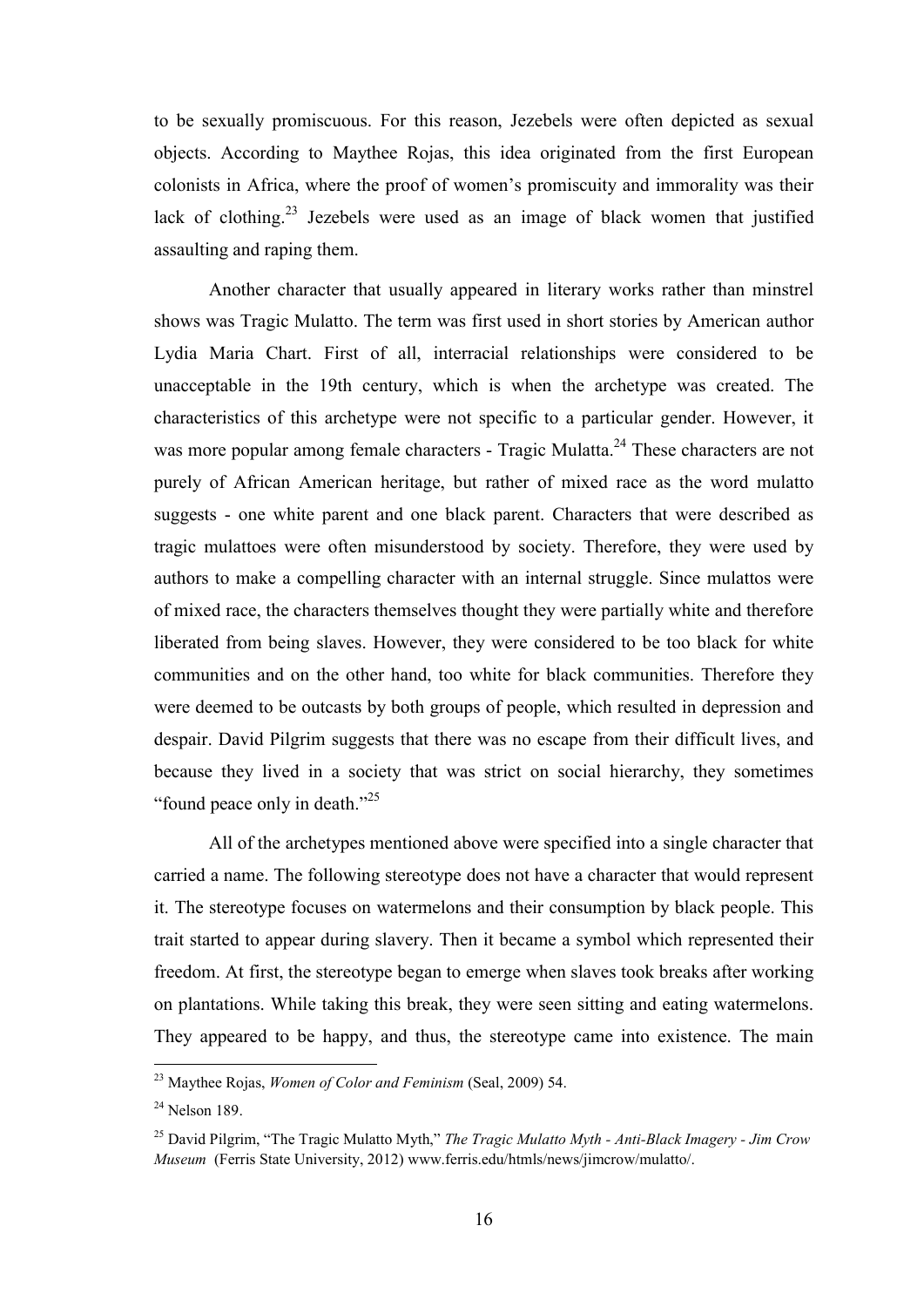<span id="page-16-0"></span>point of the stereotype was that black people were simple-minded since just a watermelon makes them exceptionally happy. Again, this was meant to justify the position of black people as slaves. The image of black people eating watermelons began to be visualised in many adverts. Additionally, after Emancipation Proclamation, African Americans started to sell watermelons as they received the rights to do so. Which resulted in the negative connotation of white Southerners connected to watermelons.

Another example that is also related to food is the fried chicken stereotype. Similarly to watermelons, chicken meat was easily accessible for black people before and after The Civil War. The fried chicken was even shown being eaten by actors wearing blackface during minstrel shows. Because of this image and also the link with slavery, the fried chicken stereotype is considered racist even today.

#### 3.2 African American Representation in Early Films and Television

Even after Emancipation Proclamation and before television was invented, African Americans were usually not represented in films by themselves. Just like in minstrel shows, they were performed by white people wearing blackface. At the very beginning of film and television medium, they frequently assumed the same stereotypes from the previous century mentioned above. Eventually, blackface began to be seen as an offensive, racist approach of the past and slowly began to disappear. Once Hollywood started to cast black actors into their films, they still assumed the roles of maids, butlers or servants. Although black people usually played in supporting roles with minimal screen time, they brought a breath of fresh air with them and portrayed their roles with grace. For instance, Hattie McDaniel who played a typical Mammy character in *Gone with the Wind* (1939) won the Academy Award for her acting in supporting role and was the first African American winner of an Oscar.

Eventually, television sets were becoming more widespread in the early 1950s, which lead to an increase of possible viewers. According to Victoria E. Johnson, in *Racism and Television*, in 1948 only 1 per cent of American public owned television sets, this number increased to 50 per cent in 1953 and eventually by the early 1960s almost 90 per cent of American households owned a television.<sup>26</sup> Because people could

 <sup>26</sup> Victoria E. Johnson, "Racism and Television," *African Americans and Popular Culture* (Praeger Publishers, 2008) 169.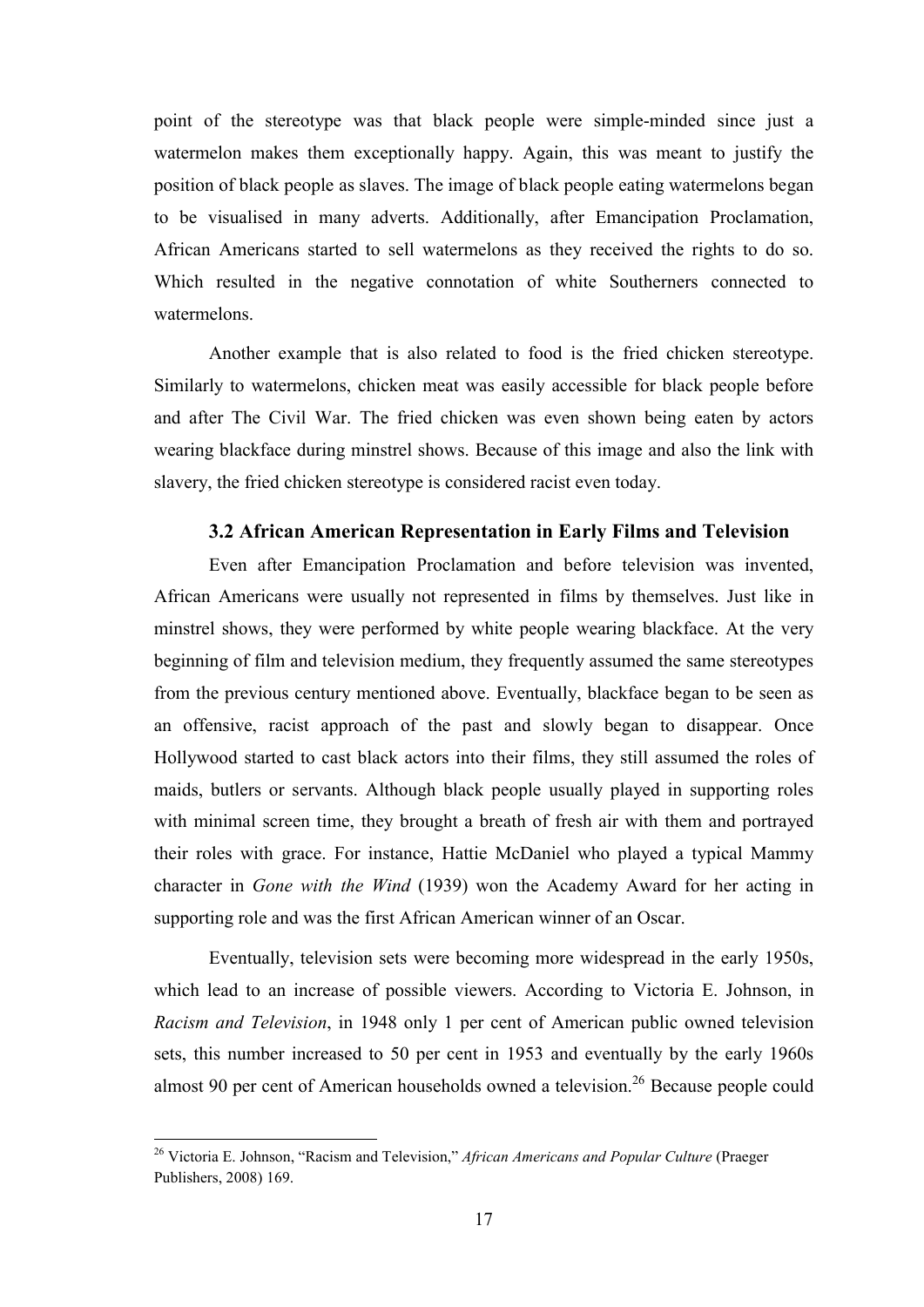watch programmes from their homes, television was perceived to be more honest and intimate compared to watching films in cinemas. In addition, people were about to see news being broadcast alongside visuals. Therefore viewers' perceptions from this medium might have had a different impact which could have changed their opinions on social topics.

Primetime entertainment from the 1950s to the 1960s was dominated with programmes including sitcoms and dramas. With one of the first sitcoms on television *Amos 'n' Andy Show (1951)* and their use of blackface, it received negative reactions from NAACP. Because of this reaction from an organisation that defends the rights of African Americans, the creators of the show acknowledged their mistake and tried to find African Americans to play their parts. However, after this incident, the majority of subsequent shows portrayed only characters that were white, and non-whites were seen rarely. As if the representation of black people was a problem for which they would be criticised. One other possible reasons for this lack of representation might have also been policies imposed in the 1950s. They were imposed by some broadcasting networks that requested creators to include black Americans and to offer them roles not stereotypical for their race. Aniko Bodroghkozy in *Television and the Civil Rights Era* states that this policy was pursued by NBC-TV whose leaders wanted to dispose of any kind of offensive material regarding racist material, including blackface.<sup>27</sup>

Even television news broadcasts were of great importance for the rights of African Americans. Thanks to the television, their struggles became visible for all Americans across the country. Especially during the civil rights movement, television networks provided a great number of televised moments which showed the problem of segregation and racial inequality. This movement achieved its "most significant television moment"<sup>28</sup> when all three main TV stations aired Martin Luther King, Jr.'s speech 'I have a dream.' The struggles of African Americans for their equality and freedom was heard and seen from all over the world. Furthermore, its visual presentation left a mark for people to see. After this pressure from the media, an Act was passed in 1964 ending segregation of African Americans, and other discriminatory issues were also prohibited - including Jim Crow Laws in the Southern states.

 <sup>27</sup> Aniko Bodroghkozy, "Television and the Civil Rights Era," *African Americans and Popular Culture* (Praeger Publishers, 2008) 143.

<sup>&</sup>lt;sup>28</sup> Bodroghkozy, "Television and the Civil Rights Era" 147.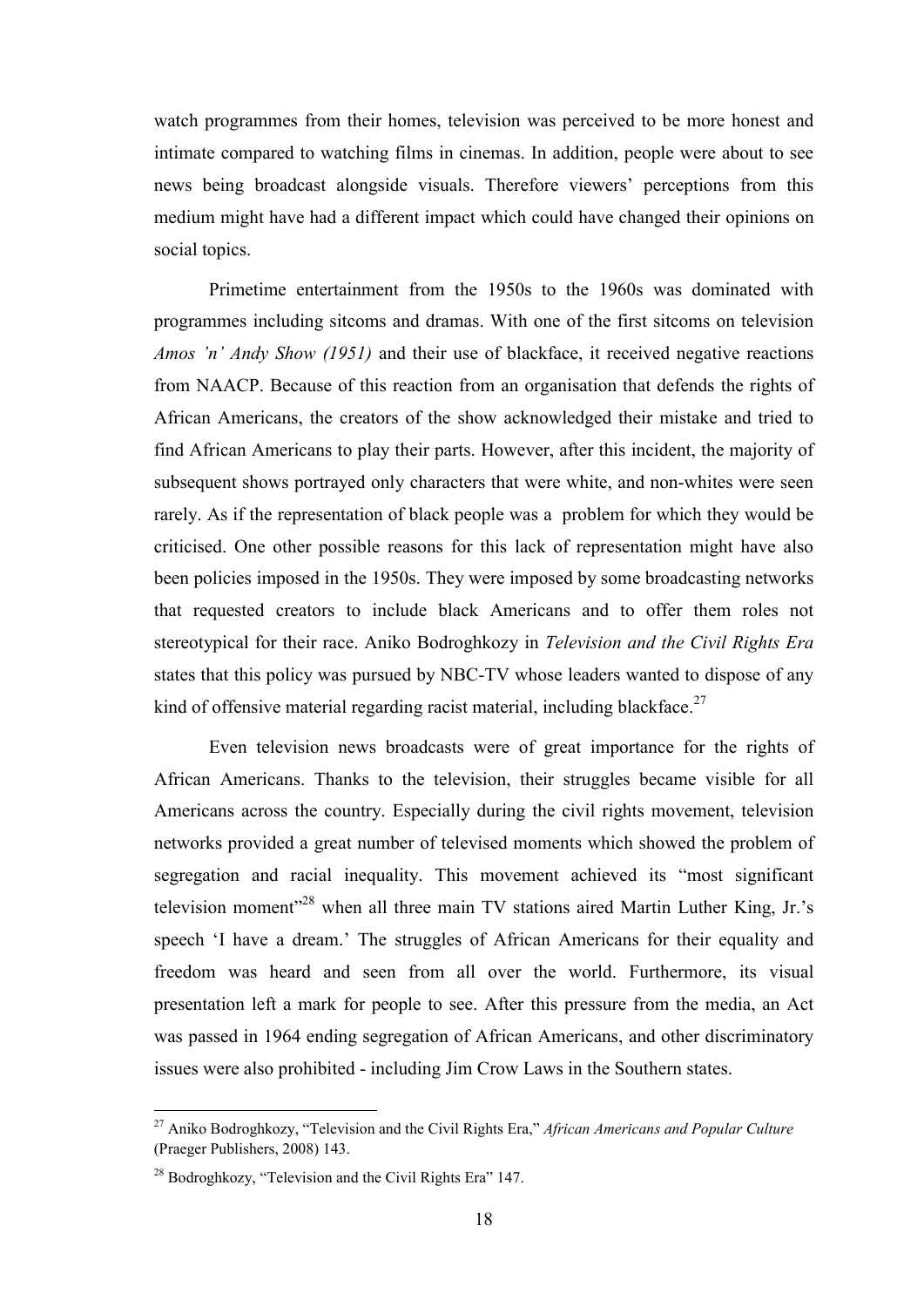Shortly after the civil rights movement in the late 1960s, black characters on television were becoming more visible and were not as stereotypical as earlier in the century. Also, black characters were starting to be seen in different jobs other than being servants. One important role in a comedy-drama *I Spy (1965-1968)* which showed African American without stereotypes was Bill Cosby's portrayal of a secret agent Alexander Scott. Cosby formed a lead duo with Robert Culp. This duo showed the American audience that cooperation between two races is possible. One of the first sitcoms that showed an African American in the leading role without stereotypical features was *Julia (1968-1971).* Julia, played by Diahann Carroll, is was nurse who became a widow after her husband died in Vietnam. She became a single mother and therefore started to take care of her son Corey. The show was aired on NBC, which had policies to object to any stereotypical depictions of minorities. However, the show has sparked some controversies. In *Critiquing the Sitcom,* Bodroghkozy states that some viewers have pointed out that the black characters were shown without any flaws.<sup>29</sup> While on the other hand, the character's white neighbours were considered to be unintelligent and sloppy. Because of this, some of the viewers saw a form of "reverse discrimination."<sup>30</sup> Additionally, both Alexander and Julia were considered to be a mix of black and white characters. Which was possibly used to integrate black people into shows and therefore be considered acceptable to the white audience. This is the reason why the shows received polarised receptions among both communities.

At the start of the following decade, the 1970s, a series which provided a different representation of characters was introduced. This was a sitcom *Good Times (1974-1979)* developed by Norman Lear for CBS. In contrast to the series mentioned before, *Good times* tried to show a side of the real African American life. The CBS sitcom approached its characters in a more realistic manner. The story of *Good Times* revolves around an African American family, living in Chicago in poor conditions. One of the main characters, James Evans Sr, played by John Amos, is the head of the family who is working in various menial jobs, often having more jobs at the same time. Therefore, the episodes provide insight into the lives of impoverished African Americans and their struggle to overcome it. Although the characters are living in an

 <sup>29</sup> Aniko Bodroghkozy, "Race, Gender and Contested Meanings," *Critiquing the Sitcom: a Reader* (Syracuse Univ. Press, 2004) 139.

<sup>&</sup>lt;sup>30</sup> Bodroghkozy, "Race, Gender and Contested Meanings" 139.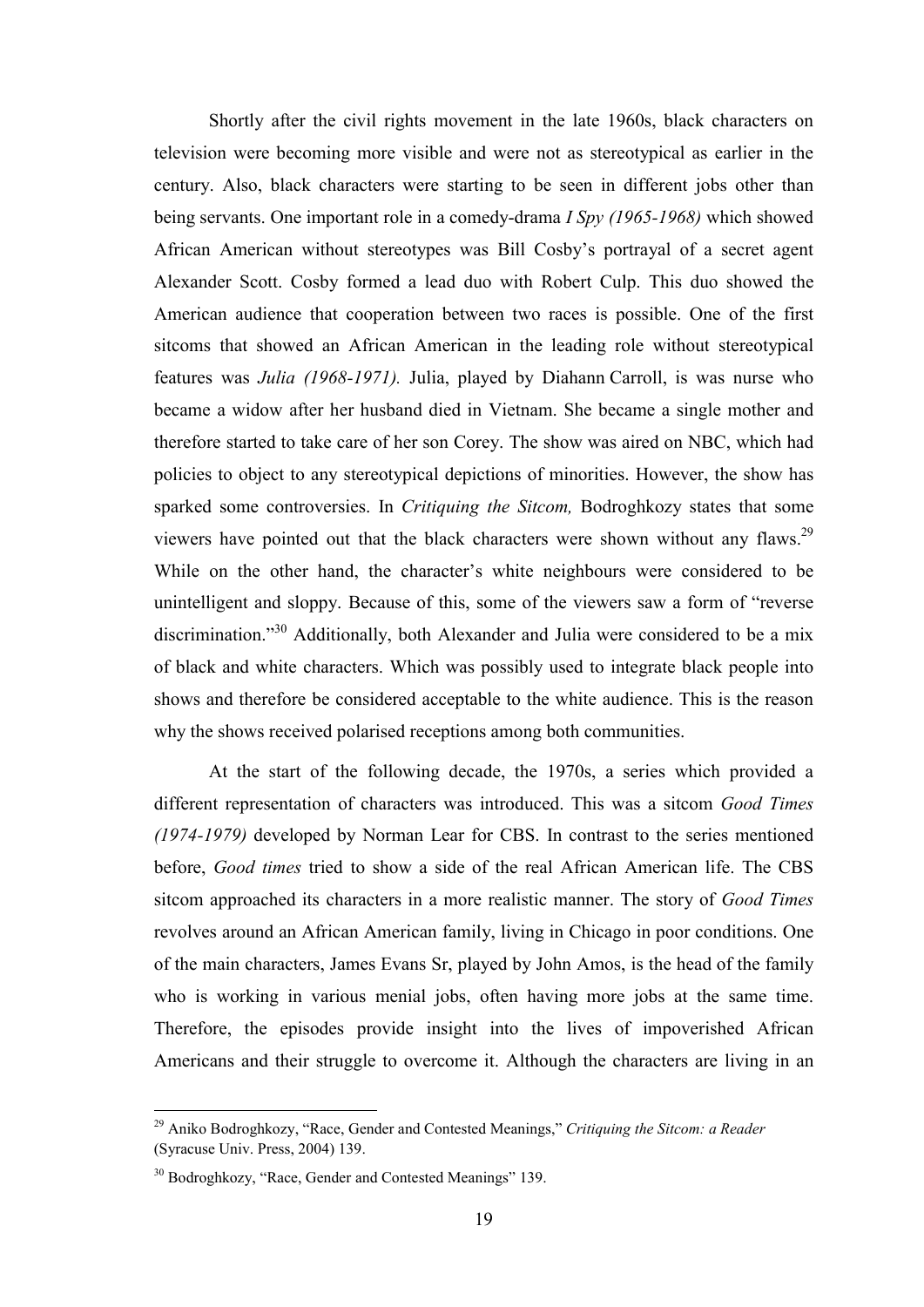unpleasant environment and often deal with difficult situations, these characters still function successfully and can rely on each other. However, the relationships between the cast and the producers were not as perfect as with their portrayed counterparts. Jimmie Walker, who played James 'J.J' Evans Jr, recalled in an interview that the relationships between the main cast were just professional since they did not interact with each other except for acting in the studio.<sup>31</sup> Additionally, John Amos, stated that he did not agree with the direction the show was going and "too much emphasis was being put on 'J.J.', his chicken head and saying 'dy-no-mite' every third page."<sup>32</sup> Amos did not like the focus on the stereotyped comic aspect of his character's son. However, he wanted the producers to centre on his character's other children who had aspired to become a Supreme Court justice and a surgeon. After the disagreements, John Amos was fired, and his character was killed in a car accident in the fourth season. Although there were difficulties in the production of the show, it was still successful among its viewers. Miriam Miranda Chitiga, who collected responses of African Americans on the popularities of black sitcoms for her study *Black Sitcoms: A Black Perspective*, discovered that the viewers from South Carolina ranked *Good Times* among the three best black sitcoms of all time.<sup>33</sup> The reasoning behind it was that it reflected the real portrayal of African Americans and the struggle for a better life that most black families felt.

 <sup>31</sup> FoundationInterviews, "Jimmy Walker on the "Good Times" cast" (*Youtube,* 25 June 2018) www.youtube.com/watch?v=m5fWlWcMU6o.

<sup>32</sup> FoundationInterviews, "John Amos discusses why he stopped doing Good Times" (*Youtube,* 17 March 2015) www.youtube.com/watch?v=Jm36gRGe5bo.

<sup>&</sup>lt;sup>33</sup> Miriam Miranda Chitiga, "Black Sitcoms A Black Perspective" (Cercle, August, 2003) 52 www.cercles.com/n8/chitiga.pdf.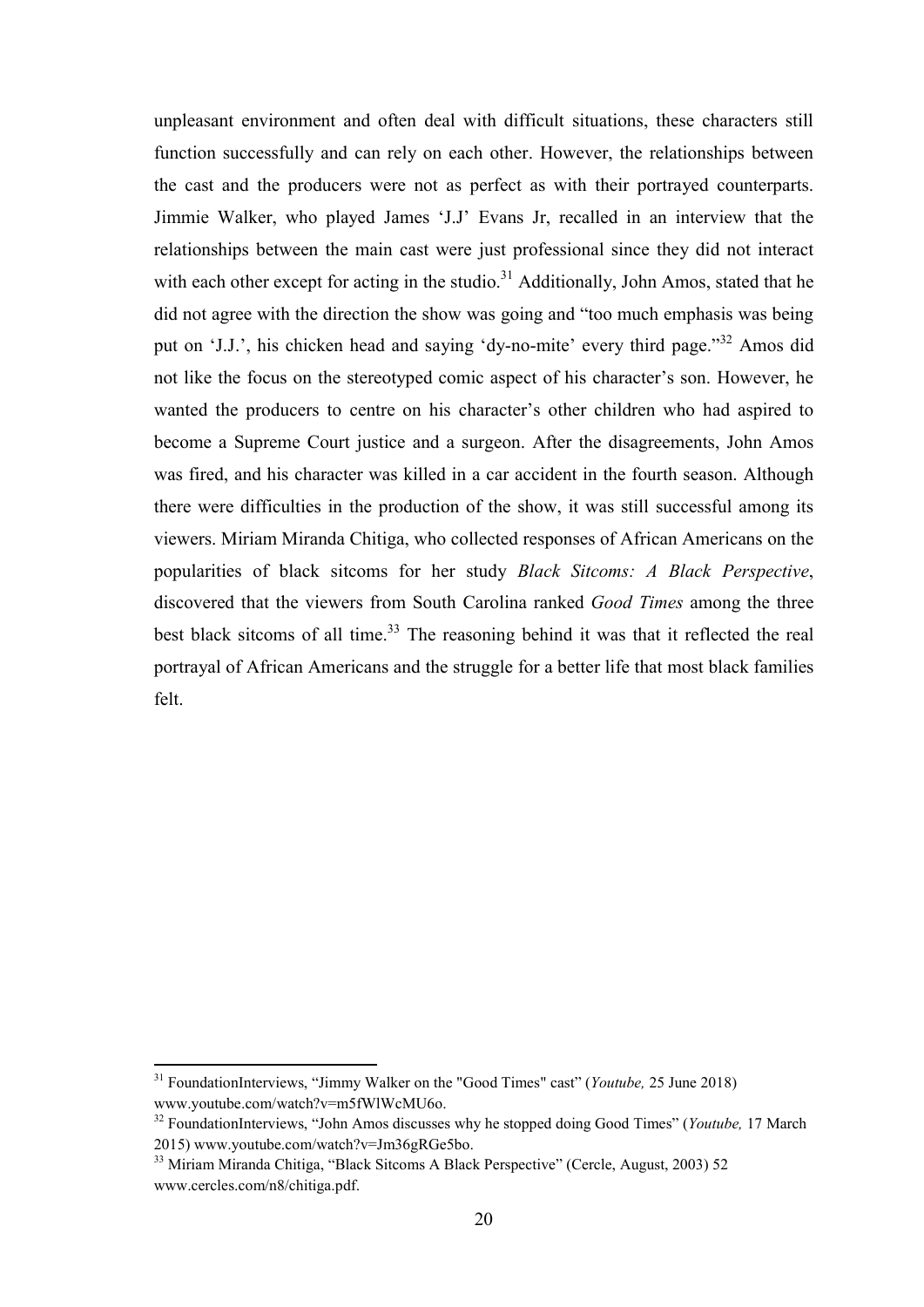#### <span id="page-20-0"></span>4. Analysis of Specific Sitcoms

#### 4.1 *The Jeffersons* - 1970s

*The Jeffersons* first appeared on CBS in 1975, and its last episode was aired in 1985. The show lasted for 11 seasons and until 2012 was the longest-running African American sitcom in the history of television. In addition to that, it was one of the first predominantly black sitcoms after the civil rights movement alongside with *Sanford and Son (1972-1977)* and the already mentioned *Good Times (1974-1980).* The viewers of *The Jeffersons* could have been already familiarised with its characters because the sitcom is a spin-off series of an already existing sitcom *All in the Family (1971-1979).*  Both sitcoms were created by Norman Lear who produced many sitcoms in the 1970s. Although most of the creators were white men, one of the actors, Marla Gibbs who played Florence, stated that after table reads of each episode the creators would listen to some remarks the actors had about the ways black people behave.<sup>34</sup>

The sitcom is accompanied by a laugh track, and each episode lasts approximately 20 minutes. Therefore we can consider it to be traditional sitcom. With the focus on the family rather than on the workplace and the relative simplicity of the situations, the sitcom can be categorised as a traditional domcom. The sitcom was filmed in a studio in front of an audience, which is stated at the end of each episode. Therefore the number of possible sets was limited to two apartments of the main characters. These two apartments are located in Manhattan, New York City and belong to Jeffersons and their neighbours, the Willis family. Jeffersons moved to their deluxe apartment from Queens. The story is set at the same time of the airing, because during the first seasons Gerard Ford and later Jimmy Carter, former presidents of the United States, were mentioned. Therefore the story takes place in a timeline that is based on reality.

The show focuses on an African American family which consists of George Jefferson, Louise Jefferson and their son Lionel. The surname which was given to them by the creators resembles black people because according to U.S. Census' data from 2010, nearly 75 per cent of Jeffersons are of African American origin.<sup>35</sup> This was a

 <sup>34</sup> ABC News, " How 'All in the Family' and 'The Jeffersons' changed TV" (*Youtube,* <sup>21</sup> May 2019) www.youtube.com/watch?v=OSIZ623frMI.

<sup>35</sup> US Census Bureau, "Frequently Occurring Surnames from the 2010 Census" (*The United States Census Bureau*, 27 Dec. 2016) www.census.gov/topics/population/genealogy/data/2010\_surnames.html.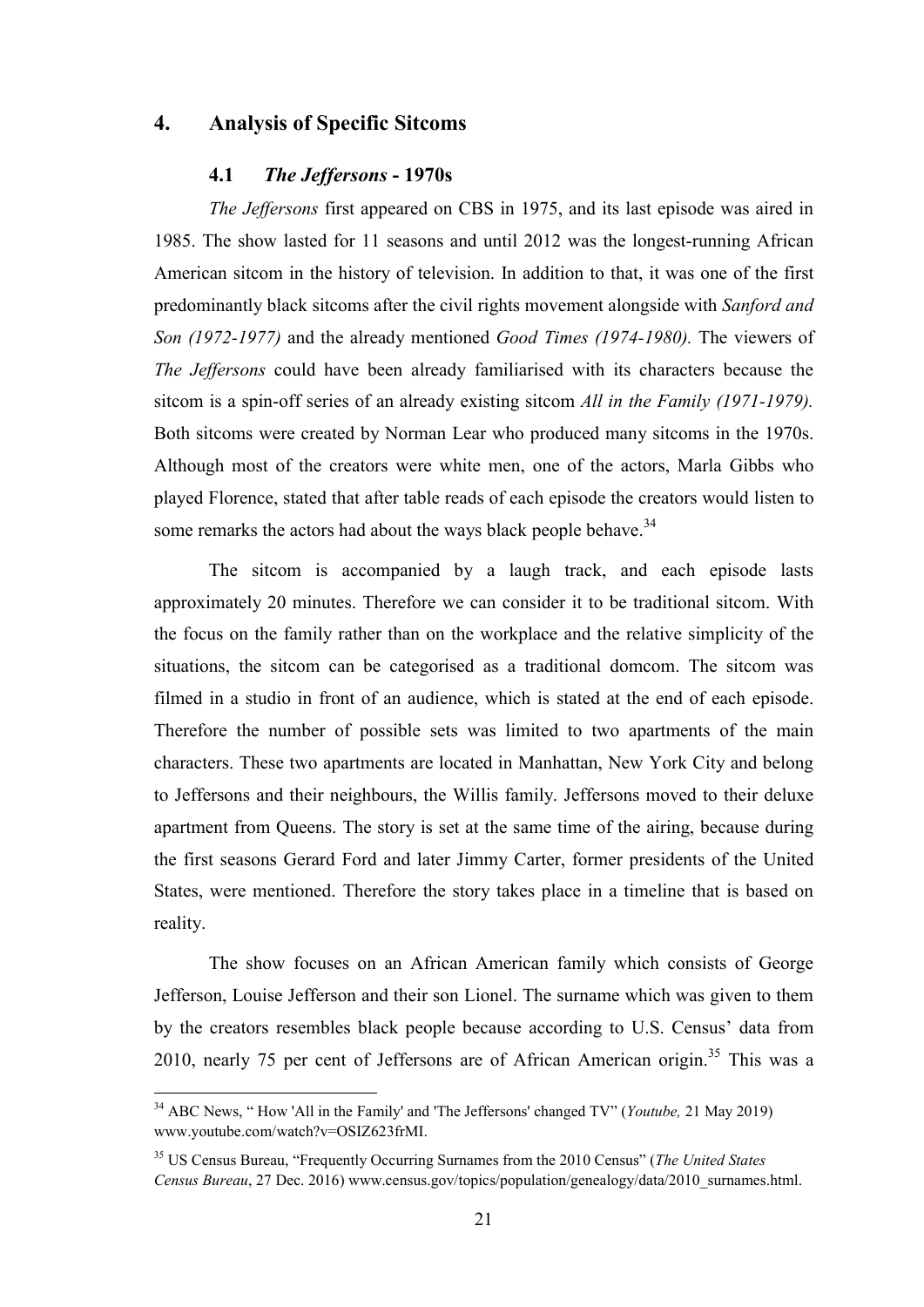<span id="page-21-0"></span>result of Emancipation Proclamation when freed slaves did not have any surnames. Therefore they mostly chose names after previous presidents of the United States. Although the name is typical for African Americans, the sitcom does not show a typical black family. George Jefferson is a successful businessman who owns a chain of drycleaning stores. In contrast, Harrell R. Rodgers in *Black Americans and the Feminization of Poverty* refers to data from the Bureau of the Census which states that over 7.5 million African Americans in 1975 lived under the poverty line which is roughly 31.3 per cent of all black Americans.<sup>36</sup>

The main idea of *The Jeffersons* was to display African Americans living their American dream. This is further exclaimed with the theme song 'Movin' on up' that plays at the beginning of each episode. The song was performed with a choir singing in the gospel, which is a genre usually associated with black people. The lyrics, that state: 'Fish don't fry in the kitchen; Beans don't burn on the grill, it took a whole lotta trying just to get up that hill.' They obviously indicate the financial growth of the Jeffersons themselves. However, since the show aired in the 1970s the song's additional meaning might be associated with the progress of African American rights in American society. It sends a positive and hopeful message since it evokes that from that moment, even African Americans could rise in society.

#### 4.1.1 Analysis of Characters

The first character that will be analysed is George Jefferson. The first time he appears on the screen, Diane, a maid from the Willis family, mistakes him for Mr Jefferson's butler because of his African American origin. Diane did not assume that a black man would be wealthy enough to own such an apartment. She additionally states that "He ain't tall enough to be a basketball player"<sup>37</sup> which points out George's unathletic physique and that, according to her, only black basketball players can be rich. This once again proves that Jeffersons are not the average black family and their portrayal in the show is not, in this case, stereotypical. George is the one who provides money for his family by owning a chain of dry cleaner stores. Although he is the main protagonist, George often appears as an anti-hero. He is usually overly aggressive and

<sup>&</sup>lt;sup>36</sup> Harrell R. Rodgers, "Black Americans and the Feminization of Poverty: The Intervening Effects of Unemployment," *Journal of Black Studies*, vol. 17, no. 4, 1987 (*JSTOR*, www.jstor.org/stable/2784159) 403.

<sup>37</sup> "A Friend in Need," *The Jeffersons* (CBS, 18 January 1975).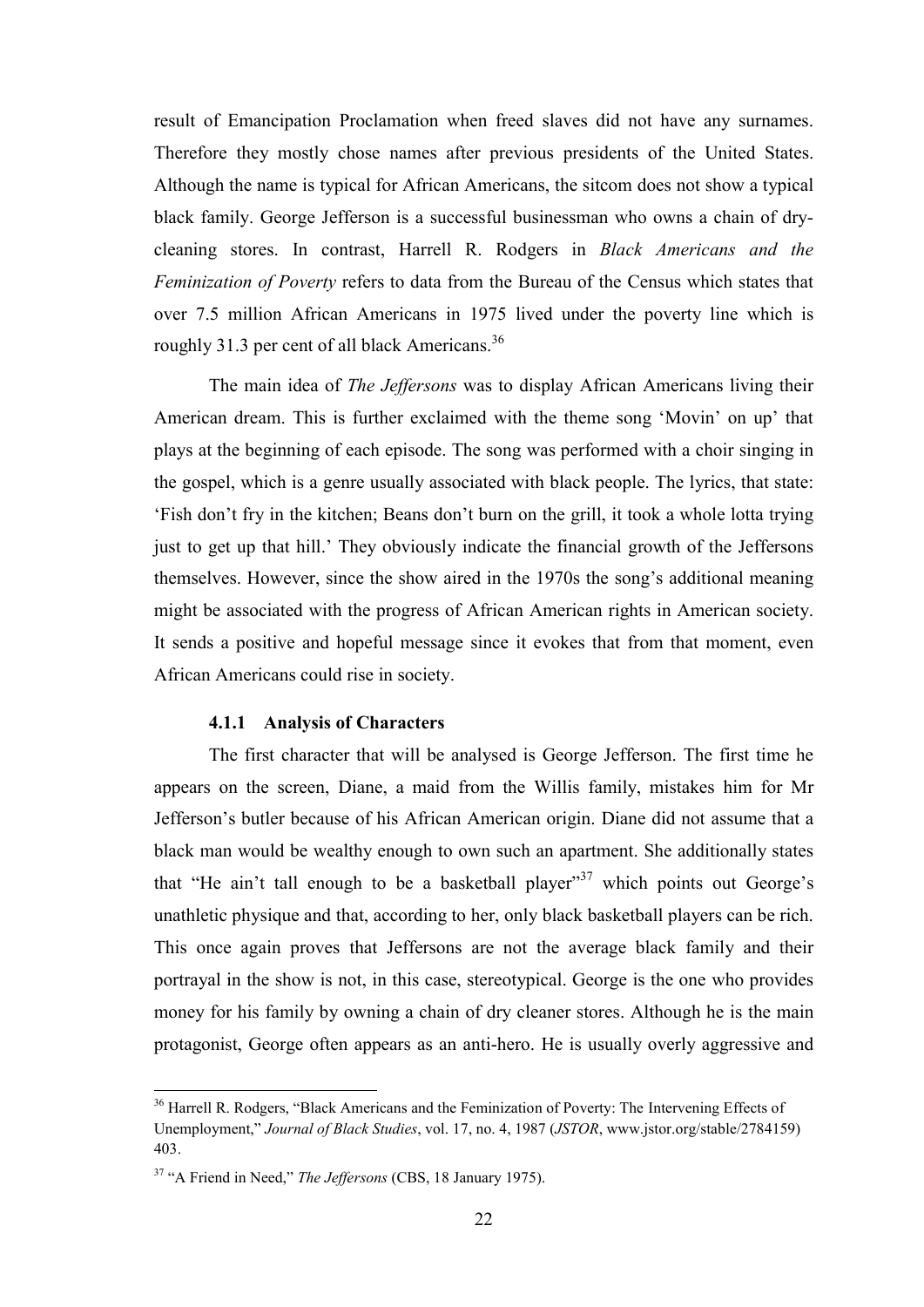arrogant. It appears that George is very ambitious and his only drive is to make money and do whatever it takes to get it. This is addressed in an episode, where George is asked to give a presentation to poor black people on how to get out of poverty.<sup>38</sup> At first, he refuses to attend, however afterwards he sees an opportunity to promote his shops to new customers and therefore changes his mind. Even co-executive producer of the show stated in a contemporary magazine interview by Jack Slater that "on the surface, he is a bigot" but other than that he is a decent sort of human being.<sup>39</sup> In the first seasons, he is completely against his son's relationship with his mixed-race girlfriend Jenny Willis, who is also the neighbour of the Jeffersons. George despises mixed-race couples and shows his anger and disapproval whenever the Willis family appears. George often teases them with racial insults, calling them: "zebras"<sup>40</sup> or "chocolate and vanilla."<sup>41</sup> The relationship between George and the Willis family slowly changes by each season and results in close friendship. To mention some positive characteristics, George is very concerned for his family and their future since he does not want them to end up at the bottom of the socioeconomic hierarchy again. In the end, he cares for his friends and has a good heart. Considering stereotypes, before George became wealthy, he lived in Harlem, which is a symbol for African Americans and is associated with their culture when a large concentration of black people moved there. Aside from Harlem, George, as a young man, was sent to jail because of shoplifting which he did to get a present for his mother. This is a secret which he tries to hide from his family. However, he is later blackmailed for it. The stealing tendencies were associated with black people and the stereotyped Zip Coon from the end of the 19th century. To add another stereotype, in one episode, George tries to sneak a watermelon into his apartment, hiding it from Mr Willis. George said, "In whitey's head, watermelon goes along with fried chicken and lazy and tap dancing."<sup>42</sup> He means that everything white people see are stereotypes they want to relate to him. George does not want to be seen as the stereotype, and he wants to distance himself from them.

When we compare George's wife, Louise Jefferson to her husband, Louise is calmer and more compassionate to others. Additionally, she frequently apologises for

 <sup>38</sup> "George Won't Talk," *The Jeffersons* (CBS, 8 November 1975).

<sup>&</sup>lt;sup>39</sup> Jack Slater, "Does TV Have a Secret Formula for Blacks?" (Ebony, January 1980) 108.

<sup>40</sup> "Meet the Press," *The Jeffersons* (CBS, 15 March 1975).

<sup>41</sup> "George's Skeleton," *The Jeffersons* (CBS, 22 February 1975).

<sup>42</sup> "The Break-Up Part I," *The Jeffersons* (CBS, 3 January 1976).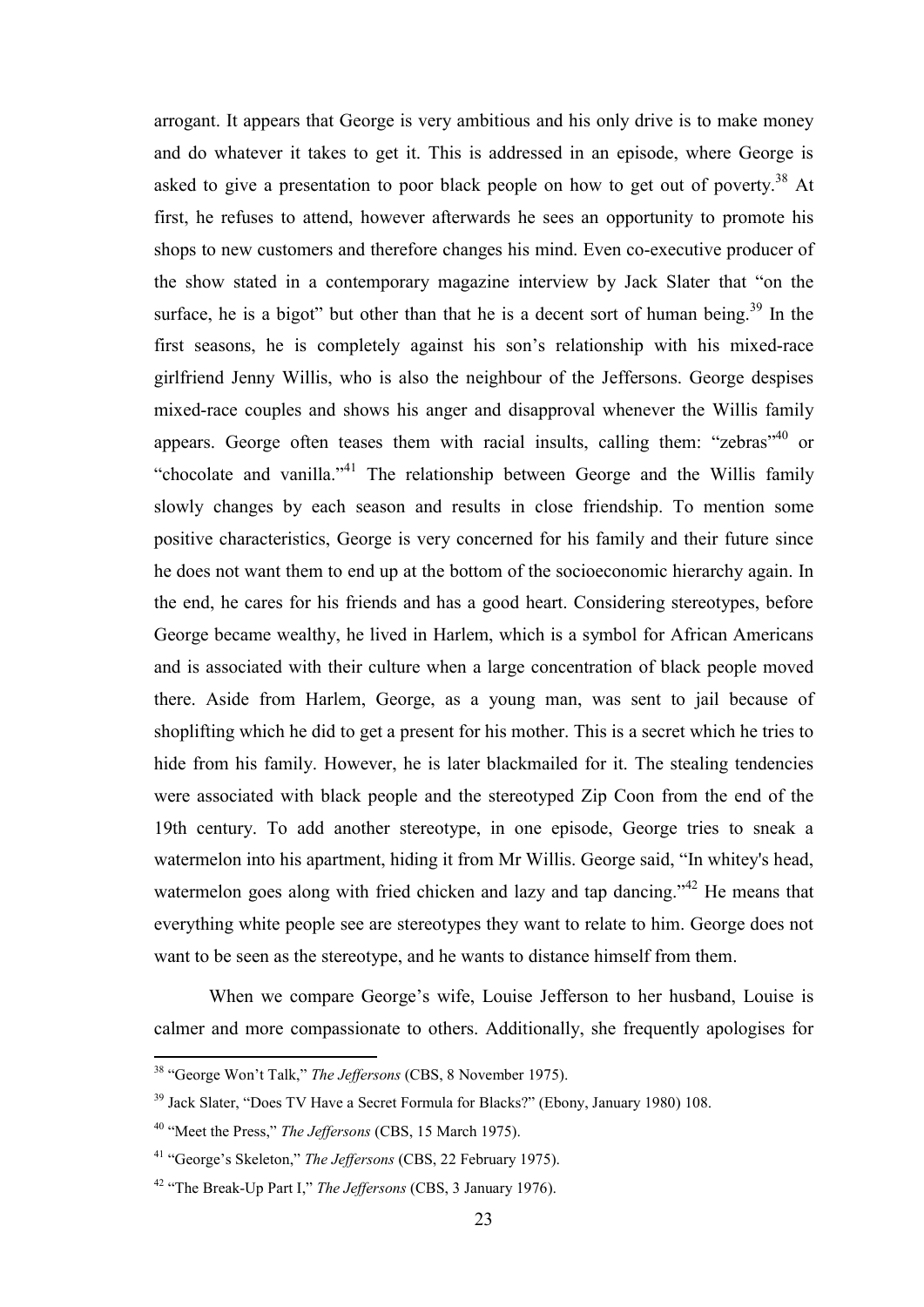her husband's rude behaviour. Louise is the one who settles disputes between George and the Willis family and puts her husband under control. Furthermore, Louise is more considerate towards other African Americans who were not as lucky as her family. This can be seen in the first episode when Louise refuses to hire a maid to take care for the household for her. She does not want to be superior to other African Americans because of her past as a poor woman. She also feels that it is morally wrong. Eventually, she is persuaded to hire a maid, Florence. Even Isabel Sanford, the actress who portrayed Louise, tried to persuade the writers to spice things up a bit because according to her, they wrote Louise to be "as pure as the driven snow"<sup>43</sup> and only George was allowed be more expressive. Only during one episode, she expresses her exasperation over her husband's purchase of overly expensive watches, saying "350 dollars for a watch? Nigga, please."<sup>44</sup> This was a way to surprise viewers because of the shock that someone as pure as Louise would be able to say something like this. If we consider stereotypical depiction, Louise can be associated with the Mammy stereotype. She is a strong black woman, and although she does not serve as a maid, she usually seems to take care of the household together with her maid. Even before her family became wealthy, she was not working and stayed at home instead to take care of their house in Queens. Additionally, she is the centrepiece of the family. Everyone depends on her and always listens to her advice. As any Mammy, she cares for her child, his future and happiness. Louise is not judgemental towards her son's relationship with his mix-race girlfriend and keeps a friendly relationship with her parents.

Florence, who is employed as a maid in the Jefferson family, will be analysed in this paragraph. She is a slim, sassy African American woman who is thought of as a comic relief character. After her interview for the job application, she is surprised that not one, but two families in the same building are partially African American: "How come we overcame, and nobody told me?"<sup>45</sup> Which resembles the fact that African Americans were suddenly more visible and were seen in higher places in society. She has a friendly relationship with Louise, who is treating her as part of the family and later on in the story, Florence moves in with them. However, Florence frequently answers

 <sup>43</sup> FoundationInterviews, "Isabel Sanford on her "All in the Family" character Louise Jefferson" (*Youtube,*  1 August, 2016) www.youtube.com/watch?v=Lg5yMDslDf4.

<sup>44</sup> "Like Father, Like Son?," *The Jeffersons* (CBS, 5 April 1975).

<sup>45</sup> "A Friend in Need," *The Jeffersons* (CBS, 18 January 1975).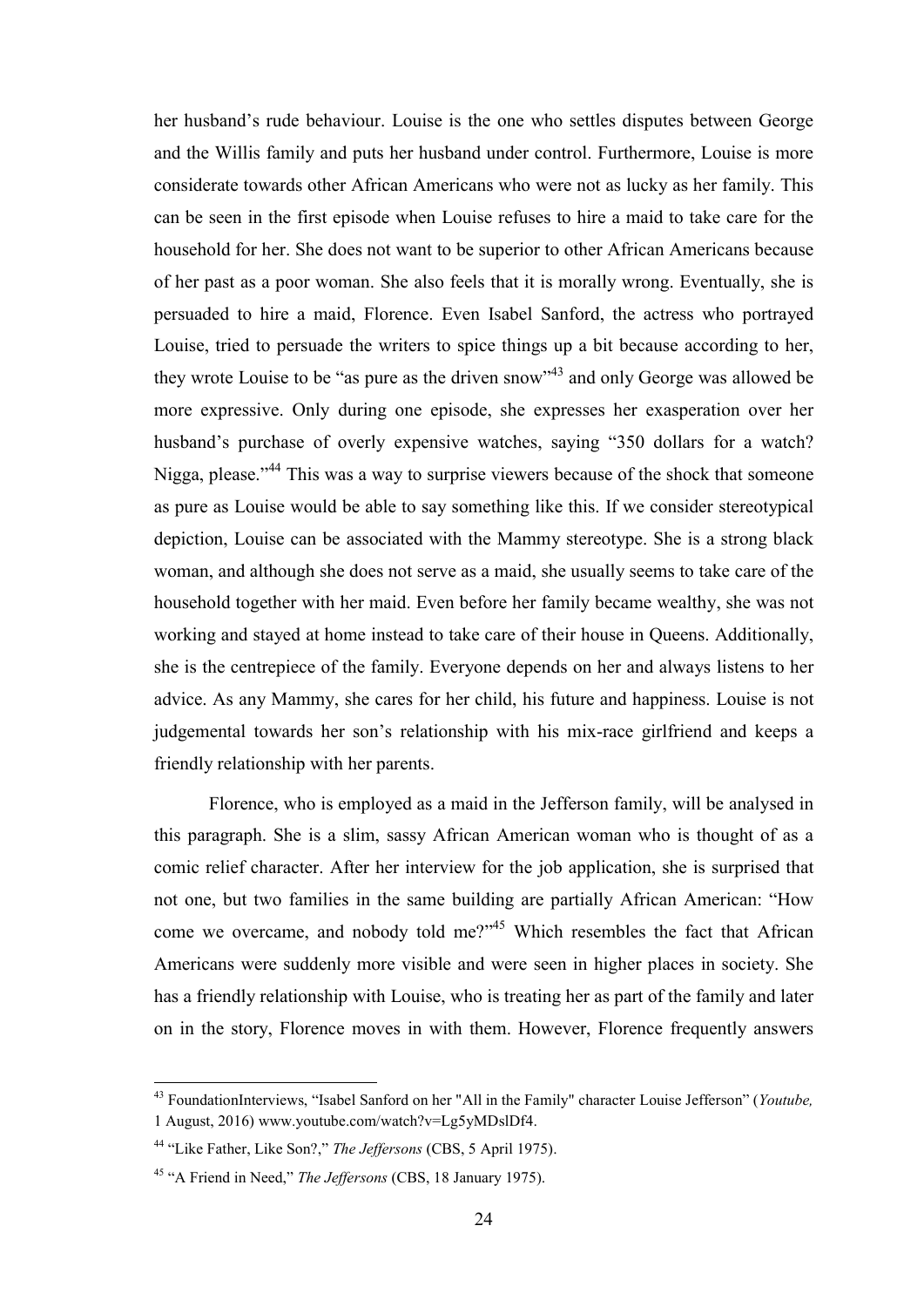back to George and sometimes ignores George's requests concerning cleaning up, because she feels that he is too bossy and his behaviour is unpleasant. Therefore, she does not let anyone take advantage over her. Once, after being ordered to return to the kitchen from Mr Jefferson, she said: "Mean. Just plain mean. I might as well be working for white folks."<sup>46</sup> In her speech, she complains about George's behaviour and compares working for him to working for white people. She also possibly hints that George's treatment is similar to how slavers treated black people during slavery. Although she is a maid, she is not a typical Mammy caricature. Additionally, she is not strong nor over-weight, and she is not taking care of the children, which are features associated with Mammies. Because of this, Florence's sassy attitude towards her boss and her rebelliousness are the only features which were stereotypical in her character.

Lionel Jefferson, the son of George and Louise, can be seen as the new generation African American. He can be described as an intelligent and open-minded person. He is often reminded of the opportunities that were not available for generations before him. Because of his family's wealth, he has the opportunity to study in college and afterwards becomes an Engineer. He is the first person in the family to have a college degree. Although at first, Lionel wanted to dismiss from college, he later changed his opinion. Lionel acknowledges that he is fortunate for his opportunities and even states that he would have ended up in a gang becoming a thief without being rich.<sup>47</sup> Lionel's story mostly revolves around his relationship with Jenny Willis. He, therefore, overlooks her biracial origin and sees no issue in it. This adds to the idea of Lionel being of the new generation with unprejudiced views. Lionel's character does not evoke any stereotype of African American. This may have been the creators' idea to show that the new generation of African Americans should not reflect stereotypes, and they are the future of American society.

Jenny Willis, Lionel's girlfriend and later his wife is of half African American and half Caucasian descent. She is kind and intelligent, and just like Lionel, she successfully graduates from college. Afterwards, she becomes a fashion designer. Lionel and Jenny marry and have a daughter, Jessica. The child makes George change his mind about Jenny, and he begins to like his daughter-in-law. However, the relationship of the couple does not last, and in the final season, they separate. If we are

 <sup>46</sup> "A Dinner for Harry," *The Jeffersons* (CBS, 13 September 1975).

<sup>47</sup> "George Won't Talk," *The Jeffersons* (CBS, 8 November 1975).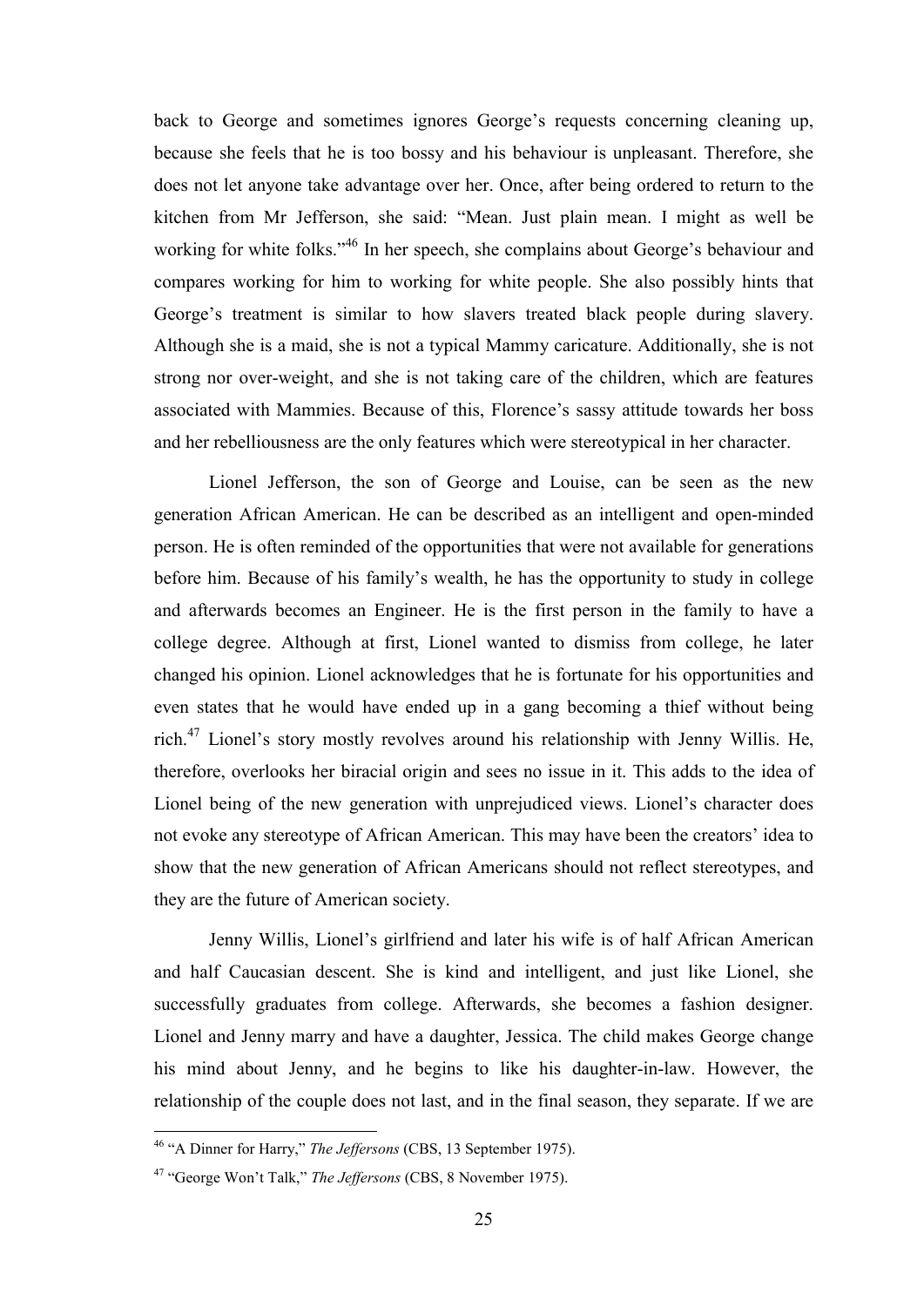<span id="page-25-0"></span>meant to specify Jenny's stereotypical features, she comes close to being associated with the stereotype Tragic Mullata. Although this stereotype is more popular in literary fiction, her character shares several similarities. She sees injustice in the world because she has an older brother who is more white and therefore, he usually passes as a Caucasian. On the other hand, Jenny is more black and therefore hates her brother for it. This sense of injustice and misunderstanding is closely tied to Tragic Mullatas. Additionally, the tragic side of the stereotype may be observed in her marriage and that it eventually results in a divorce. Her story reflects the idea of the stereotype that Tragic Mullatas do not have a happy ending.

The last important African American character is Jenny's mother, Helen Willis. As was already mentioned, Helen is a good friend of Louise Jefferson, and during the first episodes, George is her rival. He mocks her marriage with a white man, Tom Willis. However, she usually responds with calling him 'shorty'. Although she is a housewife, she has a mind of her own. In one episode, she disagrees with voting in an election for a black man just for tokenism. Her husband disagrees with her, saying that African Americans need representation in the government. For a moment, this puts the couple in a difficult situation. Because Helen thinks Tom married her just for representation. Helen does not resemble any specific black stereotype. This may be the result of assimilating into a white family which overshadows her typical black characteristics.

#### 4.1.2 Discussed Topics and their Impact on Society

During the first episodes of the sitcom, the topics revolved mostly around serious themes, including the contrast between social classes, poverty and luxury. The series was one of the first sitcoms which showed African Americans as an uppermiddle-class family. The factor of poverty usually appeared when Jeffersons met their old-time friends from Queens. The presence of the lower class citizens sometimes resulted in mocking their status and their professions, especially if it was as downgrading as butlers or maids. The series mentioned the problem of unemployment among African Americans, which, according to the show, led them to become thieves and burglars. When the 1980s came, the visibility of these problems on the show started to lower.

Another serious topic that was in the spotlight was racism. At first, George Jefferson and his rival Tom Willis did not have a good relationship. The reason was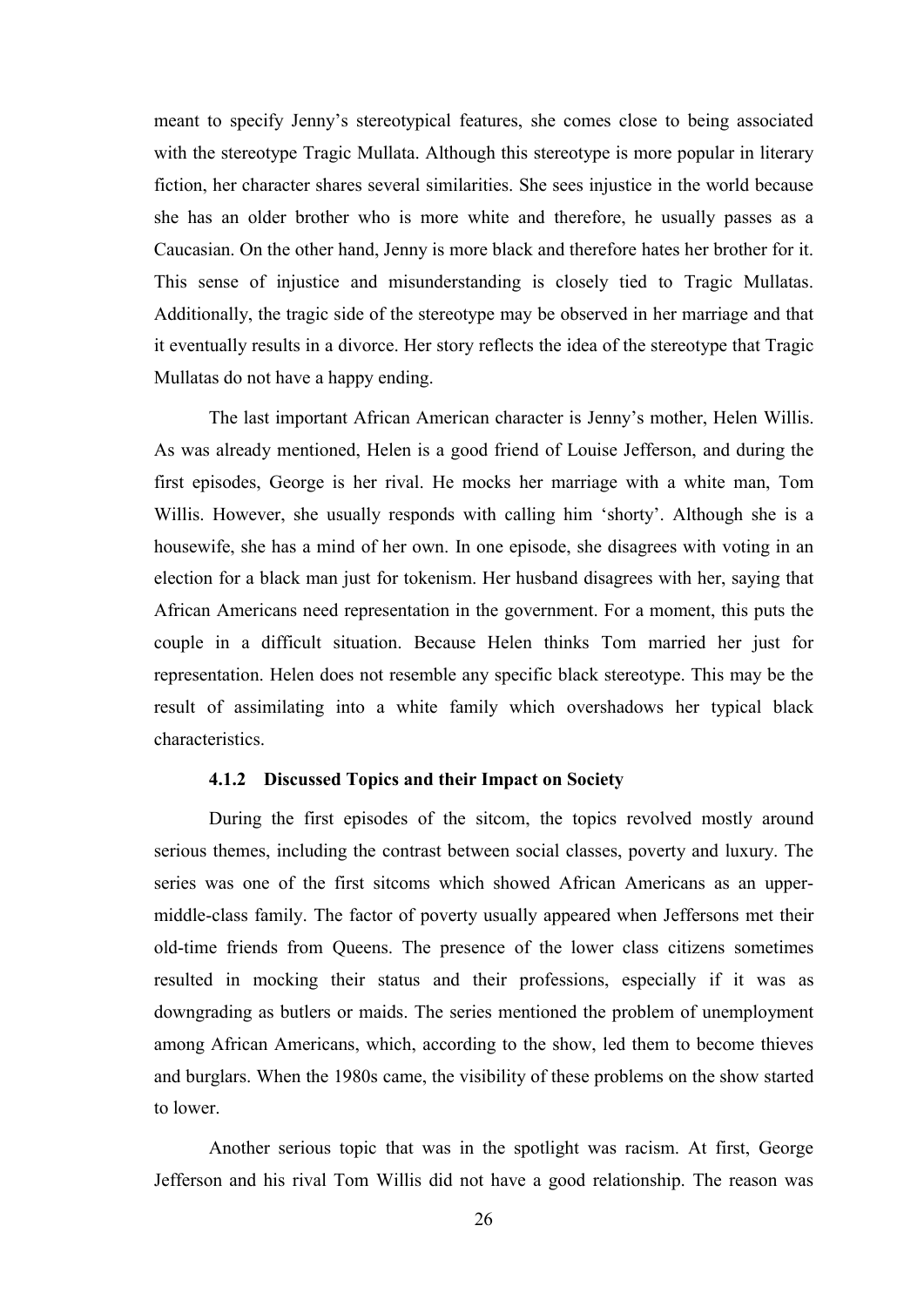mostly because of their racial differences. During each argument, George brought up a variety of racial insults. Interestingly, most of the time, only African Americans were the ones who used racial insults. In today's society, racial insults are rarely seen in TV shows which are advertised as family sitcoms. Therefore, the series might have had an impact on people's perspective of racism and the inappropriateness of certain racial insults, especially during primetime hours. Another issue related to racism was discrimination. This was shown when Lionel was almost expelled from school because of a fight he had not initiated. The charge was therefore based on a wrong accusation from the police who had acted based on racial stereotypes. Racial discrimination is an undeniable problem even in today's society. A survey of public opinion, done by NBC News in 2018, states that "about 48 per cent of African-Americans said they had experienced workplace discrimination based on their race."<sup>48</sup> This was the highest percentage of any minority group. *The Jeffersons* tried to present the discrimination as an issue, yet it still exists in society even after 45 years since the episode was released.

A topic that is closely related to racial difference is interracial marriage. *The Jeffersons* was a sitcom that portrayed one of the first biracial couples in the history of television. Historically, biracial marriage was seen as a taboo and only became legal in all states of the United States in 1967. In the show, the parents of the couple showed disapproval for their children to marry another race. However, the newer generation of characters showed a more accepting attitude. Data provided by Frank Newport in Gallup suggest that the approval of marriage between blacks and whites in 1975 was around 30 per cent, on the other hand, when the show ended, it was around 45 per cent of approval.<sup>49</sup> The acceptance was growing by each decade and by 2013, the American society showed 87 per cent of support. Since *The Jeffersons* was one of the mostwatched programmes on television which portrayed biracial couples in a positive way, we can assume that the show might have had a favourable impact on the opinions of Americans regarding miscegenation and therefore changed the perception of society.

 <sup>48</sup> Andrew Arenge, et al., "Poll: 64 Percent of Americans Say Racism Remains a Major Problem" (NBC Universal News Group, 30 May 2018) www.nbcnews.com/politics/politics-news/poll-64-percentamericans-say-racism-remains-major-problem-n877536.

<sup>49</sup> Frank Newport, "In U.S., 87% Approve of Black-White Marriage, vs. 4% in 1958" (*Gallup.com*, Gallup, 14 March 2018) news.gallup.com/poll/163697/approve-marriage-blacks-whites.aspx.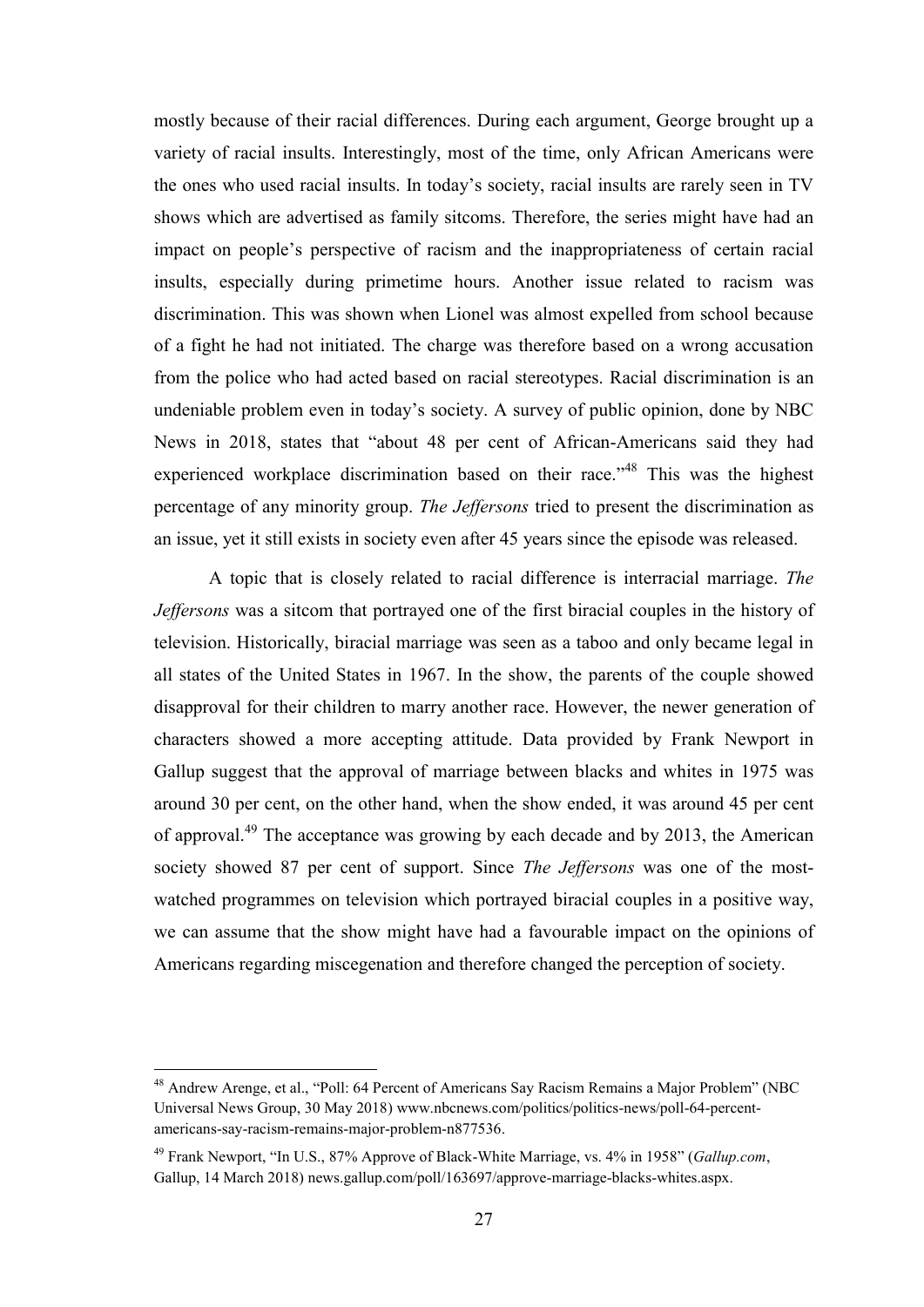#### 4.2 *The Cosby Show* - 1980s

<span id="page-27-0"></span>A sitcom which in this thesis represents the 1980s, *The Cosby Show,* was broadcast on NBC. The show had an enormous success among American viewers since its first episode in 1984, the show's popularity remained until its final eighth season in 1992. The sitcom was named after the African American actor Bill Cosby. After the success of *I Spy*, Cosby appeared in his sitcom *The Bill Cosby Show (1969-1971)*, which has no connection to the show in the 1980s. Afterwards, Cosby became one of the most prominent comedy actors of African American descent. Not only did Cosby portray the main character of the sitcom, but he also co-produced the show. Cosby, therefore, actively participated in the making of the show alongside Edwin Weinberger and Michael Jon Leeson. In contrast with *The Jeffersons*, the sitcom had at least one creator of African American origin.

The show's episodes last approximately 20 minutes and they feature a laugh track. Thus it can be considered to be a traditional sitcom. The show focuses on the family rather than on the workplace. The situations discussed are straightforward and domestic. Therefore the sitcom can be further categorised as a traditional domcom, just like *The Jeffersons*. *The Cosby Show* was shot in front of a live studio audience. However, there was a greater variety of sets. These sets resembled different rooms of the family's house. The show was filmed in a studio, however, based on the exterior scenes, the house of the Huxtable family is located in Greenwich Village, New York City. Although, the show used real-life locations, some were fictional, including Hillman College which was referred to as a historically black college in Virginia. This college was later the primary location of a spin-off series called *A Different World (1987-1993)*.

The members of the Huxtable family are the main focus of the show. Huxtables are an African American family of upper-middle class status. In the first episode, the Huxtable family consisted of both parents Cliff and Clair and their four children Denise, Theodore, Vanessa and Rudy. However, in the subsequent episodes, another close member of the family was introduced - the eldest daughter Sondra. Cosby himself has one son and four daughters. Therefore the number of children in the show mirrors the number of Cosby's children in real life. This added an element of authenticity to the show, which was important because it dealt with real family issues anyone could encounter.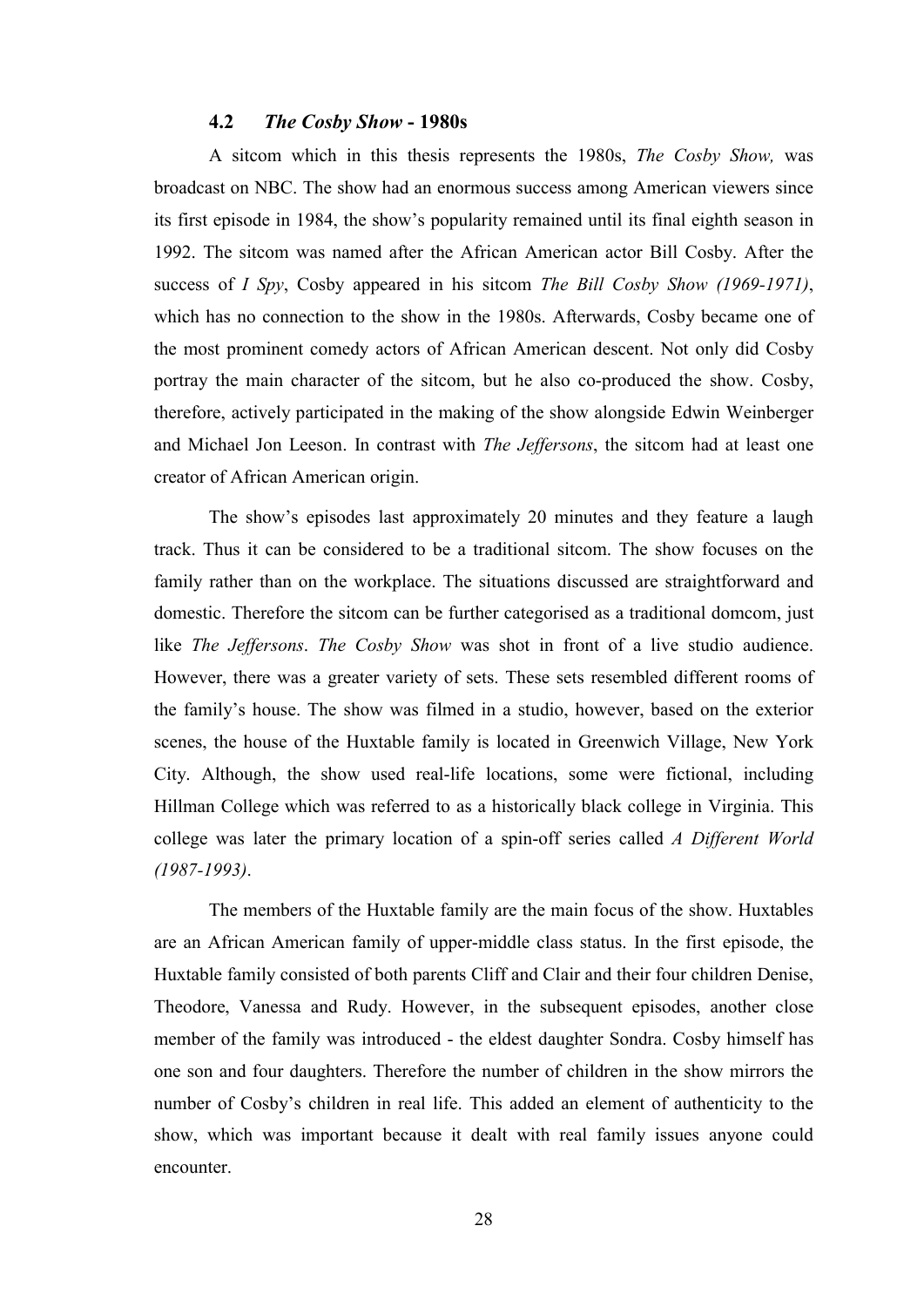<span id="page-28-0"></span>*The Cosby Show* was significant because it showed the portrayal of an ideal African American family without any racial stereotypes. Cosby tried to diverge from what American society considered a typical black family. Furthermore, Cliff's profession also resembles Cosby's doctoral degree, which he has in the field of education.

According to Mary Murphy, due to the perfect portrayal of a black family and the characters' professions, the show initially struggled to find its broadcasting network. Murphy stated that "there was the belief that White America would never watch a family show like this. Unless it was a comedy that made fun of or used racial stereotypes."<sup>50</sup> Eventually, *The Cosby Show* was broadcast on NBC and became one of the best-rated TV shows on television.

#### 4.2.1 Analysis of Characters

The first character to be analysed will be Heathcliff 'Cliff' Huxtable. Cliff is an obstetrician. Therefore, viewers can often perceive scene from a hospital seeing Cliff interacting with his patients and their families. John Fiske in *Media Matter* recalled the historical ideas which regarded Black men as sexually driven and suggested that making Cliff a gynaecologist was "a way of rendering Black sexuality safe by medicalizing it and thus of defusing its threat to the white imagination."<sup>51</sup> Cliff is a knowledgeable man considering he successfully received his degree in medicine. However, he is not the first member of the family who received a college degree. His father, Russell Huxtable, attended and graduated from Hillman college which was a fictional college for African Americans purposefully created for the show. Cliff followed the example of his father and attended Hillman as well, which became a family tradition. Cliff always emphasises to his children that education is essential for a successful life. This can be observed in the pilot episode when Cliff is having a conversation with his son Theo who defends his poor grades since he has no plans to attend college.<sup>52</sup> However, Cliff manages to encourage Theo into studying after he demonstrates that the costs of living are financially demanding, and college graduates have a tendency to earn more money.

 <sup>50</sup> "The Cosby Kids," *E! True Hollywood Story* (12 August 2001), accessed from www.youtube.com/watch?v=IMjTJgudPHM.

<sup>51</sup> John Fiske, and Black Hawk Hancock, *Media Matters Race & Gender in U.S. Politics* (Routledge, Taylor and Francis Group, 2016) 118.

<sup>52</sup> "Pilot," *The Cosby Show* (NBC, 20 September 1984).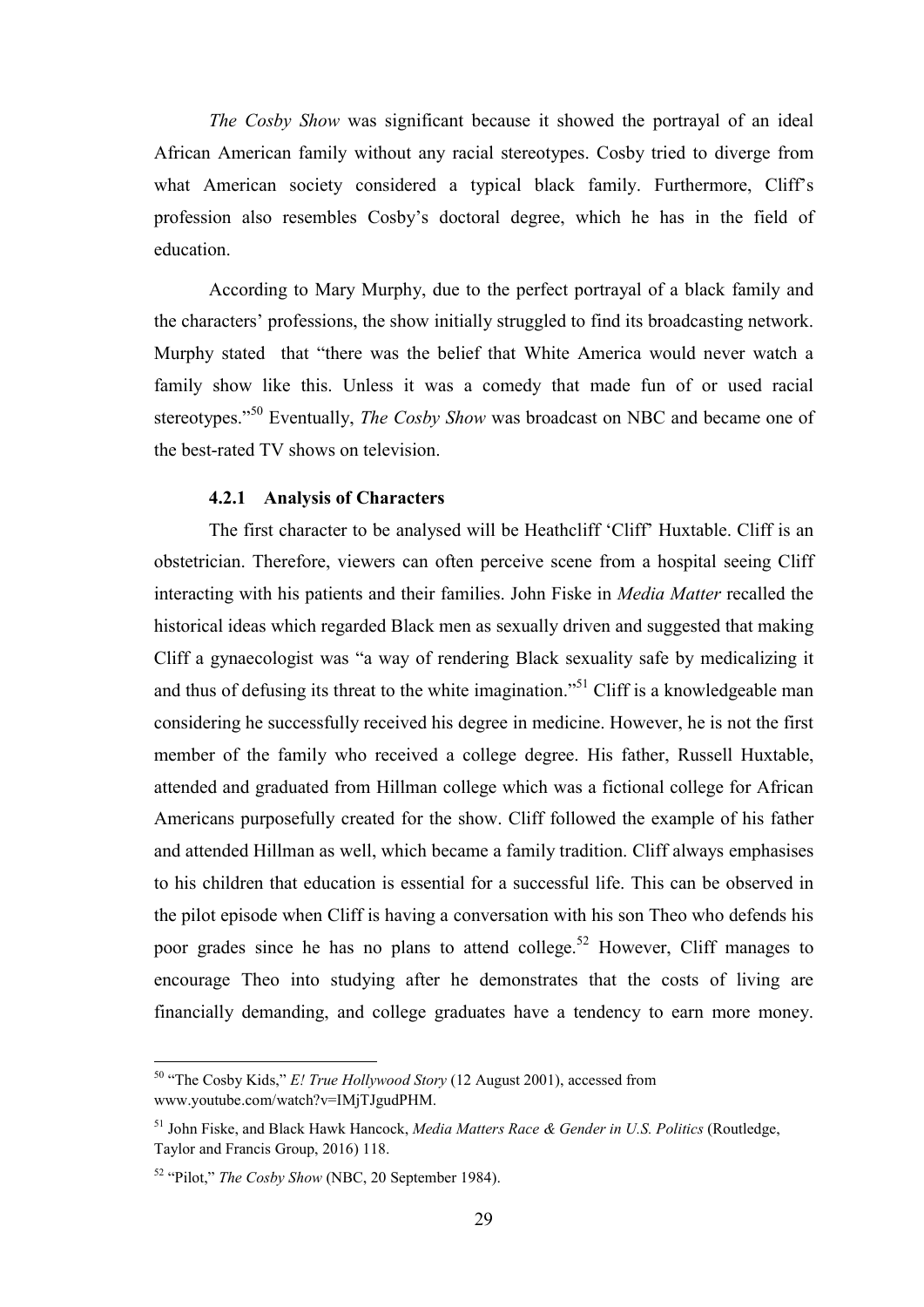Considering his personality, Cliff is compassionate, kind and whenever his children are in a difficult situation, he does not hesitate to provide useful advice for them. These characteristics entirely contradict the previous stereotypical depictions of African American male characters. Cliff is not aggressive nor lazy, and therefore his personality does not resemble any of the stereotypical qualities which originated in the 19th century. Furthermore, if we compare Cliff with George from *The Jeffersons*, Cliff is not vulgar, he does not use racial insults and does not show any signs of racist behaviour towards other races. Cliff is also a supportive husband and often encourages his wife in her career. Whenever his wife Clair has an important business at work, Cliff does not hesitate, stays at home and takes care for their sick daughter.<sup>53</sup> Additionally, when Clair needs to prepare for an important court case, Cliff takes care and cooks for the children.<sup>54</sup> Cliff became a model not only for African Americans but every husband and parent. Due to this, in 2009, *TIME* named Cliff Huxtable at the top of the 'Top 10 TV Dads' survey, and therefore it confirmed the impact of his character qualities.<sup>55</sup>

Clair Huxtable, Cliff's wife, is a strong female character who was based on Cosby's wife, Camille. Clair met her husband in Hillman college while she was studying law. After graduating, Clair became an attorney-at-law. Therefore, she is educated, intelligent and fair. Phylicia Rasha, who portrayed Clair Huxtable, in an *Ebony* interview by Robert E. Johnson, described her character as "a warm, loving mother."<sup>56</sup> Her character's strength is that Clair manages to take care of the household and provides advice for her children while additionally having a demanding job. Whenever she is occupied with an important court case, she can rely on her husband with doing the household chores and taking care of the children. Together with her husband, they form an ideal couple and parents. However, whenever she disagrees with her husband's views, she is never afraid to oppose him. Furthermore, during these disagreements, Clair never uses any insults. She always wins with rational arguments. None of the traits which describe Clair Huxtable do not coincide with any stereotypical characteristic associated with African American women. She does not reflect even the Mammy caricature, although she is the mother figure of the family. In fact, she is the

 <sup>53</sup> "Rudy's Sick," *The Cosby Show* (NBC, 20 December 1984).

<sup>54</sup> "Clair's Case," *The Cosby Show* (NBC, 21 February 1985).

<sup>55</sup> TIME Staff, "Top 10 TV Dads" (*Time*, Time, 17 September 2009), entertainment.time.com/2009/09/18/top-10-tv-dads/slide/cliff-huxtable.

<sup>56</sup> Robert E. Johnson, "TV's Top Mom and Dad" (Ebony, February 1986) 108.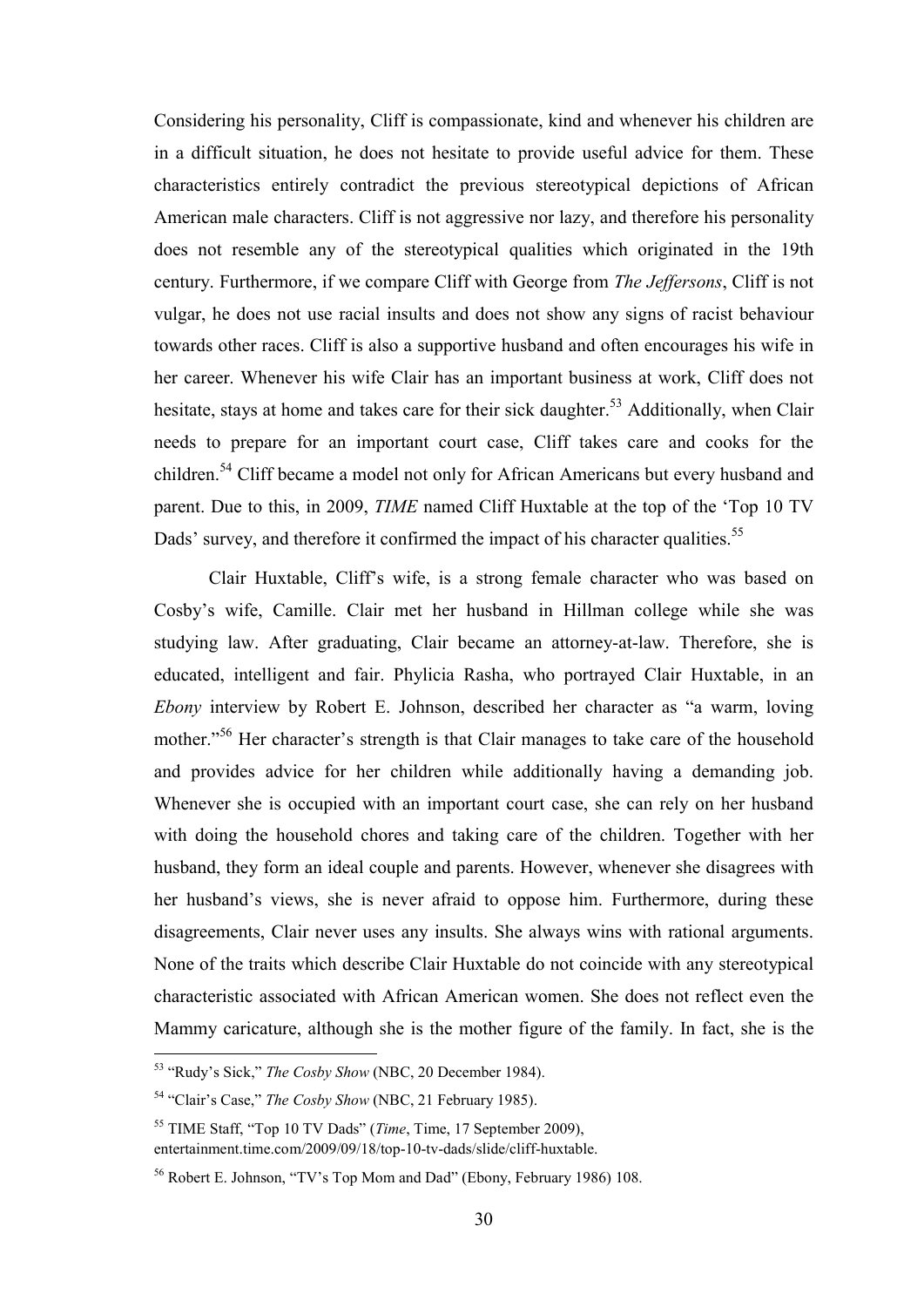contrary. When compared to Mammies, Clair is not only a caretaker of her children. Moreover, she has a highly paid profession to support her family financially. Additionally, Clair is certainly not desexualised since she frequently wears elegant clothes and cares for her appearance. Clair Huxtable is, without a doubt, a portrayal of a modern mother who is able to not only attend to her children but to work at a highly demanding job at the same time.

As was already said, the Huxtables' eldest child is Sondra who appears for the first time when she returns from Princeton University home for Thanksgiving. According to Mark Whitaker, Sondra's character was created by Cosby to highlight the family's success of raising a child to be a college graduate.<sup>57</sup> Like her mother, Sondra wants to pursue a career in law. However, she marries Elvin Tibideaux, and after their honeymoon, they decide to open a camping store. Therefore, Sondra stops pursuing the law career and concentrates on her new business. Just like her parents, Sondra is intelligent and responsible. Finally, Sondra does not have any characteristics that would resemble the stereotypical depiction of African Americans.

Denise Huxtable is the family's second eldest daughter. Initially, Denise refuses to attend Hillman, however after a conversation with her Grandfather, she changes her mind and follows the family tradition. When Denise leaves for Hillman college, she becomes the main character of a spin-off series *A Different World* which captures the lives of African American students. However, due to her unsuccessful studies, she leaves college and decides to travel instead, being the only person in the family to quit studies. On her travels, Denise meets her future husband Martin Kendall, a Navy man, whom she marries before she introduces him to the family. In the end, she leaves New York together with Martin to Singapore where he is assigned. Denise represents the rebellious daughter with atypical fashion sense. Whitaker states that Cosby's initial idea for Denise was to be "hip, fashion-conscious and a bit flaky." <sup>58</sup> Denise's life decisions might have felt too inconsistent and rushed. We can say that her character struggled to find her true self. Considering stereotypes, Denise does not show any stereotypical traits aside from being rebellious, which was a common quality assigned to African Americans. However, we could argue that it is the nature of teenagers of any race to

 <sup>57</sup> Mark Whitaker, *Cosby: His Life and Times* (Simon & Schuster, 2015) 326.

<sup>58</sup> Whitaker 298.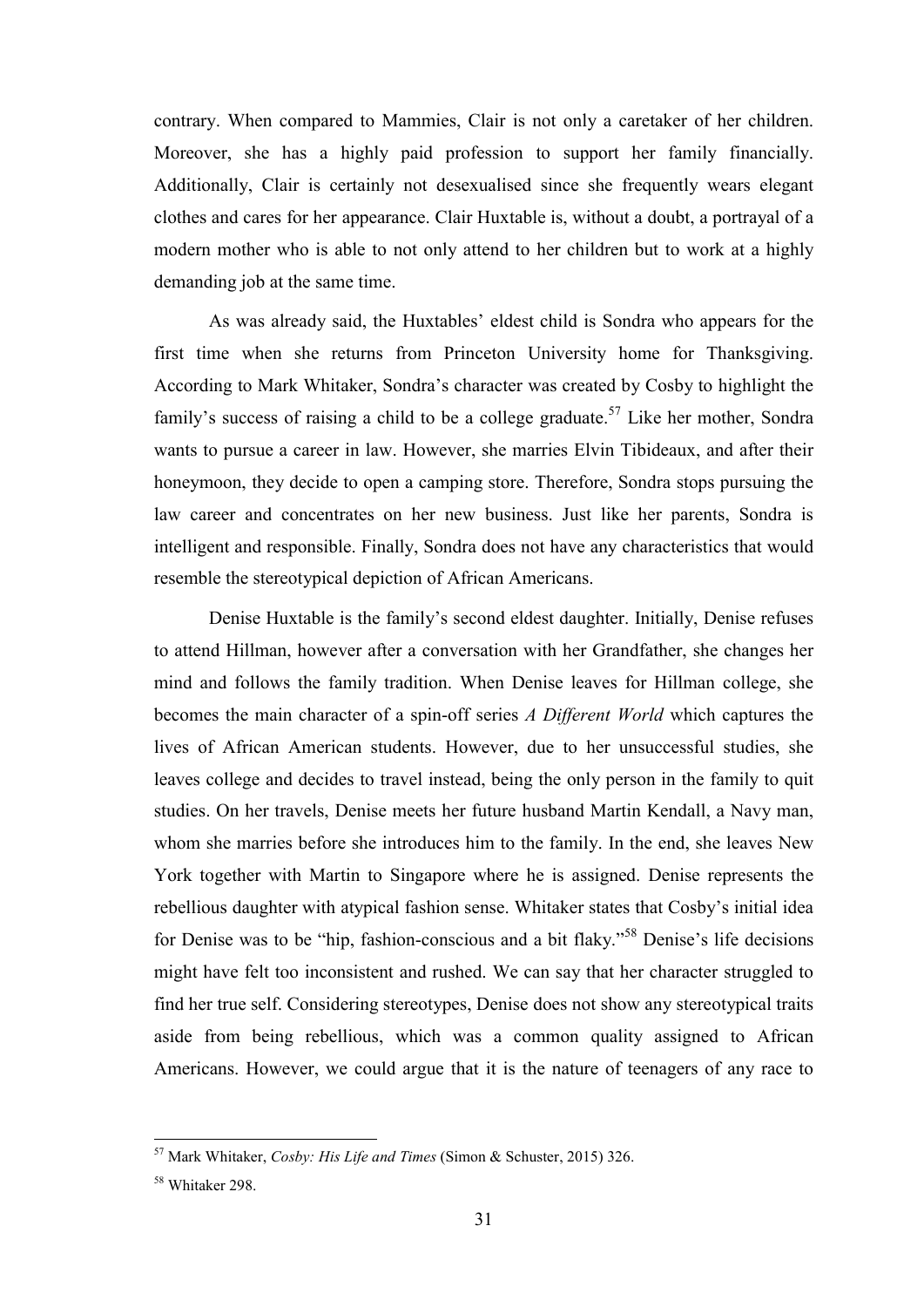rebel against their authorities. Therefore Denise's behaviour might not be seen as a black stereotype.

The only son of the Huxtable family, Theodore, will be analysed next. Initially, in the pilot episode, he refuses to attend university. Theo assumes the role of a teenager who is stubborn and rebellious. However, after his father informs him about the importance of education, he slowly changes his beliefs. Just like other family members, Theo was inspired by Cosby's real family - this time by his son Ennis. Theo and Ennis both share the same diagnosis of dyslexia. According to Whitaker, Cosby wanted to inform the viewers that he, as a parent, thought that dyslexia "was a character flaw in Ennis, rather than a mental glitch, as the script called it."<sup>59</sup> Therefore, the whole episode *Theo's Gift* talks about the society's misconceptions about the disorder and provides an optimistic outlook on being diagnosed with it. In the story, Theo learns to deal with his disorder and eventually graduates from New York University. Additionally, he begins an internship at a community centre where he provides helpful information to people with disorders similar to his. Based on Theo's personality traits, his character does not resemble any African American caricature. However, similarly to Denise and other teenagers, especially during the first seasons, his rebellious attitude was noticeable.

Vanessa Huxtable is the second youngest daughter. She is an intelligent girl who is very competitive and successful in school. Furthermore, she is a typical teenage girl whose main concerns are boys and make-up. Sometimes Vanessa shows her rebellious side as well when she refuses to listen to her parent's requests not to wear make-up. $60$ Eventually, Vanessa graduates from high school and attends Lincoln University. However, the show ended before she graduated. On the other hand, due to her intelligence, we can assume that she would have finished her studies. Vanessa, yet again represents the typical teenage girl. Therefore, we cannot assume that her occasional rebellious attitude resembles the stereotypical traits of African Americans.

The youngest member of the family is Rudy. Originally, the character was written as a boy, however, after Cosby saw the audition of Keshia Knight Pulliam he changed his mind and Rudy was rewritten as a girl.<sup>61</sup> However, her personality is still influenced by activities that are usually associated with boys, including being a member

 <sup>59</sup> Whitaker 367.

<sup>60</sup> "Mother, May I?," *The Cosby Show* (NBC, 23 October 1986).

<sup>61</sup> Whitaker 298.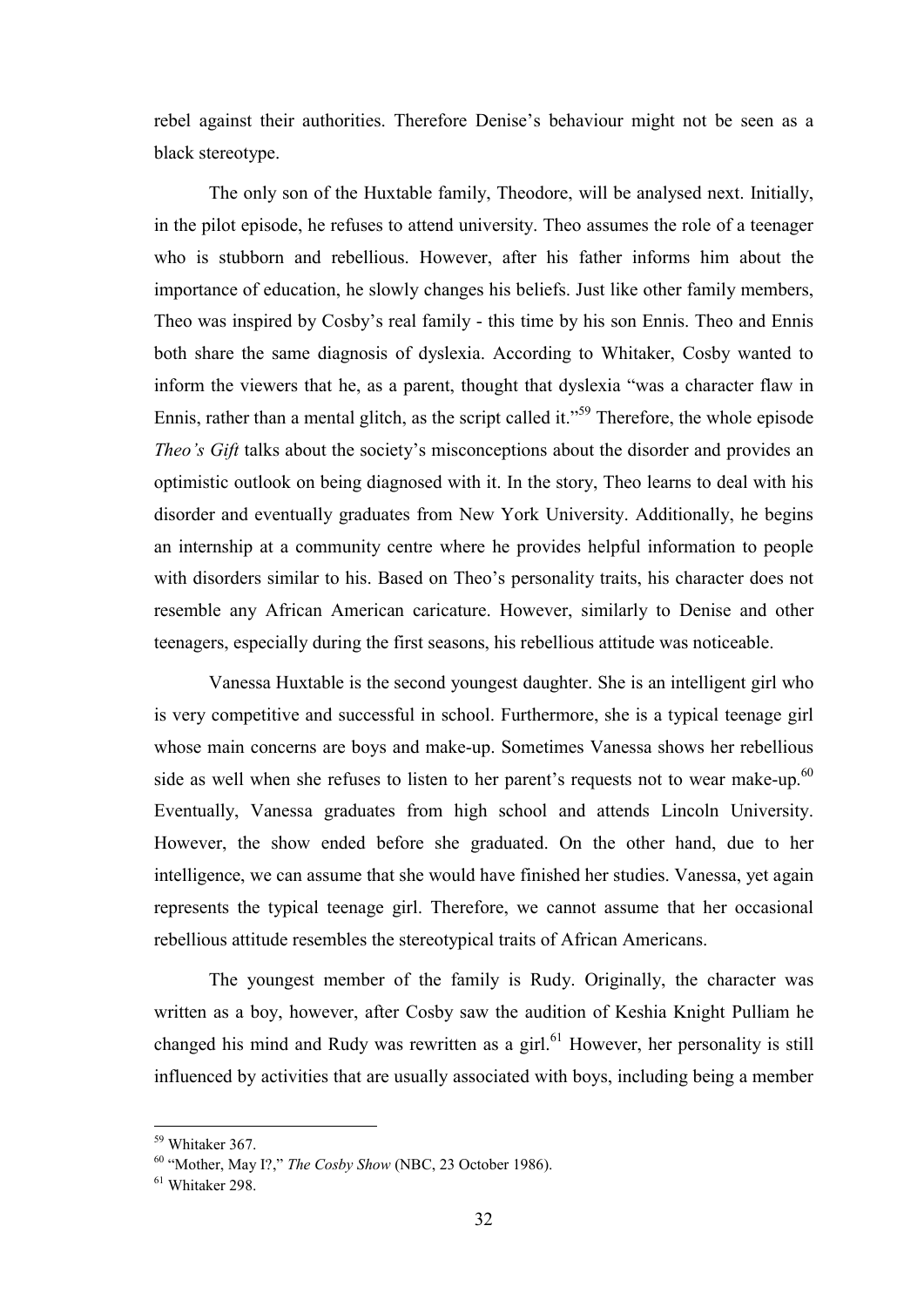<span id="page-32-0"></span>of a football team.<sup>62</sup> Due to her innocence and curiosity, she is frequently teased by her older siblings which emphasises her charming personality. Rudy eventually grows up into a teenage girl with the typical teenage problems which resembles her older sister, Vanessa. When the show ended, Rudy was 13 years old. However, we can presume that just like her older siblings, she would have attended college as well. Just like the other members of the family, Rudy does not resemble any stereotypical trait associated with African Americans.

#### 4.2.2 Discussed Topics and their Impact on Society

At the time of its broadcast, *The Cosby Show* was one of the most-watched TV show in the US. Therefore, the issues and the messages presented in it might have had an impact on its viewers. According to Chitiga's research on the popularity of black sitcoms among African Americans, the responders' ranked it as the most favourite black sitcom  $63$ 

Noticeably, one of Cosby's main topics he wanted to discuss, was the importance of education. The main characters, Cliff and Clair, were both educated individuals, and due to their careers, they were able to live a happy and content life. Additionally, both actors, Cosby and Rashad, studied at university and received their degrees as well. Therefore, both characters in the show attempted to educate their children that education is essential for their contentment. Eventually, all the children who were old enough attended college, and most of them graduated. Furthermore, Cosby wanted to ensure that even the child actors would be provided with the necessary education to prepare them for their life outside of their acting career. Allen Payne, who played a recurring character, Lance, in an interview mentioned that the great thing about Cosby was that "he talked about getting your life in order, having an education, being articulate and representing yourself well."<sup>64</sup> In *The New York Times* article by Karen de Witt, she mentioned that out of all African American high school graduates "33 per cent were attending college in 1990, up from 26.1 per cent in 1985."<sup>65</sup> Additionally, the

 <sup>62</sup> "Rudy Suits Up," *The Cosby Show* (NBC, 14 November 1985).

 $63$  Chitiga 50.

<sup>64</sup> "The Cosby Kids," *E! True Hollywood Story* (12 August 2001), accessed from www.youtube.com/watch?v=IMjTJgudPHM.

<sup>65</sup> Karen De Witt, "Minority College Attendance Rose in Late 80's, Report Says" (*The New York Times*, 20 January 1992) www.nytimes.com/1992/01/20/us/minority-college-attendance-rose-in-late-80-s-reportsays.html.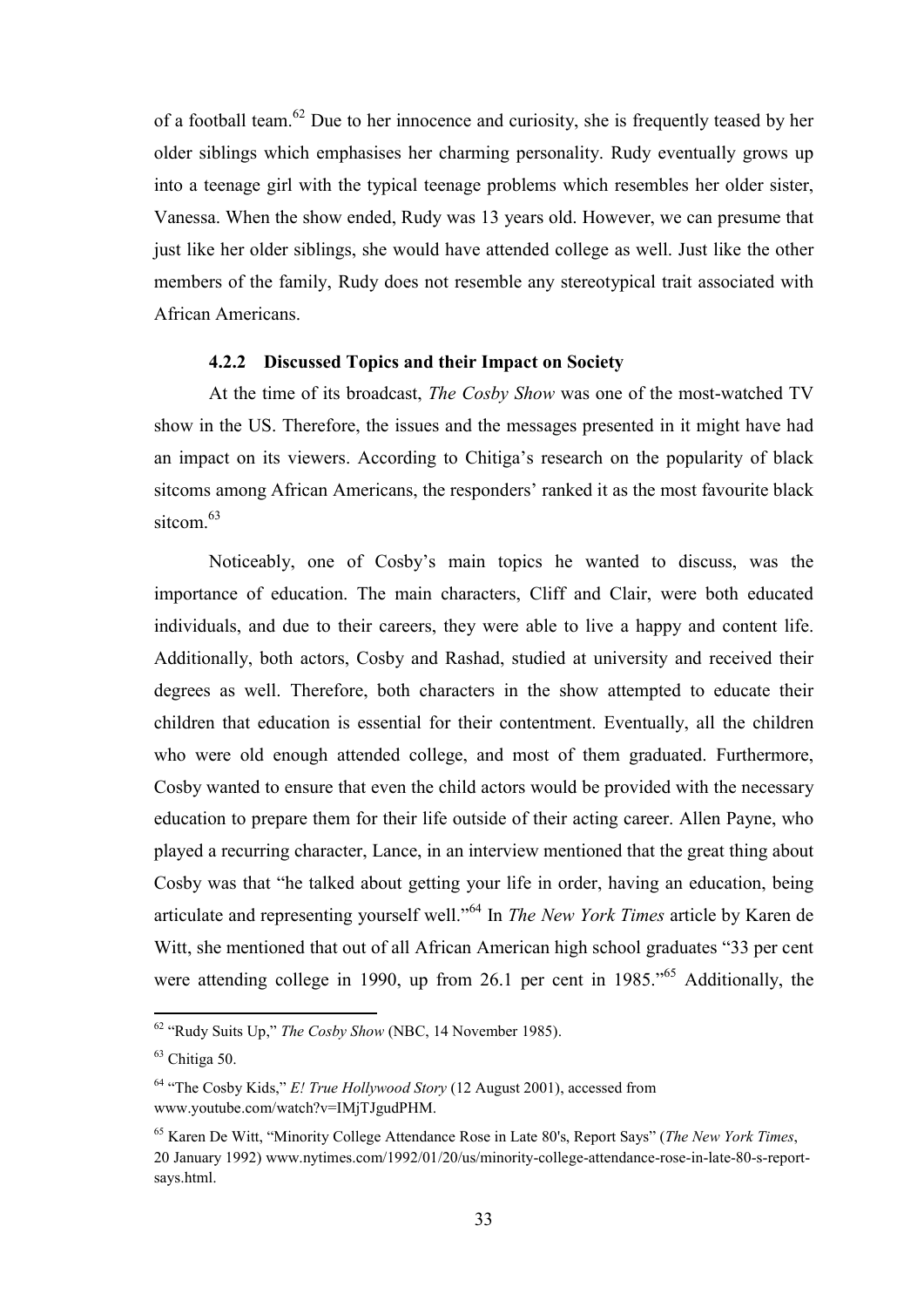increase was most significant among African American women. Although the increase might have been caused by greater recruitment of colleges and universities, the show's emphasis on the importance of education could have influenced decisions of African American high school graduates to attend college. This is supported by Phylicia Rashad's interview where she remembers that she received many letters from young girls who thanked her and said, they were going to be lawyers just like her character.<sup>66</sup>

However, one of *The Cosby Show's* main concerns was to break the stereotypes of the Black family and to display its characters as idyllic family models. These models were essential for the harmony in the family. Due to this, many American families, regardless of race, could identify themselves and learn about their own family values. Phylicia Rashad recalls in an interview that she would often meet the fans of the show who would express their gratitude "for helping to save their marriage or to understand how to work with their children."<sup>67</sup> Additionally, due to the show's universality, people of different races, ethnicities or social classes could see themselves in the characters. In the same interview, Rashad states that the show's importance was to demonstrate that "people are much more alike than we could ever be different."<sup>68</sup>

In the 2010s, Bill Cosby was accused of sexual assault reported by numerous women. The assaults were supposed to span over decades. In 2018, Cosby was proven guilty of three of these assaults and was imprisoned. As a result of the allegations, many TV networks rejected to broadcast reruns of the show. Therefore, the message of the show might not influence the future generations of African Americans because its reputation is tarnished.

 <sup>66</sup> FoundationInterviews, "Phylicia Rashad on 'The Cosby Show'" (*Youtube,* 10 September 2008), www.youtube.com/watch?v=Qij\_4pytnD0.

 $67$  FoundationInterviews, "Phylicia Rashad on 'The Cosby Show."

<sup>68</sup> FoundationInterviews, "Phylicia Rashad on 'The Cosby Show.'"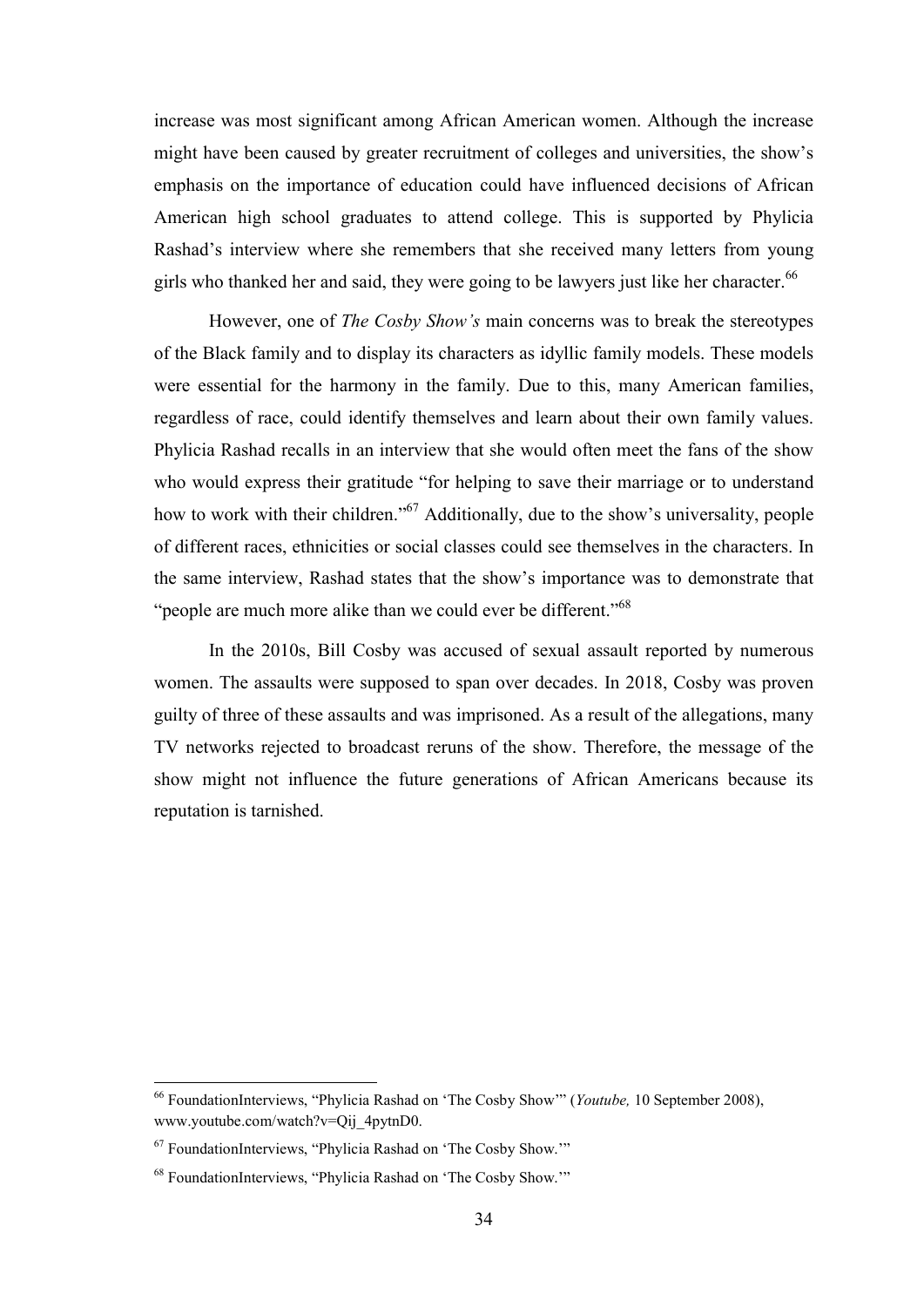#### <span id="page-34-0"></span>4.3 *Atlanta* - 2010s

After the success of *The Cosby Show,* there has been a tendency to create new black sitcoms which would try to imitate the accomplishment of its predecessor. The popular black sitcoms of the early 1990s included *The Fresh Prince of Bel-Air (1990- 1996)*, starring Will Smith, *Martin (1992-1997)* or *Living Single (1993-1998)*. However, James Roman in *From Daytime to Primetime* states that black sitcoms were unable to connect with the white audience who lost interest in them. Therefore, the decline of the black sitcom was dramatic since  $1997<sup>69</sup>$  Afterwards, there was only a small number of new black sitcoms on TV.

In 2016, American network FX released the first episodes of a new black sitcom, *Atlanta.* The show was produced by Donald Glover, who also portrays the main character, Earn. Glover is not only associated with show-producing and comedy, but he is also a rapper who uses a pseudonym Childish Gambino. In 2018, Glover released his song 'This is America' alongside with his music video directed by Hiro Murai who also partakes in making of the show. The music video shows the contrast between comic dancing and the violence that is happening in the background. This is possibly a critique of society who overlooks the serious problems and focuses on the entertainment industry instead. The same contrast between comedy and violence is presented in *Atlanta* as well*.*

The sitcom tells a story of a young African American man, Earnest. Earn has a troubling life and, symbolically to his name, struggles to earn money for his family. However, he sees an opportunity in his cousin, a rising celebrity of rap scene, 'Paper Boi'. The show focuses on the rap scene, which is frequently tied to the black community, and it deals with critical social issues, including gun violence, drug dealing and poverty. As the title suggests, the sitcom is set in Atlanta, Georgia where Glover himself grew up. Due to the opportunities for African Americans in the political, economic and educational sector, Atlanta has been known from the 1970s as the "Black Mecca of the South" which was mentioned by Phyl Garland in his *Ebony* article. 70 Because of these opportunities, the city attracted many black Americans, and as a result, the majority of Atlanta's population is of African American descent. Therefore, Glover

 <sup>69</sup> James Roman, *From Daytime to Primetime: The History of American Television Programs* (ABC-CLIO, 2005) 71.

<sup>70</sup> Phyl Garland, "Atlanta: Black Mecca of the South" (Ebony, August 1971) 152.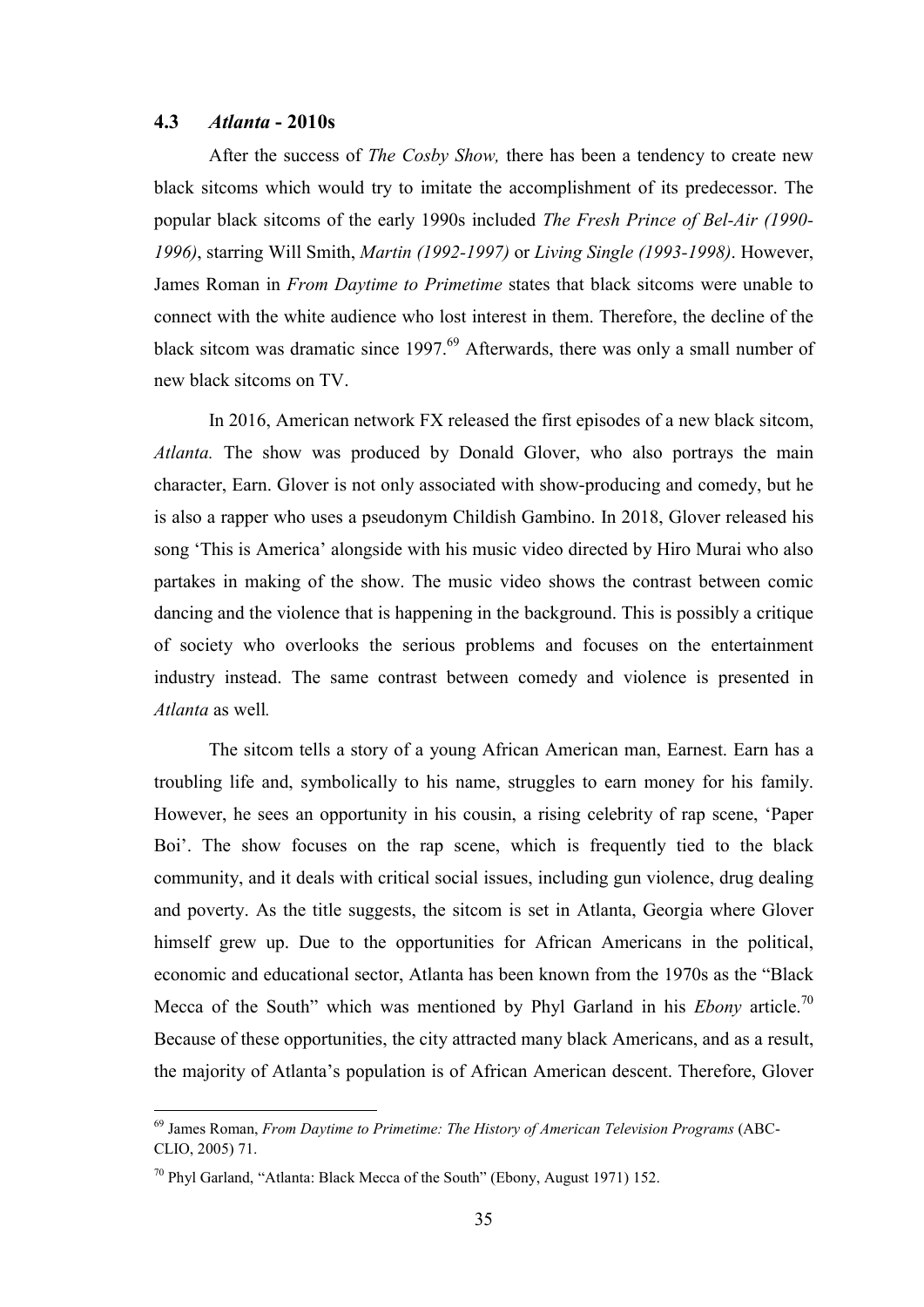<span id="page-35-0"></span>purposefully chose a setting in which he grew up in and which is a cultural centre of Black Americans to create a believable and authentic story.

*Atlanta* is not a regular black sitcom. The sets are not limited and change regularly, even with many exterior sets. Due to this, the show could not have been shot in front of a studio audience. Additionally, the laugh track is not included in any of its episodes. However, based on the comic elements, a limited set of characters and the time each episode lasts, we can characterise *Atlanta* as a modern sitcom. The sitcom revolves around a family only minimally. However, it focuses more on the music industry and its characters. Furthermore, Glover wanted to be more experimental and included an episode that was centred around a fictional television broadcaster Black American Network. The episode featured fake commercials and an interview with one of the main characters, 'Paper Boi,' who discussed current social issues.<sup>71</sup>

#### 4.3.1 Analysis of Characters

The main protagonist of the show, as was already mentioned, is Earnest Marks. After he withdrew from the university, he begins to earn money in a low-paying job that does not offer any career growth. However, he needs to provide money for his daughter Lottie whom he has with his girlfriend Van. The relationship between the couple is unfavourable and unstable. Earn sees a chance when his cousin suddenly becomes famous through releasing a hit song 'Paper Boi.' Therefore, Earn wants to become his manager. Earn's character represents the lives of poor American people. Although he can earn a small amount of money to pay for his necessities, afterwards, he has no money at all. This creates a vicious circle from which poor people cannot escape. Although Earn withdrew from college, he is still an intelligent and hard-working man. Furthermore, he cares for his family and wants a better life for them. If we consider Earn's character from the perspective of black stereotypes, his hard-working nature, gentleness and intellect do not coincide with set stereotypes of African Americans. However, his lack of money and the inability to raise a child prove otherwise. Glover, in an interview, stated that for most contemporary shows "stereotypes exist, but the way they exist is not how they are to most people. They are usually very cartoonish.<sup> $272$ </sup> The main goal of the writers was to make characters that are real, believable, and which

 <sup>71</sup> "B.A.N.," *Atlanta* (FX, 11 October, 2016).

<sup>72</sup> NPR Staff, "Donald Glover Explores A Surreal Feel In 'Atlanta'" (NPR, 17 September 2016) www.npr.org/2016/09/17/494390868/donald-glover-explores-a-surreal-feel-in-atlanta.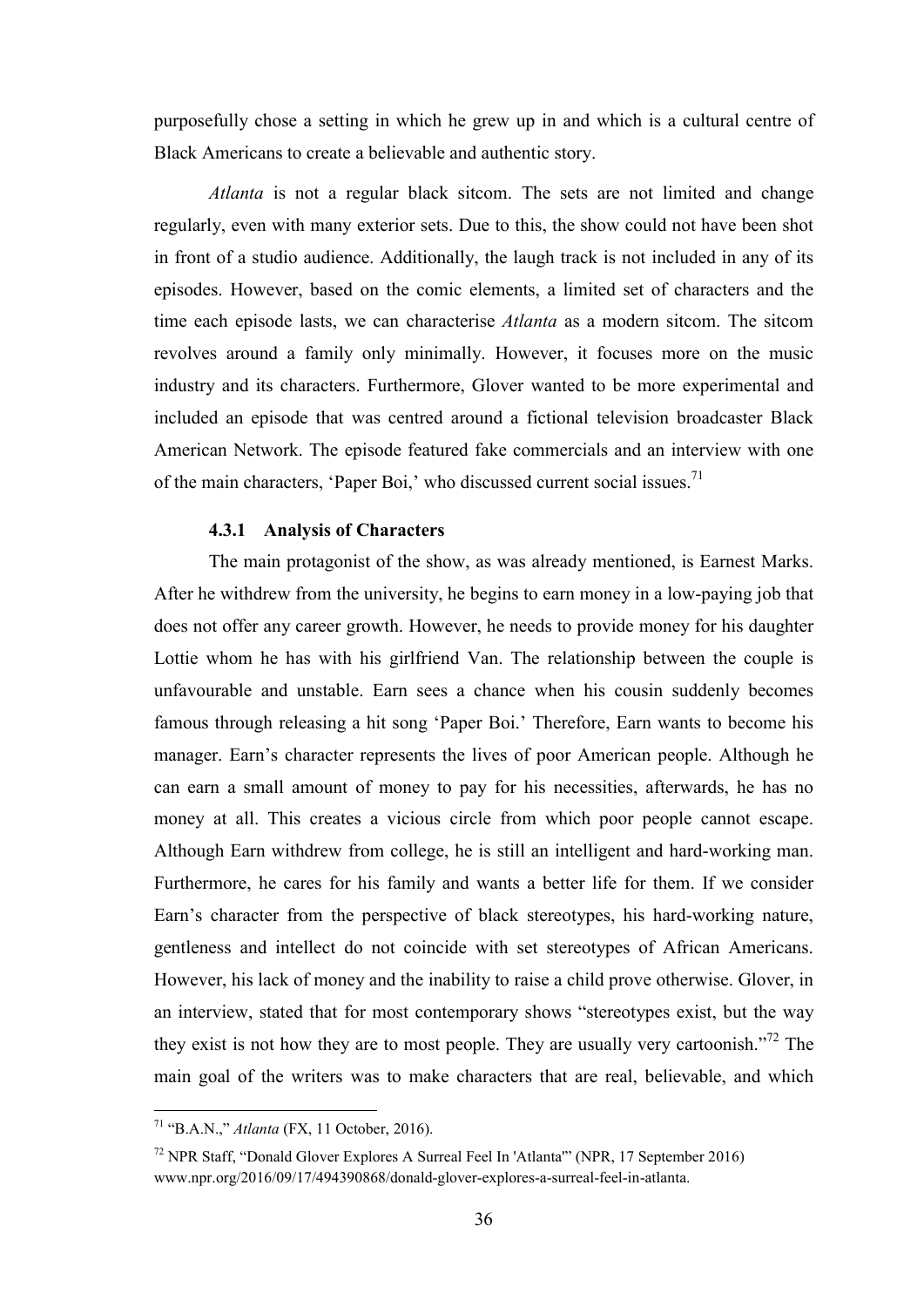have a depth to their personalities. Overall, because of Earn's complex and realistic personality, we can assume that he does not resemble any stereotypical caricature of African Americans. However, some features of his character can be stereotypically associated with black men.

The only female character that appears regularly in the show is Van. She is Earn's girlfriend. However, their relationship is rather problematic, which often results in breaking up and making up. The only person who is able to connect them is their baby daughter, Lottie. Van used to be an elementary school teacher. She lost her job because she had confessed to her superior that she had smoked marijuana before being drug tested. If we focus on her personality, although, Earn jokingly describes Vanessa as the typical angry and sassy black woman, her character is more profound than that.<sup>73</sup> Vanessa is certainly intelligent; however, because of her recklessness, she lost the only source of income for her family. Additionally, Van's views appear to be realistic because she does not believe in the success of Earn's new career opportunity. One of the writers, Stefani Robinson, in an interview by Lanre Bakare, stated that Vanessa was created to represent black women and their experience in Atlanta.<sup>74</sup> Additionally, she mentioned that "it was important to see her do things by herself."<sup>75</sup> The writers wanted to create a strong female character who is an independent single mother. Therefore, regardless of the small number of stereotypical traits, Van is not a single stereotypical caricature of African American women.

Another character to be analysed will be Alfred Miles. Alfred is a rapper and performs under his pseudonym 'Paper Boi'. Before he became successful in the music industry, Alfred earned his money from drug dealing. After his success, Earn suddenly starts to befriend his relative. Therefore, Alfred believes that Earn is only using him for his success as a rap celebrity. Alfred is suspicious because they stopped seeing each other, although they had been close friends during childhood. However, eventually, Alfred decides to appoint Earn to be his manager. Glover stated that 'Paper Boi' was written to resemble "the archetypical dope-boy rapper" whom he used to listen to while

 <sup>73</sup> "Go for Broke," *Atlanta* (FX, 13 September 2016).

<sup>74</sup> Lanre Bakare, "The Writers of FX's Atlanta: 'We're Not Interested in Being Sesame Street'" (*The Guardian*, 2 November 2016),

www.theguardian.com/tv-and-radio/2016/nov/02/atlanta-fx-donald-glover-bill-oreilly-black-lives.

<sup>&</sup>lt;sup>75</sup> Lanre Bakare, "The Writers of FX's Atlanta: 'We're Not Interested in Being Sesame Street."'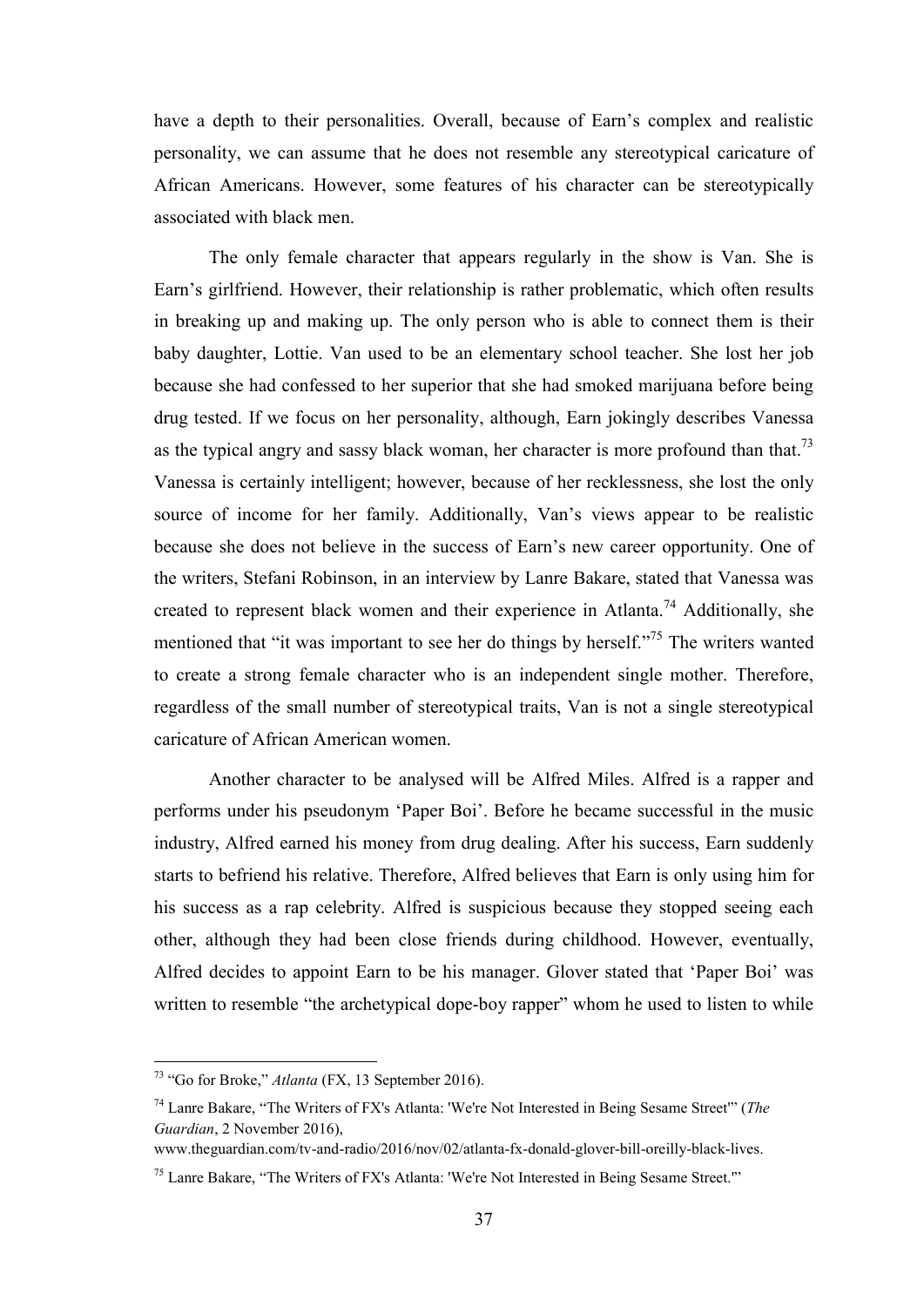<span id="page-37-0"></span>he was growing up.<sup>76</sup> However, he wanted to show a human side to this character by the troubled personality of Alfred. Therefore, we can see the contrast between the idolised gangster rapper 'Paper Boi' whom his fans admire, and the regular man Alfred who starts to despise his fame and the character he created. Brian Tyree Henry, who portrayed Alfred, in an interview for *Los Angeles Times,* stated that it was essential to highlight Alfred's kind-heartedness in the relationship with his cousin, which eventually morphed into a brotherly bond.<sup>77</sup> He also stated that in the current shows the stereotypical 'Paper Bois' are visible. However, we do not see the deeper portrayal of the more relatable Alfred.<sup>78</sup> Regarding the stereotypes, Alfred is the archetypical black rapper who has connections to crime and sometimes appears to be lazy. On the other hand, we can see a more complex character who struggles to reconnect with his cousin and, because of his career choices, suffers from depression. Although some of his features might appear stereotypical, we cannot associate Alfred with any stereotypical caricature of African Americans because the multi-layered characters usually do not correlate with them.

#### 4.3.2 Discussed Topics and the Reflection of Society

*Atlanta* discusses many critical social topics which concern today's American society. Although, it may be currently challenging to discuss the show's impact, we can nevertheless see the attempt of the creators to highlight these problems, which may result in public awareness and possible solutions for them.

The main issue the show focused on was the contrast between poverty and wealth which resembles the topic of *The Jeffersons*. Additionally, the main character of *Atlanta* withdrew from the university. Therefore, this suggests the importance of education for a better life which was established in *The Cosby Show.* The data provided by the U.S. Census in *People in Poverty by Selected Characteristics*: *2018* suggest*,* the percentage of African Americans who live below poverty is 21.7 per cent.<sup>79</sup> This is the

 <sup>76</sup> "Donald Glover Challenges Stereotypes About Rappers In 'Atlanta'" (NPR, 1 November 2016) www.npr.org/2016/11/01/500225189/donald-glover-challenges-stereotypes-about-rappers-inatlanta?t=1587124098877.

 $<sup>77</sup>$  Los Angeles Times, "Atlanta's Brian Tyree Henry says Alfred 'Paper Boi' Miles is who you want in</sup> your corner" (*Youtube,* 8 May 2017) www.youtube.com/watch?v=IivL97T3OXQ.

<sup>78</sup> Los Angeles Times, "Atlanta's Brian Tyree Henry says Alfred 'Paper Boi' Miles is who you want in your corner."

<sup>79</sup> US Census Bureau, "Income and Poverty in the United States: 2018" (*The United States Census Bureau*, 17 Sept. 2019) www.census.gov/library/publications/2019/demo/p60-266.html.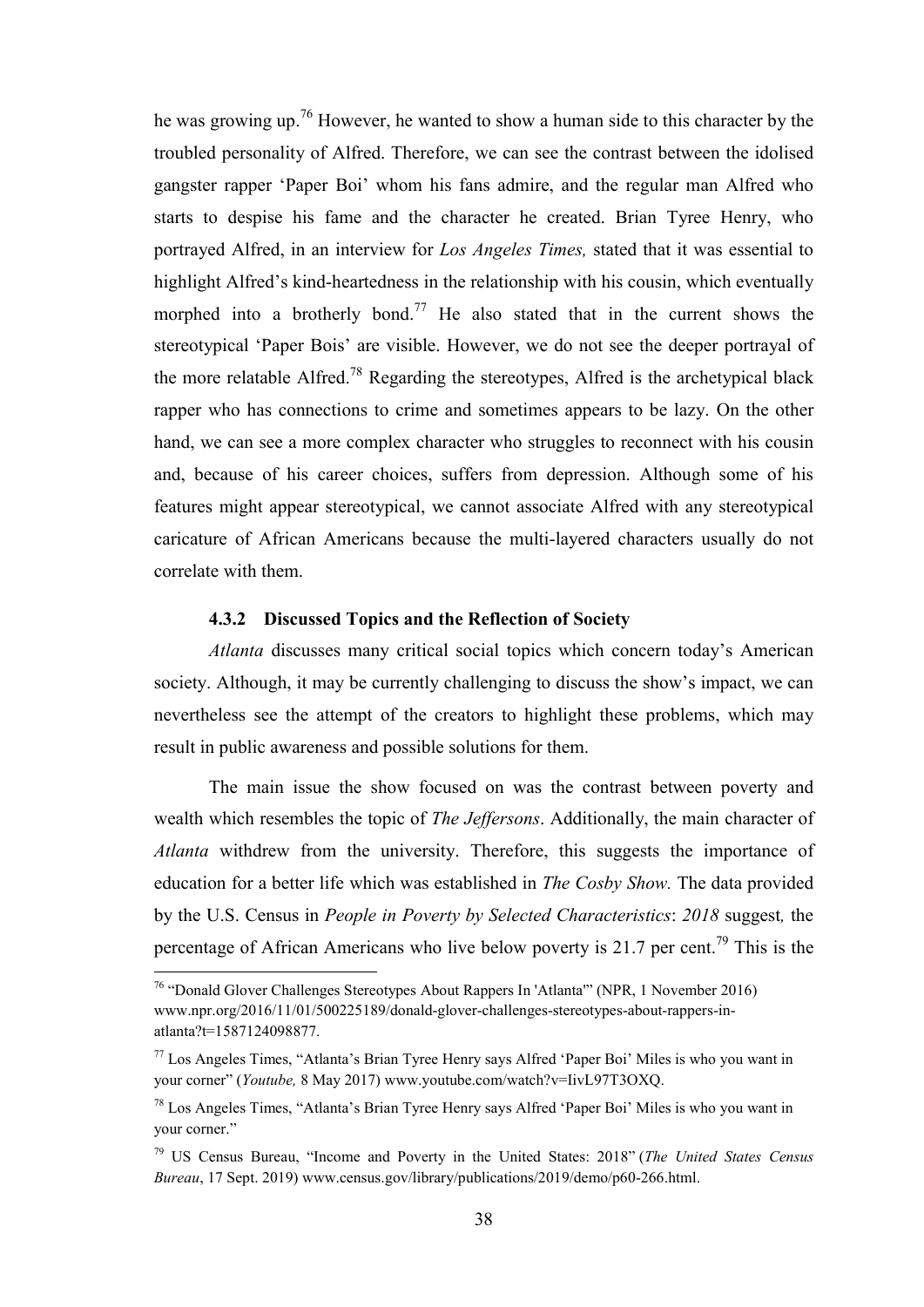highest number for any race in the United States. *Atlanta* further emphasises that it is difficult to overcome poverty and that it is still an enormous problem in society, especially for African Americans.

Although it is unusual for comedies to address issues, including gun violence and police brutality, *Atlanta* displayed these issues usually in a comic or satirical manner. In the first episode, the main characters are involved in a shooting incident and therefore, are arrested and sent to jail. With the scenes in jail, the writers criticise the bureaucracy and the treatment of arrested people.

Another topic which was discussed was race. In one of the episodes, the creators of the show played with the idea of including a famous real-life celebrity. However, the viewers' expectations were subverted when they could see Justin Bieber played by a black actor. The personality and attitude of the celebrity relatively resembled the one of the real pop idol. The writers tried to subvert the viewers' expectations but also asked the question whether the pop star would be treated equally regardless of his race.

Satirically, the term 'trans-racial' was mentioned in one of the episodes. The episode featured an interview of a young black man who considered himself to be a 35 year-old white man from Colorado. "Why am I not getting the respect I deserve? And then it just hit me. I am white."<sup>80</sup> This might have been the writers' comment on the fact that black people are still treated differently and are often being discriminated. But also highlighted the modern trends of discovering one's identity.

Another subject related to the race was the use of whiteface. Whiteface was used two times in the show. At one time, a black child in an elementary school was wearing it while attending his class. The child stayed mute and was looking at his teacher and later into the camera. The reason why he was wearing it was not specified in the show. The uncertainty emphasised the scene's strange and uneasy atmosphere. In the second season, whiteface appeared again. This time performed by Donald Glover himself, who played the character of Teddy Perkins. The whole episode was inspired by horror movies filled with tense and disturbing scenes. Additionally, the viewer slowly uncovers Teddy's mysterious personality and his life. Whiteface was used to highlight the disturbing atmosphere and to possibly refer to the once frequently used blackface, which was undeniably uncomfortable for African Americans to watch.

 <sup>80</sup> "B.A.N.," *Atlanta* (FX, 11 October 2016).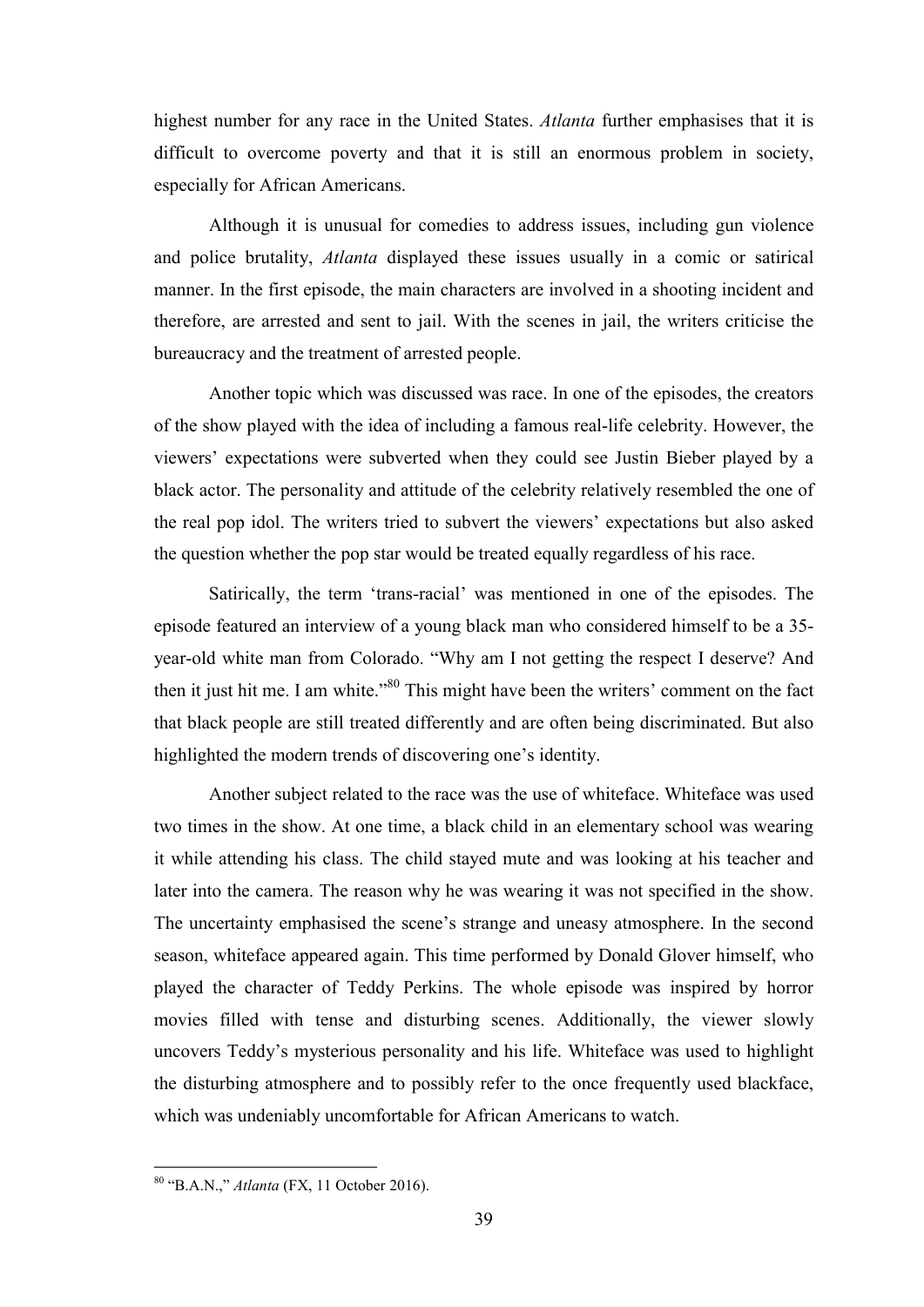#### <span id="page-39-0"></span>5. Conclusion

Situational comedies became one of the most popular genres on television in the United States. With its type of humour, sitcoms were centred around a set of characters that are simple and relatable. Therefore, sitcoms frequently relied on stereotypical depictions. The goal of this thesis was to describe the historical stereotypes of African Americans and applying them to the stereotypes used in sitcoms in different decades after the civil rights movement. The main focus was on the shows *The Jeffersons*, *The Cosby Show* and *Atlanta*.

The first stereotypes of African Americans emerged with slavery. However, with the increased number of minstrel shows and theatres, these stereotypes were more visible and were used to ridicule the minorities' position during slavery and after Emancipation Proclamation, especially in the Southern states. One of the most prominent archetypes was Sambo, though the caricature of Jim Crow, and Mammy for black men and women respectively. The Sambo caricature was characterised by many negative traits, including laziness, unintelligence, dishonesty, and stealing tendencies. On the other hand, Mammies were the typical servants who took care of the white family's children and did all the house chores, yet they lost their black identity. Additional characteristics which were associated with African Americans were strong, athletic features with rebelliousness for men and angry, sassy attitude for women. It is also important to mention that most of the black caricatures were pleased with being slaves and servants, which was made to justify their position without the feeling of guilt.

When comedies first appeared on television through TV shows and movies, African Americans were mostly depicted as butlers, servants or menial job workers. The portrayal of black people provided for many people the only interaction with this minority, and therefore, the negative stereotypes became the only image they associated with African Americans. These stereotypes gradually changed when a number of TV broadcasters started to implement policies which would forbid programmes with offensive racial stereotypes. For this reason, many creators excluded minorities from their programmes to ensure not being revoked by their TV broadcasters.

The civil rights movement, which received enormous media coverage, helped to raise the public's perception of the problems African Americans faced. Afterwards, the representation of black characters started to change once again. This time, many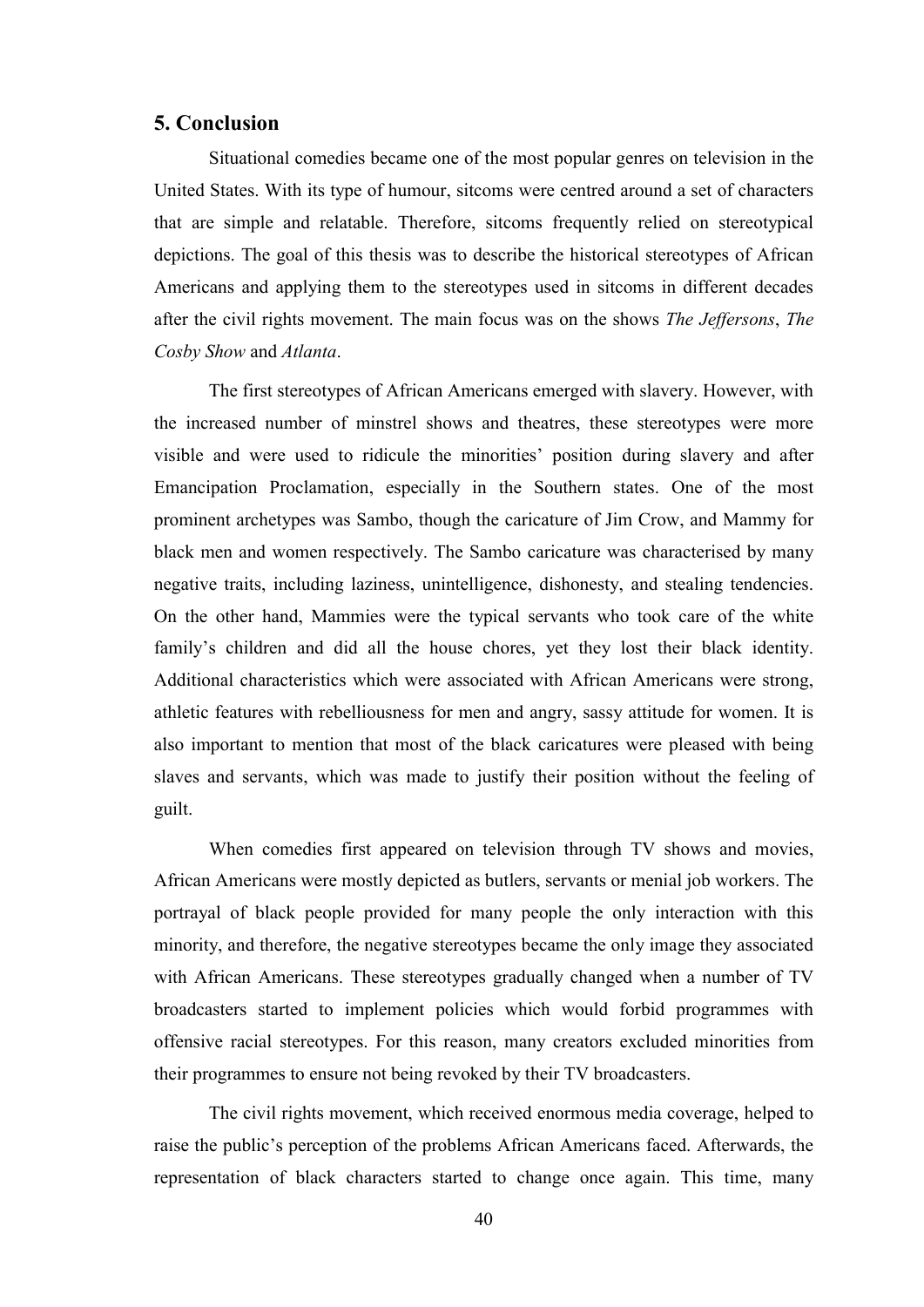viewers and critics of TV shows *Julia* and *I Spy* criticised the black characters for being shown without flaws and were a mix of white and black characters. On the other hand, another show *Good Times* showed African Americans struggling to overcome poverty which resembled the lives of many black Americans at the time.

The first show which was analysed was *The Jeffersons*. The show revolved around the idea of African Americans living their American dream. It focused on the Jefferson family who overcame poverty and became rich. At first, the characters were displayed with stereotypical features. George Jefferson, the father of the family, was frequently seen being angry and racist towards his neighbour Mr Willis. His wife, Louise, although she was not a maid, she resembled the Mammy stereotype. The younger generation depicted in the show was less stereotypical and had more liberal views. The show was one of the first programmes to include an interracial couple. Some characters looked down upon them. However, we could argue that due to their positive representation in the show, the rates of acceptance of interracial marriage elevated in American society. Although, the show displayed a wealthy African American family, it indicated that poverty is an enormous problem in society and leads to criminal activity.

The following show which was analysed was *The Cosby Show.* The main goal of the show was to present an upper-middle-class family of educated African Americans. Bill Cosby, one of the creators of the show, wanted his characters to be represented without any racial stereotypes. He believed that people's everyday problems are identical regardless of their skin colour. Although it did not issue serious problems, including poverty among African Americans, Bill Cosby wanted to highlight the importance of education. Not only did the main characters' children attend college, but Cosby also wanted the child actors playing those roles to concentrate on their studies as well. The impact of the show could have possibly changed the perspective of many African Americans since after the show has ended, there was an increase of African American high school graduates applying for college.

The last show analysed was *Atlanta.* The show revolved around the music industry and the life of the main character Earn. Although the show revolved around modern stereotypes of African American rappers and gangsters, it still tried to present its characters with depth to their personality. According to the creators, the characters are never just one stereotype, and although they may resemble some features, they are still complex characters. For instance, some characters were college drop-outs trying to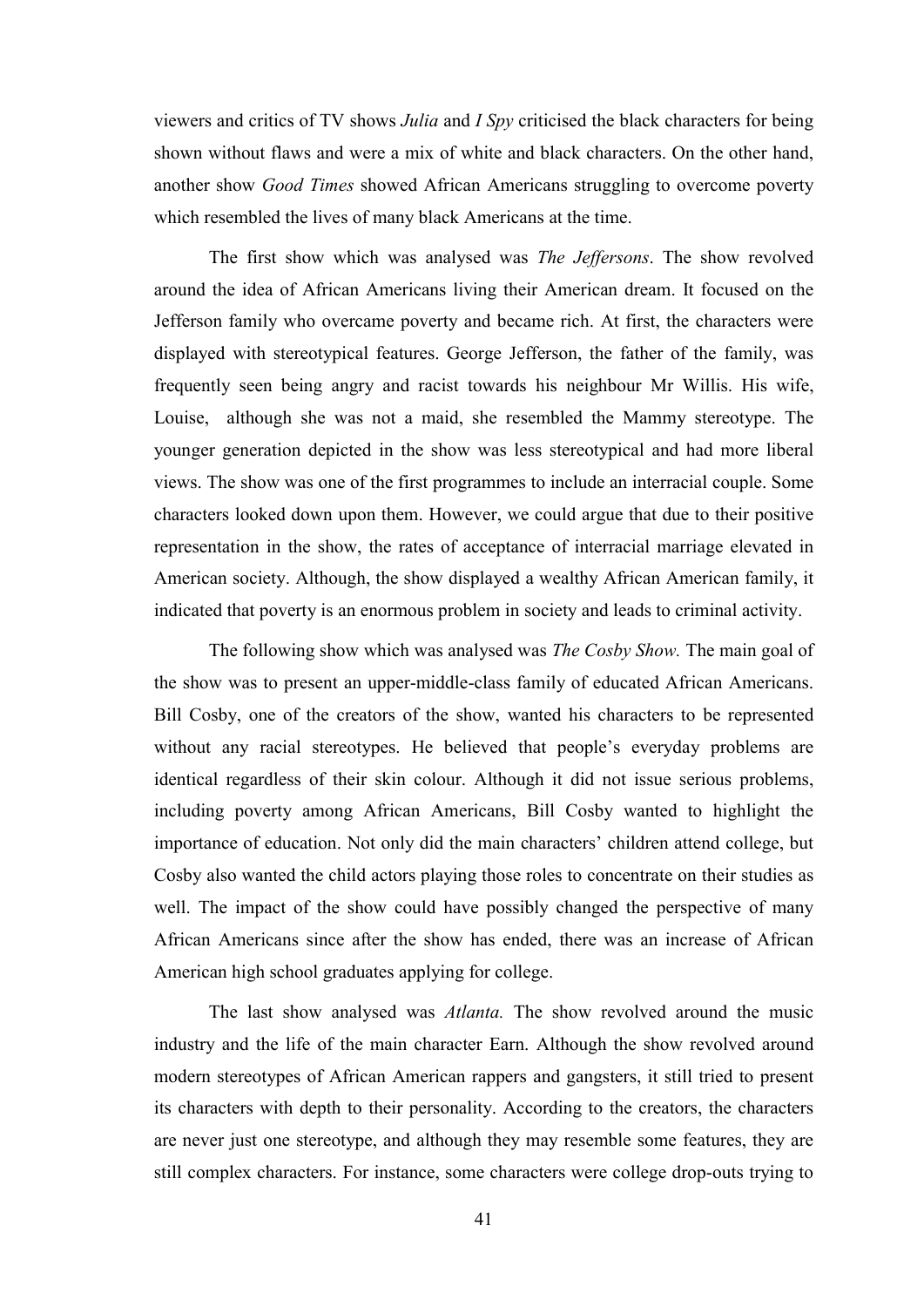overcome poverty, rappers who regretted their life choices and became depressed or teacher who made the wrong choices in their life and became unemployed. Furthermore, the sitcoms discussed society's current issues which involved racism, poverty, gun violence and drug dealing. Although it is too early to present the impact of the show, we can say that the creators tried to highlight these issues for possible conversations and solutions for these problems.

In contrast with the early 2000s, black sitcoms and other genres with predominantly African American cast are currently common and will possibly continue to do so. This popularity may be associated with the current trend of many shows attempting to diversify their characters. Therefore, we can predict that the number of African American characters in TV shows will increase. Furthermore, the rising number of African American TV creators can be noticed. As we can see in the recent shows, black sitcoms may not maintain its traditional form. However, they will continue to focus on the topics central to their minority.

In summary, the stereotypical depictions of African Americans changed drastically over the past century and mirrored the changes in American society. With the influence of black creators and writers who partook in the creation of the shows, we can witness the loss of stereotypical features in their characters. Although the creators do not deny some of the stereotypes being to an extent accurate, they make the characters more complex to devoid their characters being associated with a single stereotypical caricature. On the other hand, the viewers can still observe the recurring theme of poverty and education in all of the shows analysed. Therefore, these issues are still contemporary for many African Americans and require discussion.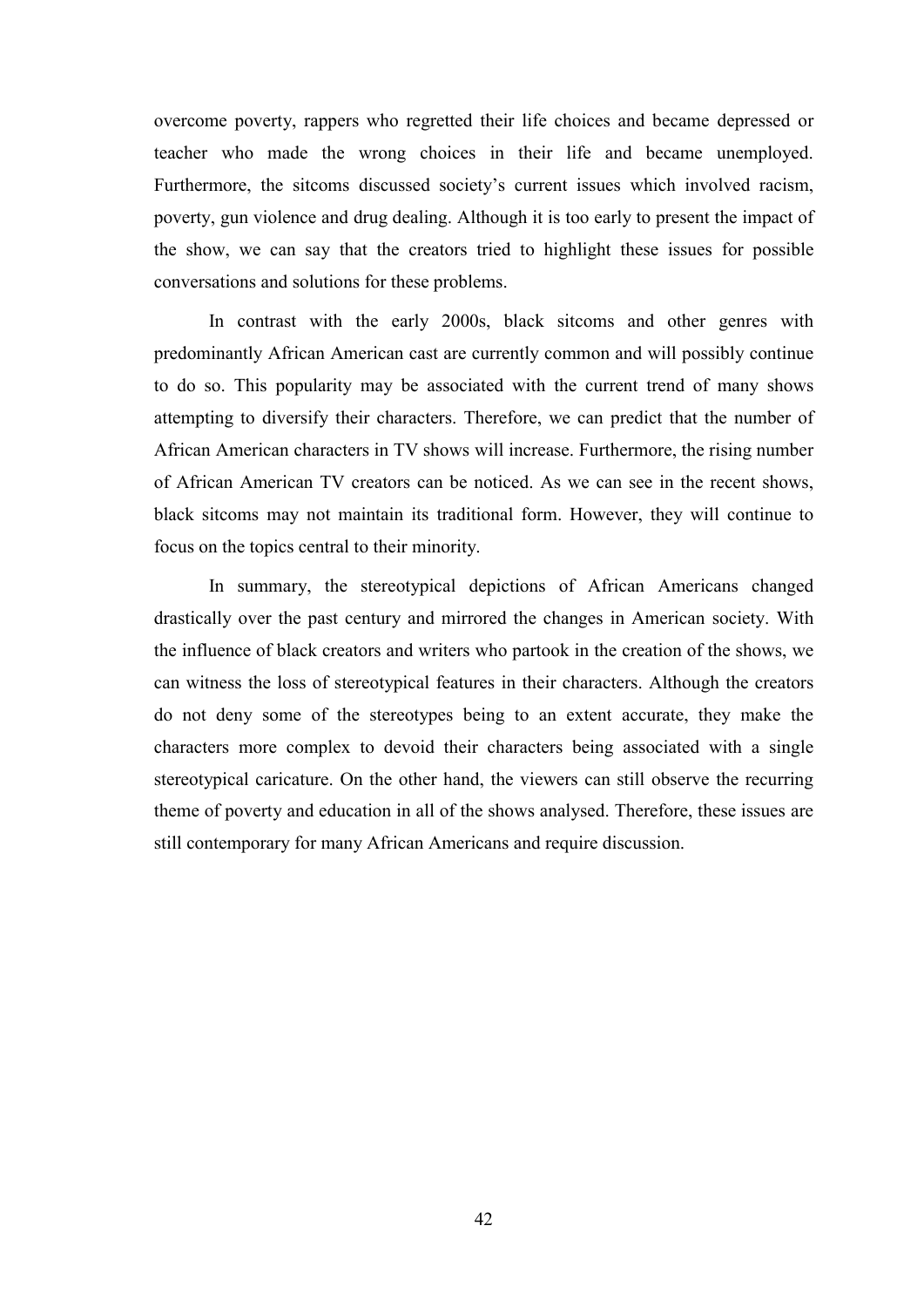#### <span id="page-42-0"></span>Resumé

Situační komedie se v minulém století staly jedním z nejpopulárnějších televizních žánrů ve Spojených státech. Sitcomy mají typický humor, který se soustředí na určitou skupinu postav. Tyto postavy jsou většinou vytvořeny, aby u diváka vyvolaly pocit jednoduchosti a všednosti. Z tohoto důvodu tvůrci sitcomů často spoléhali na stereotypické vyobrazení. Cílem této práce bylo popsat historické stereotypy Afroameričanů a následně je porovnat s vyobrazenými stereotypy v sitcomech v rozdílných dekádách především po úspěších afroamerickém hnutí za občanská práva. Práce je zaměřena na seriály *The Jeffersons*, *The Cosby Show* a *Atlanta*.

První stereotypy Afroameričanů se začaly objevovat společně s otroctvím. S nástupem velkého počtu potulných kabaretů a divadelních her se tyto stereotypy začaly zneužívat pro zesměšňování této menšiny nejen během doby otroctví, ale také po prohlášení o osvobození otroků a to zejména v jižních státech. Jedním z typických mužských stereotypů byl "Sambo", který byl často spojován s karikaturou Jimem Crowem. "Mammy" byly karikatury typické pro Afroameričanky. "Sambové" byly často vyobrazováni jako líní, neinteligentní, nepoctiví s tendencemi ke krádežím. Naproti tomu, "Mammy" byly typické služebnice, které se často staraly o bělošské rodiny a tím svou černošskou identitu. Dalšími vlastnostmi se kterými byli černoši spojováni byla silná, atletická postava s tendencemi vzbouřit se. Naopak černošky byly často zobrazovány jako zuřivé a drzé. Je důležité zdůraznit, že tyto karikatury byly šťastné a spokojené se svým zotročením, a to z toho důvodu, aby se předešlo pocitu viny ze strany bělochů.

Když se na televizních obrazovkách začaly objevovat první komedie v seriálové a filmové podobě, Afroameričané byli často viděni jako sluhové nebo zaměstnanci podřadných prací. Pro mnoho Američanů zobrazení v televizi představovalo jedinou interakci s touto menšinou, proto se negativní stereotypy staly jediným faktorem, který ovlivnil jejich mínění o Afroameričanech. Stereotypy se postupně mírnily, jelikož někteří provozovatelé televizního vysílání začali provádět opatření, která omezovala programy s ofenzivními rasovými stereotypy. Z tohoto důvodu se mnoho tvůrců rozhodlo menšiny vyloučit ze svých pořadů, aby se zamezilo případnému zrušení pořadu.

Hnutí za občanská práva, které získalo enormní mediální pozornost, pomohlo zvýšit povědomí veřejnosti o problémech, kterým Afroameričané čelili. Poté se opět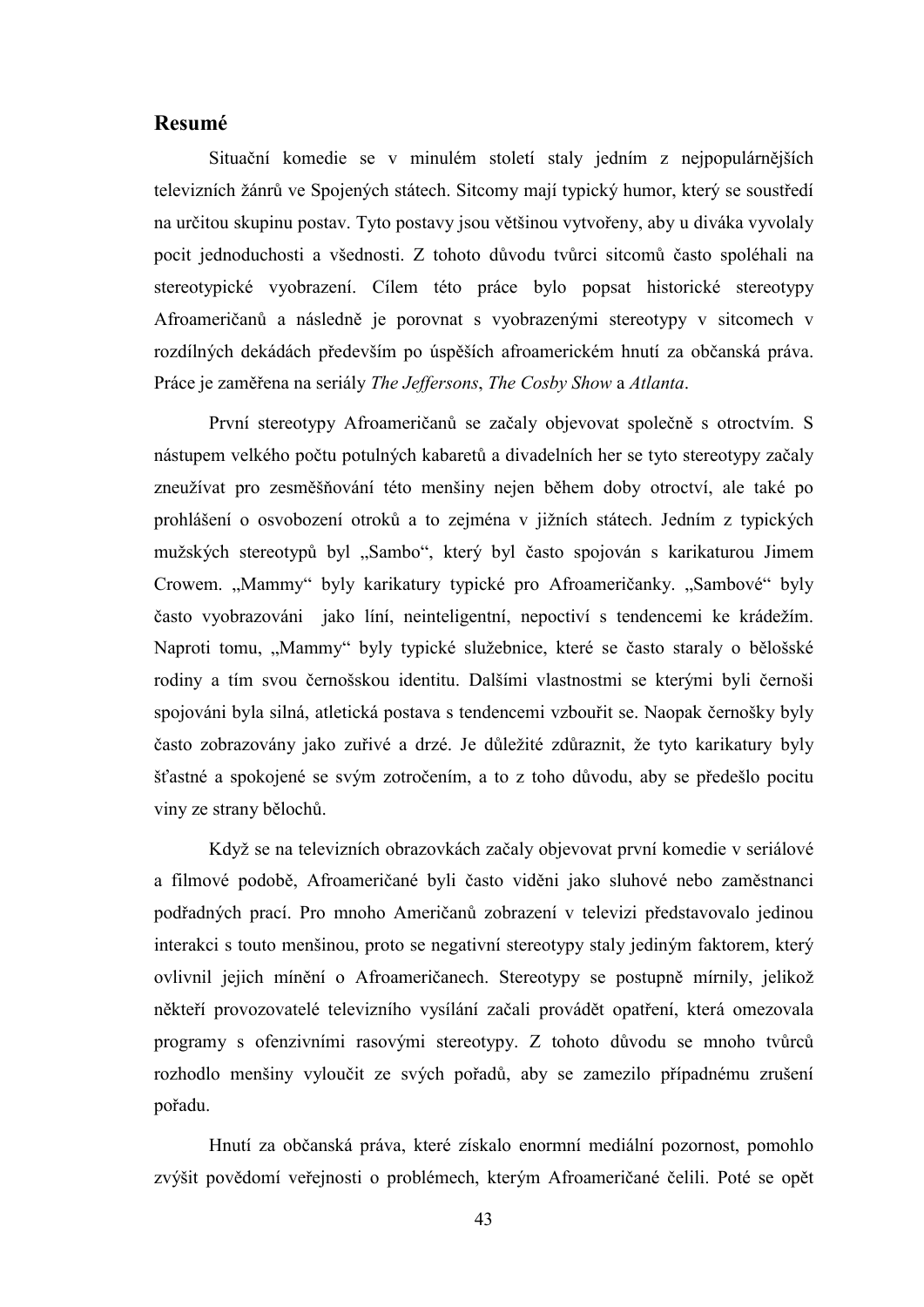reprezentace černochů začala měnit. Tentokrát spousta diváků a kritiků odsuzovala seriály *Julia* a *I Spy* za údajně bezchybné vyobrazení Afroameričanů, které přirovnávali ke kombinaci bělochů a černochů. Naopak, sitcom *Good Times* ukazoval Afroameričany, kteří se snaží překonat chudobu, což připomínalo životy mnoha amerických černochů té doby.

První seriál, který byl v této práci zkoumám byl *The Jeffersons*. Sitcom se soustředil na myšlenku, ve které Afroameričané žijí svůj americký sen. Seriál se zaměřil na rodinu Jeffersonů, kteří překonali chudobu a zbohatli. Zpočátku, byly postavy zobrazeny se stereotypními rysy. George Jefferson, otec rodiny, byl často rozzlobený, agresivní a choval se rasisticky vůči svému sousedovi panu Willisovi. Jeho žena, Louise, přestože nebyla služebnou, často svou povahou připomínala stereotyp 'Mammy.' Mladší generace postav byla v seriálu méně stereotypní a představovala liberálnější názory. Seriál byl jeden z prvních, ve kterém se vyskytoval mezirasový pár. Některé postavy tento pár odsuzovaly. Mohly bychom však tvrdit, že v důsledku pozitivního vyobrazení této rodiny se zvýšila míra přijetí mezirasových manželství v americké společnosti. Přestože seriál ukazoval život bohaté afroamerické rodiny, také naznačoval, že chudoba je ve společnosti enormním problémem a často vede ke kriminální činnosti.

Následující seriál, který byl analyzován, byl *The Cosby Show*. Hlavním cílem sitcomu bylo představit vzdělanou rodinu Afroameričanů střední až vyšší třídy. Tvůrce seriálu Bill Cosby chtěl, aby jeho postavy nevykazovaly žádné rasové stereotypy. Cosby věřil, že každodenní problémy lidí jsou identické bez ohledu na jejich barvu pleti. Přestože seriál neukazoval vážné společenské problémy, cílem Cosbyho bylo zdůraznit důležitost vzdělání. Nejen, že všechny děti hlavních postav nakonec navštěvovaly vysokou školu, ale Cosby také chtěl, aby se dětští herci hrající tyto role rovněž soustředili na jejich budoucnost a studium na vysoké škole. Dopad seriálu tedy mohl změnit pohled mnoha Afroameričanů na vzdělání, jelikož vysoké školy zaznamenaly nárůst afroamerických absolventů středních škol, kteří se ucházeli o studium na vysoké škole.

Posledním analyzovaným seriálem byla *Atlanta*. Seriál se převážně soustředil na hudební průmysl a na život hlavní postavy, Earna. Ačkoli se seriál zaměřoval na moderní stereotypy rapperů a gangsterů, zároveň také usiloval o prezentaci svých postav s důrazem na složitost jejich osobností. Podle tvůrců, jejich postavy nikdy nejsou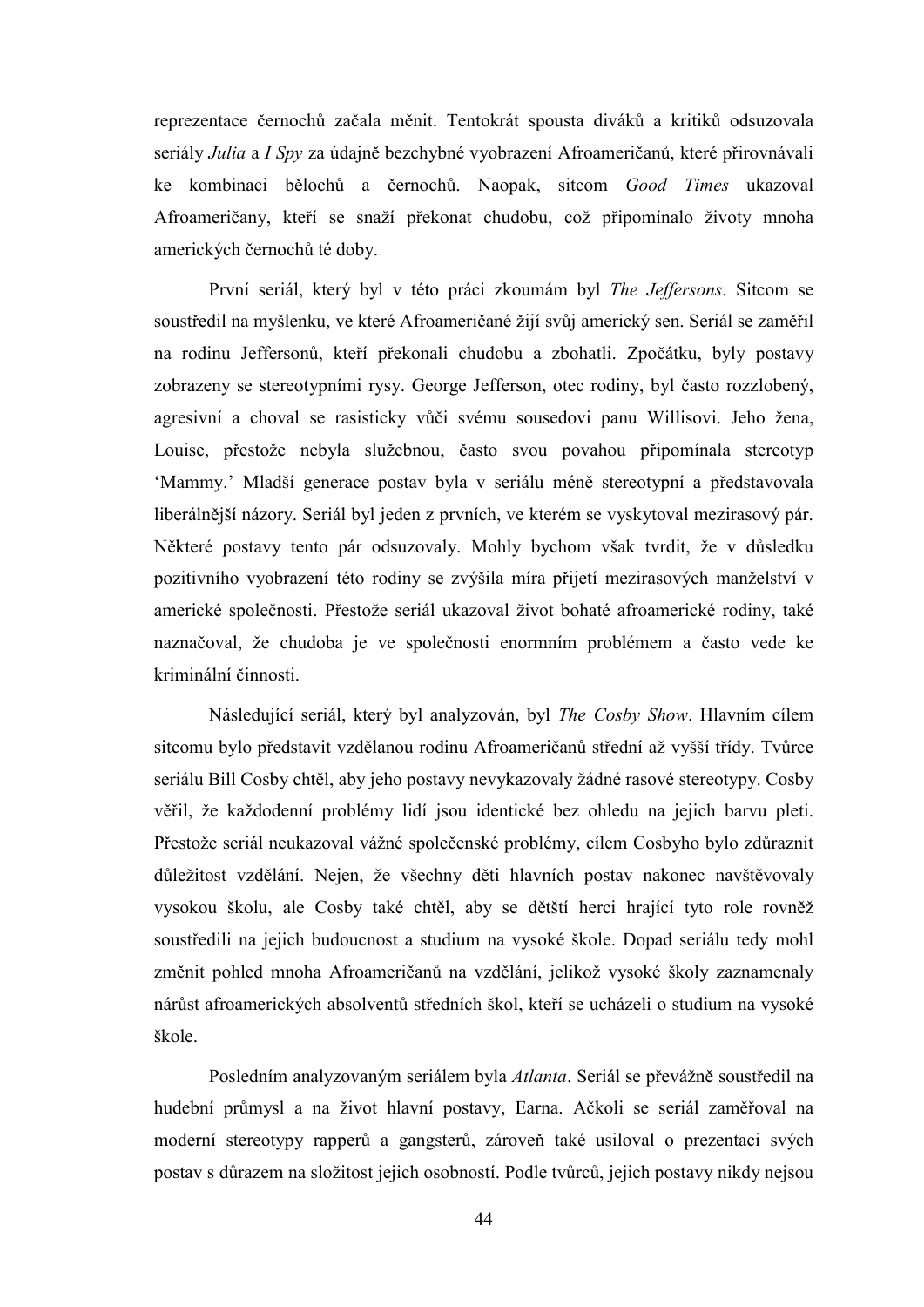pouze stereotypem, přestože se některým stereotypům mohou podobat, jsou to spíše komplexní osobnosti. Například jedna z hlavních postav předčasně ukončila studium na vysoké škole a nyní překonává chudobu, další je rapper, který lituje svých rozhodnutí a žije v depresích a v neposlední řadě učitelka, která učinila špatná rozhodnutí a stala se nezaměstnanou. Seriál také pojednával o aktuálních problémech ve společnosti, které se týkají rasismu, chudoby, násilí se zbraněmi a obchodu s drogami. Ačkoli je na zhodnocení dopadu pořadu na současnou společnost příliš brzy, můžeme s jistotou říci, že se tvůrci pokusili tyto problémy zviditelnit pro možné diskuze k řešení těchto problémů.

Na rozdíl od prvního desetiletí dvacátého prvního století jsou v současné době afroamerické sitcomy, ale i jiné žánry s převážně afroamerickým obsazením běžné a pravděpodobně budou i nadále. Tato popularita může být spojena se současným trendem mnoha pořadů, které se snaží diverzifikovat své postavy. Můžeme proto předpovídat, že počet afroamerických postav v televizních pořadech poroste. Kromě toho si můžeme všimnout rostoucího počtu afroamerických tvůrců. Afroamerické sitcomy si však nebudou udržovat tradiční podobu tohoto žánru, což můžeme pozorovat v současných pořadech. Budou se však i nadále snažit o prezentaci černochů bez stereotypů a zaměřovat se na témata klíčová pro jejich menšinu.

Stereotypní vyobrazení Afroameričanů se během minulého století drasticky změnilo a odráželo změny v americké společnosti. Díky množství afroamerických režisérů a tvůrců, kteří se podílí na výrobě svých seriálů, můžeme pozorovat ztrátu stereotypních rysů postav. Ačkoli tvůrci nezpochybňují pravost některých stereotypů, snaží se vytvářet komplexní postavy, aby se zbavili spojování se stereotypickými karikaturami. Na druhou stranu, ve všech analyzovaných sitcomech mohou diváci pozorovat opakující se témata chudoby a důležitosti vzdělání. Tato témata jsou pro mnoho Afroameričanů nadále aktuální a vyžadují diskuzi a případné řešení.

45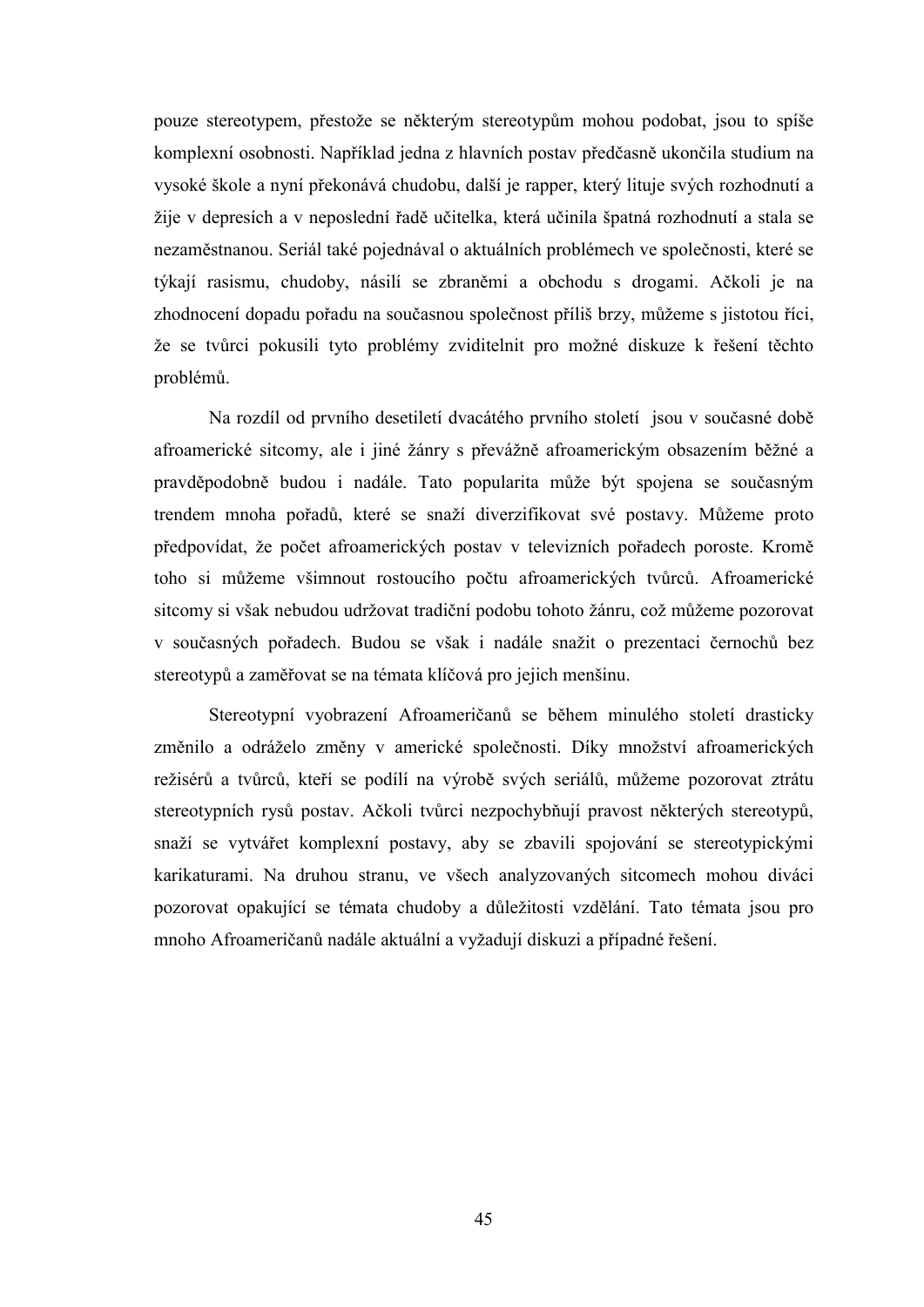#### <span id="page-45-0"></span>References

- ABC News. "How 'All in the Family' and 'The Jeffersons' changed TV." *Youtube,* 21 May 2019*,* www.youtube.com/watch?v=OSIZ623frMI.
- Arenge, Andrew, et al. "Poll: 64 Percent of Americans Say Racism Remains a Major Problem." *NBCNews.com*, NBC Universal News Group, 30 May 2018, www.nbcnews.com/politics/politics-news/poll-64-percent-americans-sayracism-remains-major-problem-n877536.
- Armstrong, Jennifer Keishin. "Culture Where Does Canned Laughter Come from and Where Did It Go?" *BBC*, BBC, 26 Sept. 2016, www.bbc.com/culture/story/20160926-where-does-canned-laughter-come-fromand-where-did-it-go.
- Bakare, Lanre. "The Writers of FX's Atlanta: 'We're Not Interested in Being Sesame Street'." *The Guardian*, Guardian News and Media, 2 November 2016, www.theguardian.com/tv-and-radio/2016/nov/02/atlanta-fx-donald-glover-billoreilly-black-lives.
- Bodroghkozy, Aniko. "Race, Gender and Contested Meanings." *Critiquing the Sitcom: a Reader*, edited by Joanne Morreale, Syracuse Univ. Press, 2004.
- Bodroghkozy, Aniko. "Television and the Civil Rights Era." *African Americans and Popular Culture*, edited by Todd Boyd, Praeger Publishers, 2008.
- Bogle, Donald. Primetime Blues: African Americans on Network Television. Farrar, Straus and Giroux, 2002.
- Chitiga, Miriam Miranda. "Black Sitcoms A Black Perspective." (Cercle.com, August 2003), www.cercles.com/n8/chitiga.pdf.
- "Donald Glover Challenges Stereotypes About Rappers In 'Atlanta.'" *NPR*, NPR, 1 Nov. 2016, www.npr.org/2016/11/01/500225189/donald-glover-challengesstereotypes-about-rappers-in-atlanta?t=1587124098877.
- Feuer, Jane. "Genre Study and Television." *Channels of Discourse Reassembled: Television and Contempory Criticism*, by Robert C. Allen, Routledge, 1992.
- Fiske, John, and Black Hawk Hancock. *Media Matters Race & Gender in U.S. Politics*. Routledge, Taylor and Francis Group, 2016.
- FoundationInterviews. "Isabel Sanford on her "All in the Family" character Louise Jefferson." *Youtube,* 1 August 2016*,*  www.youtube.com/watch?v=Lg5yMDslDf4.
- FoundationInterviews. "Jimmy Walker on the "Good Times" cast." *Youtube,* 25 June 2018, www.youtube.com/watch?v=m5fWlWcMU6o.
- FoundationInterviews. "John Amos discusses why he stopped doing Good Times." *Youtube,* 17 March 2015, www.youtube.com/watch?v=Jm36gRGe5bo.
- FoundationInterviews, "Phylicia Rashad on 'The Cosby Show.'" *Youtube,* 10 September 2008*,* www.youtube.com/watch?v=Qij\_4pytnD0.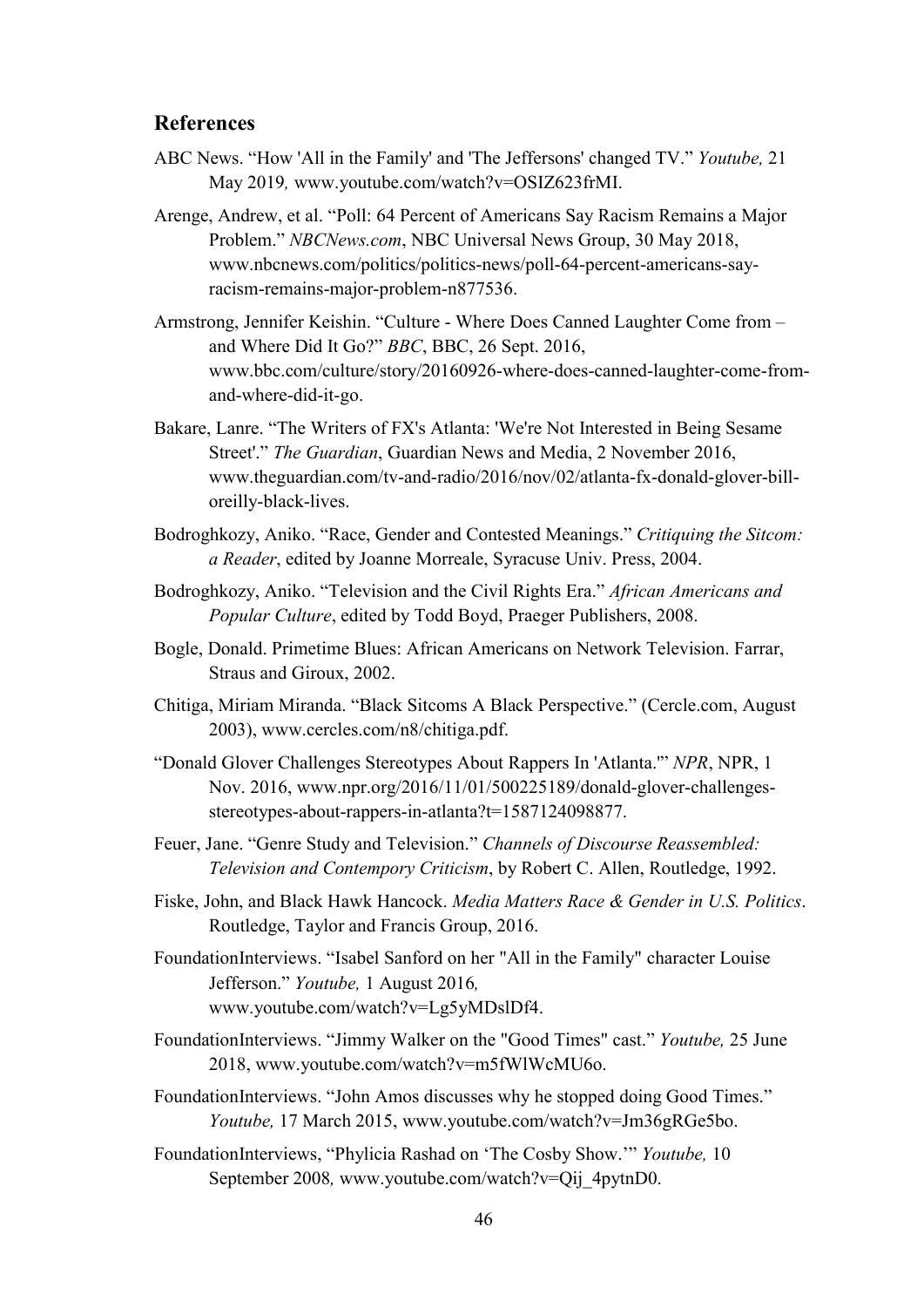Garland, Phyl. "Atlanta: Black Mecca of the South." *Ebony*, August 1971.

- Harris-Perry, Melissa V. *Sister Citizen Shame, Stereotypes, and Black Women in America*. Yale University Press, 2014.
- Hughes, Hip. "Jim Crow and America's Racism Explained." *Youtube,* 16 January 2016*,*  www.youtube.com/watch?v=2\_gOtZ--4WE.
- Johnson, Robert E."TV's Top Mom and Dad." *Ebony*, February 1986.
- Johnson, Victoria E. "Racism and Television" *African Americans and Popular Culture*, edited by Todd Boyd, Praeger Publishers, 2008.
- LaPlaca, Laura. "Radio Sitcoms: History and Preservation." *A Companion to the History of American Broadcasting*, by Aniko Bodroghkozy, John Wiley & Sons, Inc., 2018.
- Los Angeles Times. "Atlanta's Brian Tyree Henry says Alfred 'Paper Boi' Miles is who you want in your corner." *Youtube,* 8 May 2017*,*  www.youtube.com/watch?v=IivL97T3OXQ.
- Marc, David. "Origins of the Genre." *The Sitcom Reader: America Re-Viewed, Still Skewed*, edited by Mary M. Dalton and Laura R. Linder, State University of New York Press, 2016.
- Mills, Brett. *The Sitcom*. Edinburgh Univ. Press, 2013.
- Morreale, Joanne. *Critiquing the Sitcom: a Reader*. Syracuse Univ. Press, 2004.
- Nelson, Angela M. "African American Stereotypes in Prime-Time Television: An Overview." *African Americans and Popular Culture*, edited by Todd Boyd, Praeger Publishers, 2008.
- Newport, Frank. "In U.S., 87% Approve of Black-White Marriage, vs. 4% in 1958." *Gallup.com*, Gallup, 14 Mar. 2018, news.gallup.com/poll/163697/approvemarriage-blacks-whites.aspx.
- NPR Staff. "Donald Glover Explores A Surreal Feel In 'Atlanta'." NPR, 17 September 2016, www.npr.org/2016/09/17/494390868/donald-gloverexplores-a-surreal-feel-in-atlanta.
- Pierson, David. "American Situation Comedies and the Modern Comedy of Manners." *The Sitcom Reader: America Viewed and Skewed*, edited by Mary M. Dalton and Laura R. Linder, State University of New York Press, 2005.
- Pilgrim, David. "The Mammy Caricature." The Mammy Caricature Anti-Black Imagery - Jim Crow Museum - Ferris State University, 2012, www.ferris.edu/jimcrow/mammies/.
- Pilgrim, David. "The Tragic Mulatto Myth." *The Tragic Mulatto Myth - Anti-Black Imagery - Jim Crow Museum - Ferris State University*, 2012, www.ferris.edu/htmls/news/jimcrow/mulatto/.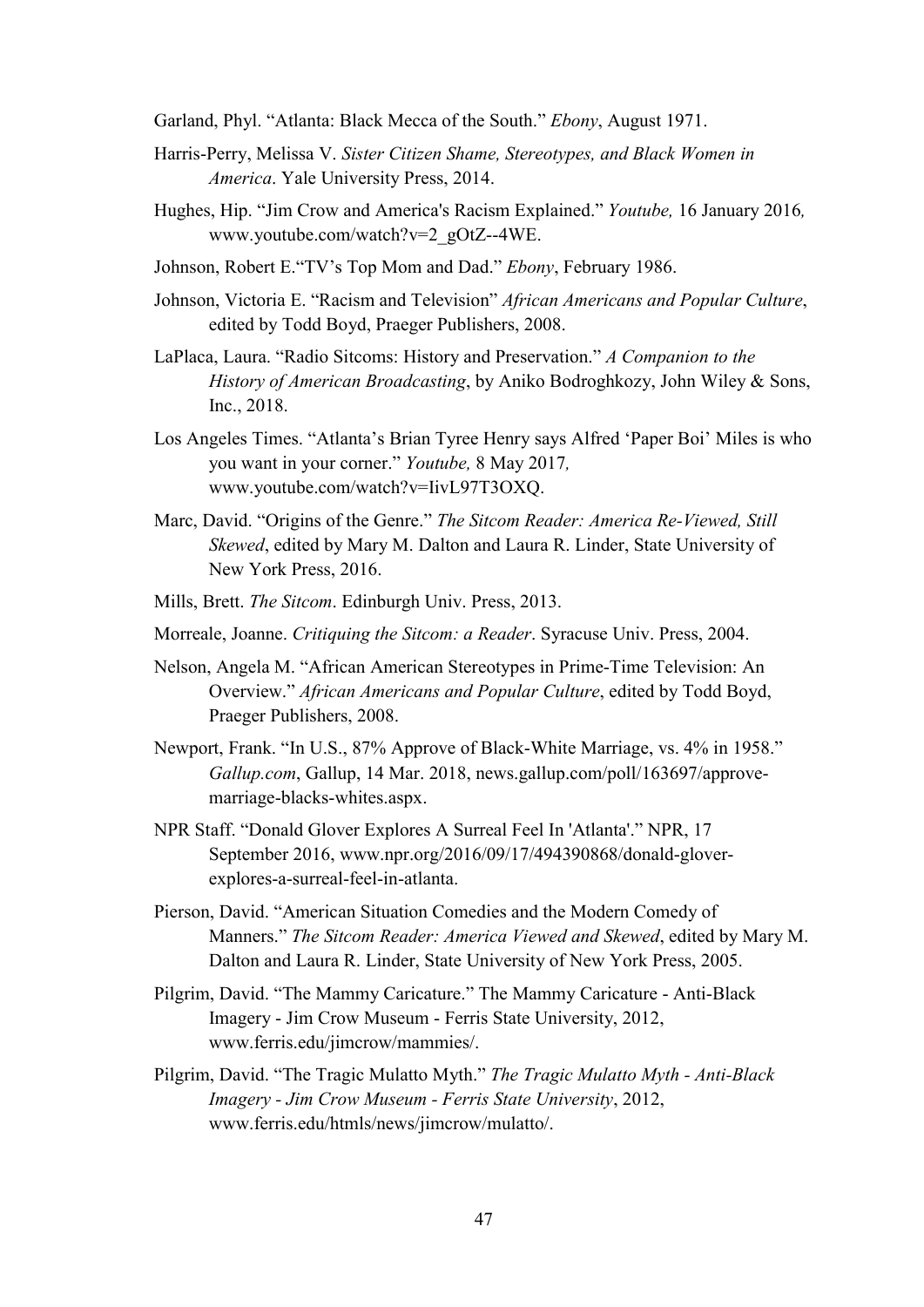- Rodgers, Harrell R. "Black Americans and the Feminization of Poverty: The Intervening Effects of Unemployment." *Journal of Black Studies*, vol. 17, no. 4, 1987, pp. 402–417. *JSTOR*, www.jstor.org/stable/2784159.
- Rojas, Maythee. *Women of Color and Feminism*. Seal, 2009.
- Roman, James. *From Daytime to Primetime: The History of American Television Programs*. ABC-CLIO, 2005.
- Slater, Jack. "Does TV Have a Secret Formula for Blacks?" *Ebony*, January 1980.
- Taflinger, Richard F. *Sitcom: What It Is, How It Works*, 28 May 1996, public.wsu.edu/~taflinge/sitcom.html.
- "The Cosby Kids," *E! True Hollywood Story*. 12 August 2001, accessed from www.youtube.com/watch?v=IMjTJgudPHM.
- TIME Staff. "Top 10 TV Dads." *Time*, Time, 17 September 2009, entertainment.time.com/2009/09/18/top-10-tv-dads/slide/cliff-huxtable/.
- Tueth, Michael V. "Breaking and Entering Transgressive Comedy on Television." *The Sitcom Reader: America Viewed and Skewed*, edited by Mary M. Dalton and Laura R. Linder, State University of New York Press, 2005.
- US Census Bureau. "Frequently Occurring Surnames from the 2010 Census." *The United States Census Bureau*. 27 December 2016, www.census.gov/topics/population/genealogy/data/2010\_surnames.html.
- US Census Bureau. "Income and Poverty in the United States: 2018." *The United States Census Bureau*, 17 September 2019, www.census.gov/library/publications/2019/demo/p60-266.html.
- Whitaker, Mark. *Cosby: His Life and Times*. Simon & Schuster, 2015.
- Witt, Karen De. "Minority College Attendance Rose in Late 80's, Report Says." *The New York Times*, The New York Times, 20 Jan. 1992, www.nytimes.com/1992/01/20/us/minority-college-attendance-rose-in-late-80-sreport-says.html.

#### Episodes Referenced

- "A Dinner for Harry." *The Jeffersons*. CBS, 13 September 1975.
- "A Friend in Need." *The Jeffersons*. CBS, 18 January 1975.
- "B.A.N." *Atlanta*. FX, 11 October 2016.
- "Clair's Case." *The Cosby Show*. NBC, 21 February 1985.
- "George's Skeleton." *The Jeffersons*. CBS, 22 February 1975.
- "George Won't Talk." *The Jeffersons*. CBS, 8 November 1975.
- "Go for Broke." *Atlanta*. FX, 13 September 2016.
- "Like Father, Like Son?" *The Jeffersons*. CBS, 5 April 1975.
- "Meet the Press." *The Jeffersons*. CBS, 15 March 1975.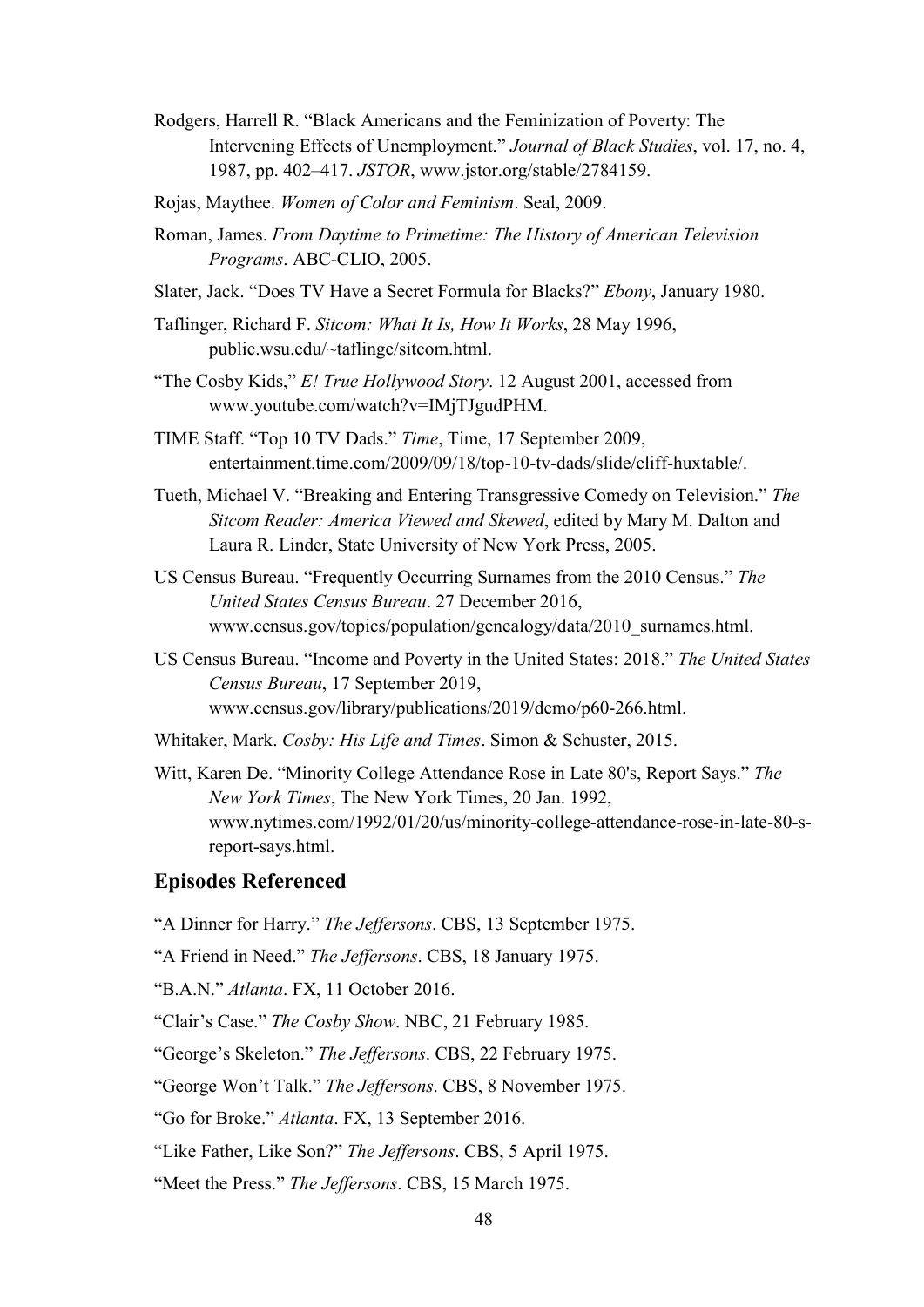"Mother, May I?" *The Cosby Show*. NBC, 23 October 1986.

"Pilot." *The Cosby Show*. NBC, 20 September 1984.

"Rudy's Sick." *The Cosby Show*. NBC, 20 December 1984.

"Rudy Suits Up." *The Cosby Show*. NBC, 14 November 1985.

"The Break-Up Part I." *The Jeffersons*. CBS, 3 January 1976.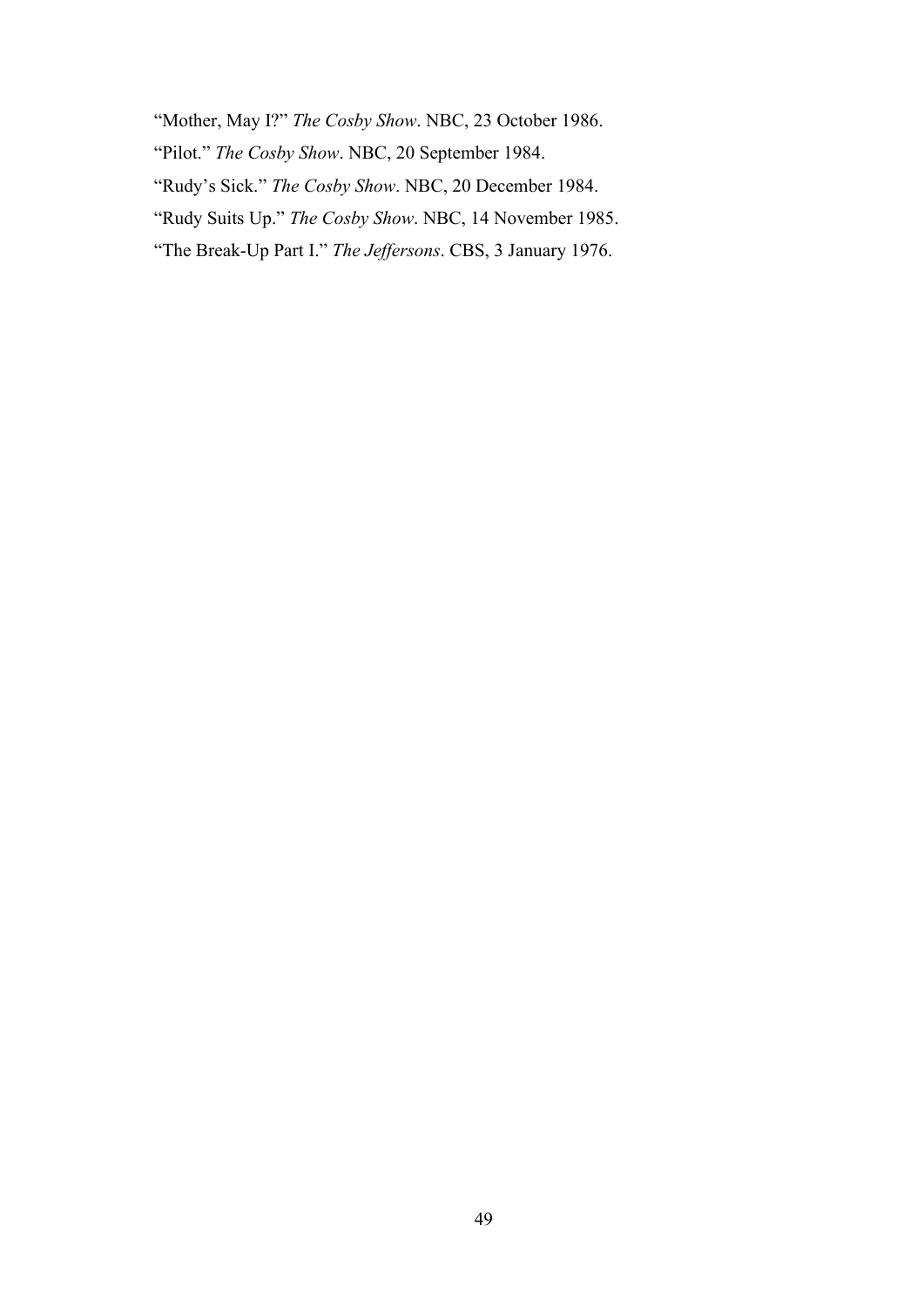#### <span id="page-49-0"></span>Annotation

Author: Štěpán Svoboda

Faculty: Faculty of Arts, Palacký University, Olomouc

Department: Department of English and American Studies

Title of the thesis: Moving On Up: Representation of African Americans in Situational **Comedies** 

Supervisor: Mgr. David Livingstone, Ph.D.

Number of pages: 51

Year: 2020

Key words: situational comedy, black sitcom, African American, stereotype, TV show, Norman Lear, Bill Cosby, Donald Glover

#### Abstract

The thesis defines what a situational comedy is, how it was created, and how it evolved over time. The main focus is placed on stereotypes of African Americans created during the age of slavery. These stereotypes are later contrasted with the portrayal of African Americans in three American black sitcoms in the 1970s - *The Jeffersons*, the 1980s - *The Cosby Show* and today - *Atlanta*. While focusing on the specific situational comedies, the portrayal of each prominent character was examined and compared with stereotypical features associated with African Americans. The thesis also examines the topics discussed in the shows and discusses whether they had an impact on American society.